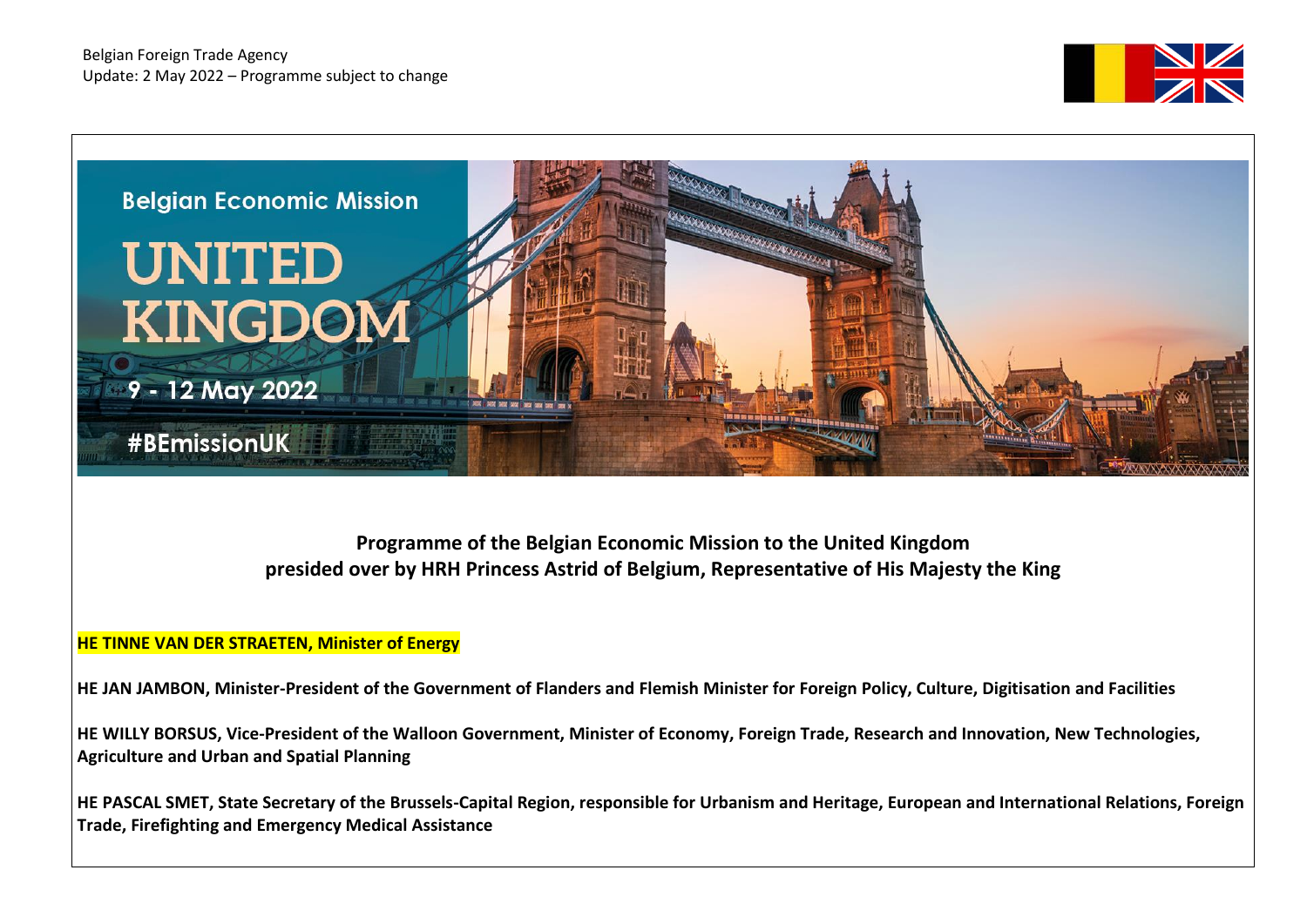| <b>SUNDAY 8 MAY 2022</b><br><b>Brussels - London</b> |                                                                                                                                                                                                                                                                                                                |                                                                                                                                                            |             |  |
|------------------------------------------------------|----------------------------------------------------------------------------------------------------------------------------------------------------------------------------------------------------------------------------------------------------------------------------------------------------------------|------------------------------------------------------------------------------------------------------------------------------------------------------------|-------------|--|
|                                                      | HRH Princess Astrid, Representative of His Majesty the King, and Ministers<br><b>Business delegation</b>                                                                                                                                                                                                       |                                                                                                                                                            |             |  |
| 14:00 - 14:20                                        | Check-in at Brussels Midi/Zuid railway station                                                                                                                                                                                                                                                                 |                                                                                                                                                            | 13:00-13:45 |  |
| 14:52                                                | Departure Eurostar 9141 from Brussels to London with stop in Lille at 15:30 (travel time: 2h13)                                                                                                                                                                                                                |                                                                                                                                                            | 14:52       |  |
| 16:05                                                | Arrival at London St Pancras International Station                                                                                                                                                                                                                                                             |                                                                                                                                                            | 16:05       |  |
| 16:15-16:40                                          | Welcome by HE Bruno van der Pluijm, Ambassador of Belgium in the United Kingdom, a representative of FCDO and TBC, the CEO or COO of<br>Eurostar<br>Motorcade transfer of HRH Princess Astrid and Ministers<br>from London St Pancras International Station to the<br><b>InterContinental London Park Lane</b> | Bus transfer of the business, official and press delegation<br>from London St Pancras International Station to<br><b>InterContinental London Park Lane</b> | 16:20-17:00 |  |
| 16:40                                                | <b>Arrival of HRH Princess Astrid and Ministers</b><br>at the InterContinental London Park Lane<br>Welcome by Claus Pedersen, General Manager of InterContinental<br>London Park Lane<br>Address: One Hamilton Place, Park Lane, London W1J 7QY                                                                | with buses O2, D1, D2, D3, D4 and D5                                                                                                                       |             |  |
|                                                      |                                                                                                                                                                                                                                                                                                                | Check-in of the delegation<br>at the InterContinental London Park Lane                                                                                     | 17:00       |  |
|                                                      |                                                                                                                                                                                                                                                                                                                | Address: One Hamilton Place, Park Lane, London W1J 7QY                                                                                                     |             |  |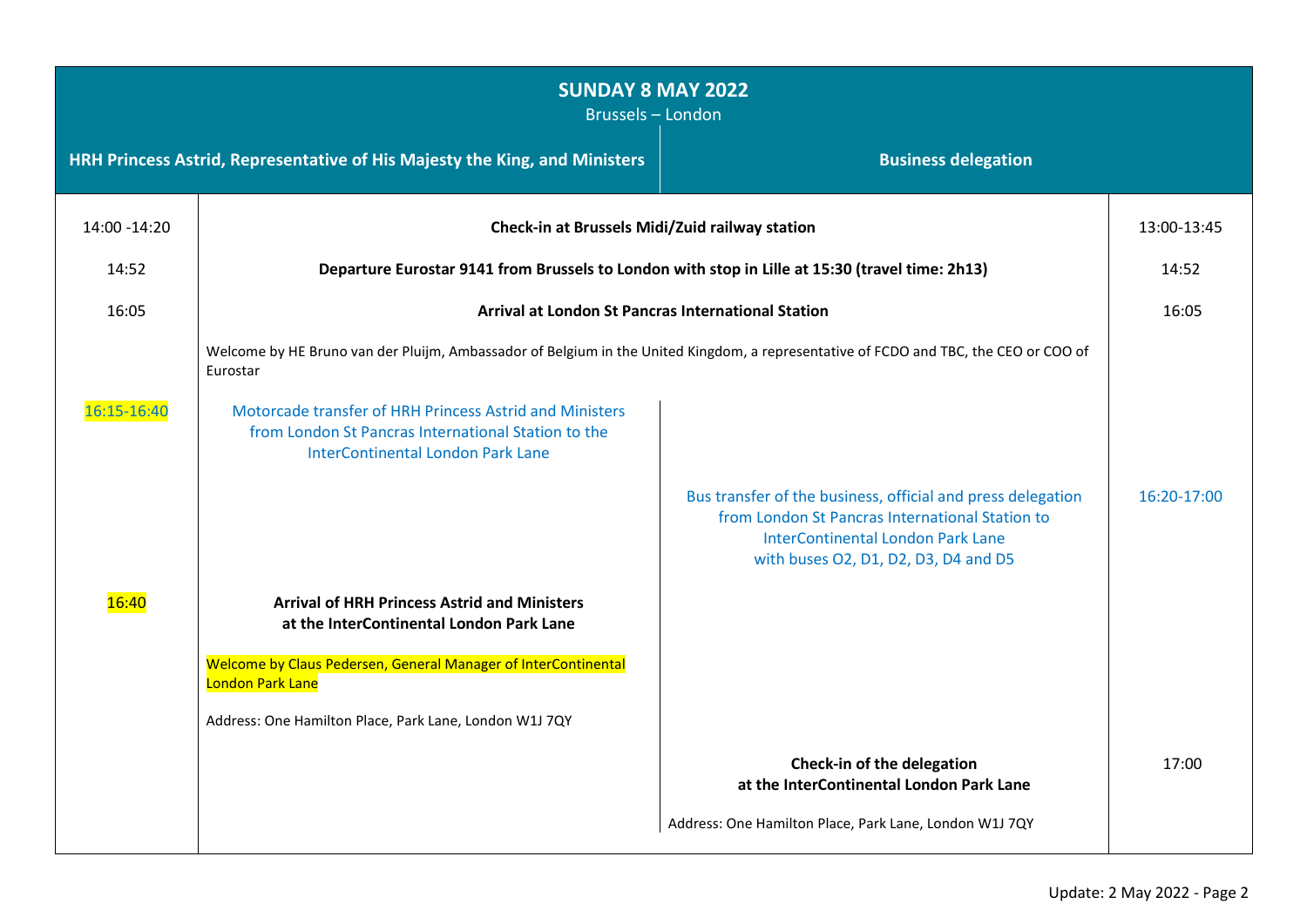| <b>SUNDAY 8 MAY 2022</b><br>London                                                                       |                                                                                                                                                                                                                                                                                                                                                                                                                                                                                                  |  |             |
|----------------------------------------------------------------------------------------------------------|--------------------------------------------------------------------------------------------------------------------------------------------------------------------------------------------------------------------------------------------------------------------------------------------------------------------------------------------------------------------------------------------------------------------------------------------------------------------------------------------------|--|-------------|
| HRH Princess Astrid, Representative of His Majesty the King, and Ministers<br><b>Business delegation</b> |                                                                                                                                                                                                                                                                                                                                                                                                                                                                                                  |  |             |
| 18:30-20:15                                                                                              | Information session for the Belgian delegation followed by a welcome networking drink<br>Introductory speech by HE Bruno van der Pluijm, Ambassador of Belgium in the United Kingdom<br>Information about the business programme and business tips by the regional Economic and Commercial Attachés in London<br>Welcome networking drink<br>Lead: Embassy of Belgium<br>Venue: Ballroom on the Mezzanine floor at the InterContinental London Park Lane<br>Participants: all delegation members |  | 18:00-20:15 |

The secretariat of the mission is located in Covent Garden room on the Mezzanine floor at the InterContinental London Park Lane and will be operational from 7 to 12 May 2022.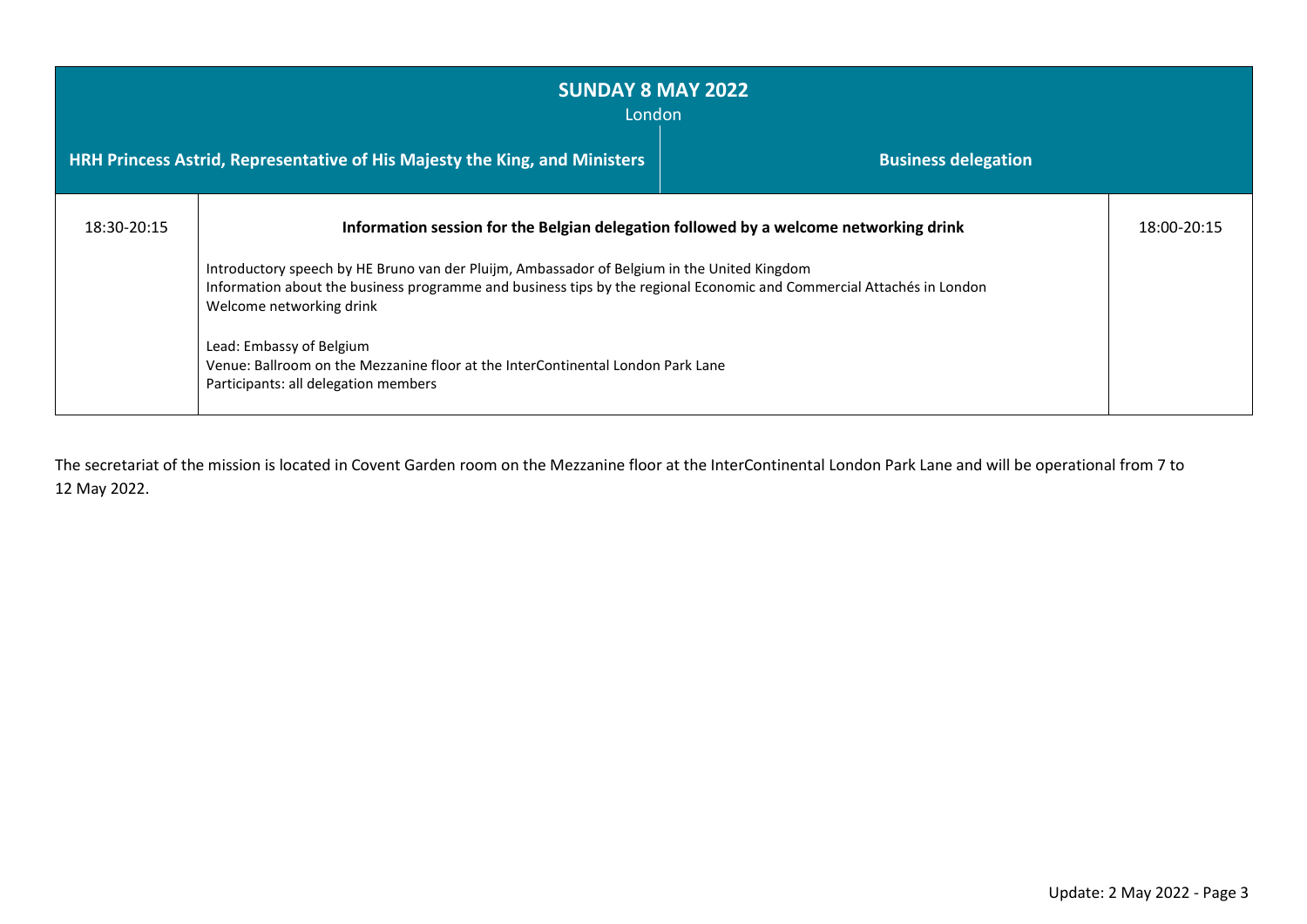| <b>MONDAY 9 MAY 2022</b><br>London |                                                                            |                                                                                                                                                                                                                                                                                                                                                                                                                                                                                                                                                                                                                                                                                                                                                                                                                                                                                                                                                                                                                                                                                                                                                              |             |
|------------------------------------|----------------------------------------------------------------------------|--------------------------------------------------------------------------------------------------------------------------------------------------------------------------------------------------------------------------------------------------------------------------------------------------------------------------------------------------------------------------------------------------------------------------------------------------------------------------------------------------------------------------------------------------------------------------------------------------------------------------------------------------------------------------------------------------------------------------------------------------------------------------------------------------------------------------------------------------------------------------------------------------------------------------------------------------------------------------------------------------------------------------------------------------------------------------------------------------------------------------------------------------------------|-------------|
|                                    | HRH Princess Astrid, Representative of His Majesty the King, and Ministers | <b>Business delegation</b>                                                                                                                                                                                                                                                                                                                                                                                                                                                                                                                                                                                                                                                                                                                                                                                                                                                                                                                                                                                                                                                                                                                                   |             |
|                                    |                                                                            | <b>Breakfast debate</b><br>Belgium & the UK, a sustainable partnership.<br><b>Business environment outlook, challenges &amp; opportunities</b><br>07:00 Registration & breakfast buffet<br>07:25 Welcome by Max Jadot, Chairman of the Executive Board and<br>CEO of BNP Paribas Fortis<br>07:30 Opening words by TBC HE Tinne Van der Straeten, Minister of<br>Energy<br>07:40 Keynote on the outlook for the UK economy by Paul<br>Hollingsworth, Chief Economist BNP Paribas UK<br>08:00 Panel discussion on opportunities and challenges of doing<br>business in UK moderated by Simon Gates, Head of<br>Corporate Clients, BNP Paribas UK and with Daan Schalck,<br>CEO North Sea Port, Paul De Bruycker, CEO Indaver, Anne<br>Marie Verstraeten, Country Head BNPP UK and Michel<br>Vanhoonacker, Chairman Belgian - Luxembourg Chamber of<br>Commerce in Great Britain<br>08:40 Q&A<br>08:50 Concluding remarks by Annemarie Verstraeten, Country Head<br><b>BNP Paribas UK</b><br>Lead: BNP Paribas Fortis<br>Venue: Ballroom 2 on the Mezzanine floor at the InterContinental<br>London Park Lane<br>Participants: 80 to 100 guests upon invitation | 07:00-09:00 |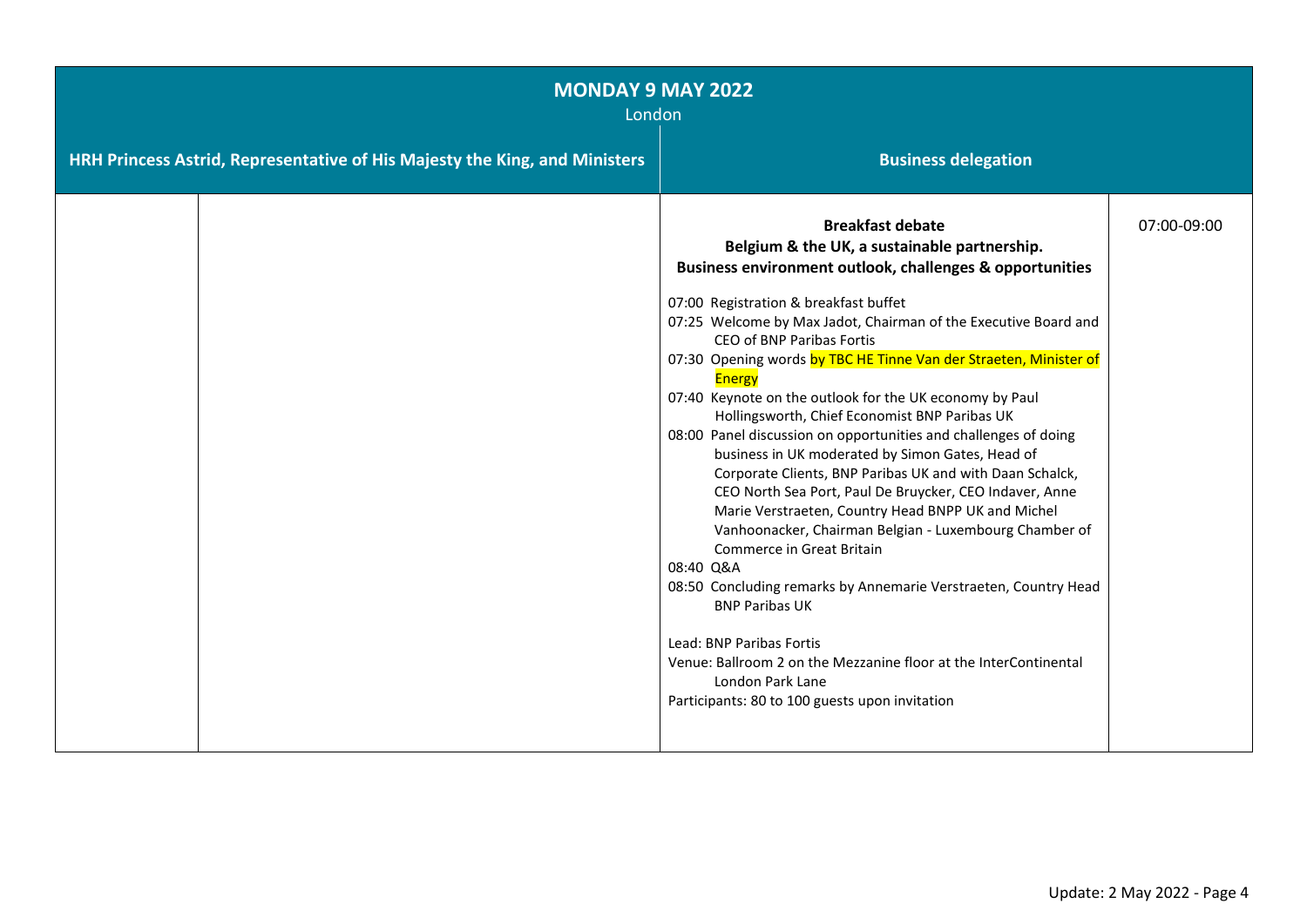| <b>MONDAY 9 MAY 2022</b><br>London |                                                                                                                                                                                                                                                                                                                                                                                                                                                                                                                                                                                                                                                                  |                                                                                                                                                                                                                                                                                                                                                                                                                                                        |             |
|------------------------------------|------------------------------------------------------------------------------------------------------------------------------------------------------------------------------------------------------------------------------------------------------------------------------------------------------------------------------------------------------------------------------------------------------------------------------------------------------------------------------------------------------------------------------------------------------------------------------------------------------------------------------------------------------------------|--------------------------------------------------------------------------------------------------------------------------------------------------------------------------------------------------------------------------------------------------------------------------------------------------------------------------------------------------------------------------------------------------------------------------------------------------------|-------------|
|                                    | <b>Business delegation</b><br>HRH Princess Astrid, Representative of His Majesty the King, and Ministers                                                                                                                                                                                                                                                                                                                                                                                                                                                                                                                                                         |                                                                                                                                                                                                                                                                                                                                                                                                                                                        |             |
| 08:00-09:00                        | <b>Success Stories Breakfast</b>                                                                                                                                                                                                                                                                                                                                                                                                                                                                                                                                                                                                                                 |                                                                                                                                                                                                                                                                                                                                                                                                                                                        | 07:40-09:00 |
|                                    | Arrival of the invited Belgian business delegation and their local partner<br>07:40<br>08:00<br>Arrival of HRH Princess Astrid and Ministers. Welcome by Bart De Smet, President of FEB and Pieter Timmermans, CEO of FEB<br>08:05<br>Words of welcome by Pieter Timmermans<br>Testimonial by each invited Belgian business leader<br>08:10<br>08:50<br>Conclusions by Bart De Smet<br>08:55<br>Group picture<br>09:00<br>Departure of HRH Princess Astrid and Ministers<br>Lead: The Federation of Enterprises in Belgium (FEB)<br>Venue: Grays room on the Mezzanine floor at the InterContinental London Park Lane<br>Participants: 30 guests upon invitation |                                                                                                                                                                                                                                                                                                                                                                                                                                                        |             |
|                                    |                                                                                                                                                                                                                                                                                                                                                                                                                                                                                                                                                                                                                                                                  | Bus transfer from the InterContinental to Maxwell Centre -<br>Cavendish Laboratory (Cambridge) with bus<br><b>AWEX CT1 and CT2</b>                                                                                                                                                                                                                                                                                                                     | 08:30-10:00 |
|                                    |                                                                                                                                                                                                                                                                                                                                                                                                                                                                                                                                                                                                                                                                  | <b>B2B</b> meetings                                                                                                                                                                                                                                                                                                                                                                                                                                    | All day     |
|                                    |                                                                                                                                                                                                                                                                                                                                                                                                                                                                                                                                                                                                                                                                  | Lead: AWEX, hub.brussels and Flanders Investment & Trade<br>Venue: on the premises of the UK companies                                                                                                                                                                                                                                                                                                                                                 |             |
|                                    |                                                                                                                                                                                                                                                                                                                                                                                                                                                                                                                                                                                                                                                                  | Best of Belgian Sports Technology - PART 1<br>09:00 Registration of the guests<br>09:30 Opening of the seminar by Diego Algaba<br>09:40 Welcome words by the President of the Club Nicolas Bourdon<br>09:50 Pitches by the member companies<br>11:00 Debate<br>Lead: Agoria Sports & Entertainment Technology Club<br>Venue: Ballroom 1 on the Mezzanine floor at the InterContinental<br>London Park Lane<br>Participants: 100 guests upon invitation | 09:00-11:20 |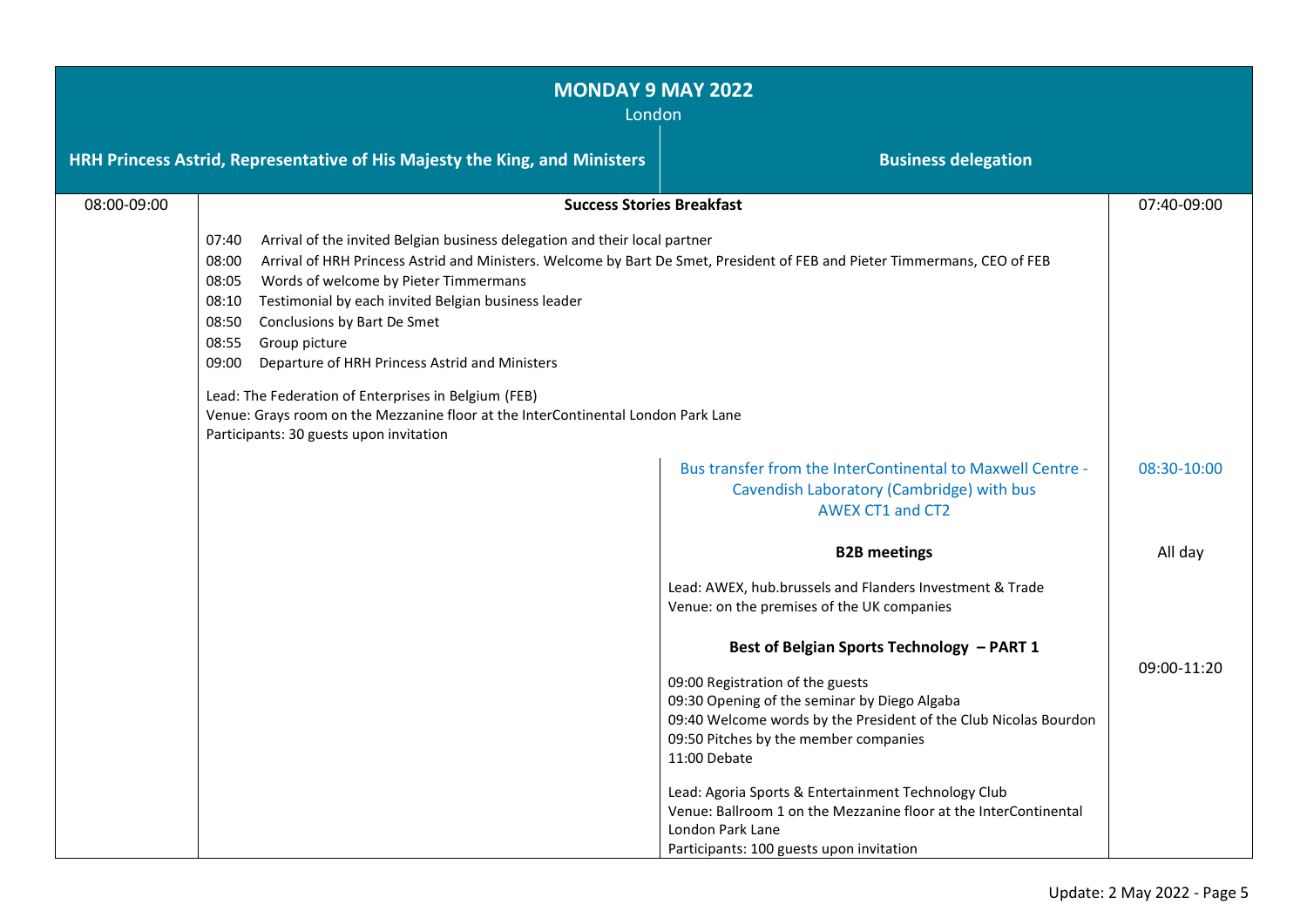| <b>MONDAY 9 MAY 2022</b><br>London |                                                                                                                                                                                                                                                                                                                                                                                                                                                                                                                                                                                       |                                                                                                                                                                                                                                                                                                                                                                                                                                                                                                                                                                                                                                                                                                                                                                                                                                                                                                                                                                                                                                                                                                                                              |             |
|------------------------------------|---------------------------------------------------------------------------------------------------------------------------------------------------------------------------------------------------------------------------------------------------------------------------------------------------------------------------------------------------------------------------------------------------------------------------------------------------------------------------------------------------------------------------------------------------------------------------------------|----------------------------------------------------------------------------------------------------------------------------------------------------------------------------------------------------------------------------------------------------------------------------------------------------------------------------------------------------------------------------------------------------------------------------------------------------------------------------------------------------------------------------------------------------------------------------------------------------------------------------------------------------------------------------------------------------------------------------------------------------------------------------------------------------------------------------------------------------------------------------------------------------------------------------------------------------------------------------------------------------------------------------------------------------------------------------------------------------------------------------------------------|-------------|
|                                    | HRH Princess Astrid, Representative of His Majesty the King, and Ministers                                                                                                                                                                                                                                                                                                                                                                                                                                                                                                            | <b>Business delegation</b>                                                                                                                                                                                                                                                                                                                                                                                                                                                                                                                                                                                                                                                                                                                                                                                                                                                                                                                                                                                                                                                                                                                   |             |
| 09:15-09:20                        | Motorcade transfer of HRH Princess Astrid and Ministers<br>from the InterContinental London Park Lane<br>to the Ghelamco offices                                                                                                                                                                                                                                                                                                                                                                                                                                                      |                                                                                                                                                                                                                                                                                                                                                                                                                                                                                                                                                                                                                                                                                                                                                                                                                                                                                                                                                                                                                                                                                                                                              |             |
| 09:20-09:55                        | <b>Visit of Ghelamco</b><br>09:20 Arrival of HRH Princess Astrid and Ministers and welcome by<br>Paul Gheysens, CEO, Ria Vandoorne, CEO, Marie-Julie<br><b>Gheysens, Manager Ghelamco UK and Michael Gheysens,</b><br><b>Manager Ghelamco Belgium</b><br>09:25 Presentation on the activities and projects of Ghelamco<br>09:50 Photo opportunity next to the project model<br>09:55 Departure of HRH Princess Astrid and Ministers<br>Lead: Ghelamco<br>Venue: Ghelamco offices London<br>Address: 49 Berkeley Square London W1J 5AZ<br>Participants: Restricted official delegation | Digital Health and Collaboration between the UK and<br><b>Belgium</b><br>09:30 Registration of guests<br>10:00 Welcome by Mr. Rajesh Agrawal, London Deputy Mayor for<br><b>Business</b><br>10:05 "Introduction to the London Life Sciences ecosystem" by Dr.<br>Ivana Poparic, Head of Life Sciences Cluster Development<br>MedCity<br>10:15 "Introduction to the Belgian Life Sciences ecosystem" by Yves<br>Verschueren, Director General at Essenscia<br>10:25 Pitches by UK Companies<br>11:30 Networking coffee break<br>12:00 Pitches by Belgian Companies<br>13:15 Networking lunch<br>14:00 Panel "Digital Health and Collaboration Belgium-UK<br><b>Moderator: Medcity</b><br>15:30 Networking coffee break<br>16:00 "Research and evidence generation for digital technologies -<br>pathway to a successful launch in the UK"<br>Moderator: Academic Health Sciences Network (AHSN)<br>17:00 Closing remarks and networking drink<br>Lead: AWEX<br>Venue: Leadenhall, Marylebone and Petticoat (lunch: Ballroom 3) on<br>the Mezzanine floor at the InterContinental London Park Lane<br>Participants: 100 guests upon invitation | 09:30-18:00 |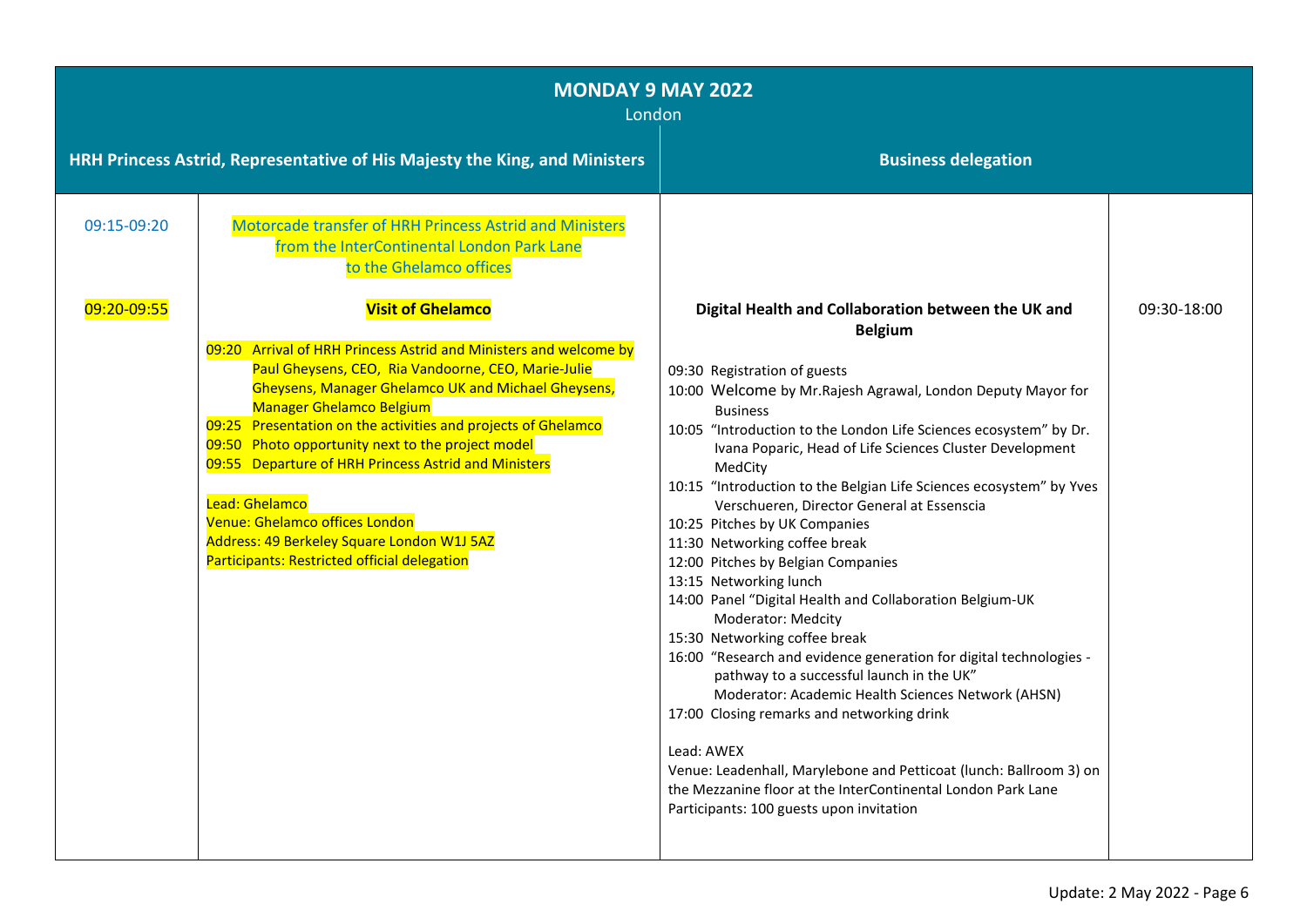| <b>MONDAY 9 MAY 2022</b><br>London |                                                                            |                                                                                                                                                                                                                                                                                                                                                                                                                                                                                                                                                                                                                                                                                                                                                                                                                                                                                                                                                                                                                                                                                                                                                                                                                                                                                                                                                                                                       |             |
|------------------------------------|----------------------------------------------------------------------------|-------------------------------------------------------------------------------------------------------------------------------------------------------------------------------------------------------------------------------------------------------------------------------------------------------------------------------------------------------------------------------------------------------------------------------------------------------------------------------------------------------------------------------------------------------------------------------------------------------------------------------------------------------------------------------------------------------------------------------------------------------------------------------------------------------------------------------------------------------------------------------------------------------------------------------------------------------------------------------------------------------------------------------------------------------------------------------------------------------------------------------------------------------------------------------------------------------------------------------------------------------------------------------------------------------------------------------------------------------------------------------------------------------|-------------|
|                                    | HRH Princess Astrid, Representative of His Majesty the King, and Ministers | <b>Business delegation</b>                                                                                                                                                                                                                                                                                                                                                                                                                                                                                                                                                                                                                                                                                                                                                                                                                                                                                                                                                                                                                                                                                                                                                                                                                                                                                                                                                                            |             |
|                                    |                                                                            | "The cleantech sector in the UK and in Belgium:<br>a vibrant community for a more sustainable future"                                                                                                                                                                                                                                                                                                                                                                                                                                                                                                                                                                                                                                                                                                                                                                                                                                                                                                                                                                                                                                                                                                                                                                                                                                                                                                 | 10:00-15:40 |
|                                    |                                                                            | Arrival of the guests and welcome coffee<br>10:00<br>Welcome and introduction by TBC<br>10:30<br>Highlight of the cleantech sector in the UK by Martin<br>10:35<br>Garratt, CEO of Cambridge Cleantech<br>Highlight of the cleantech sector in Belgium by Gilles<br>10:45<br>Colson, Head of International Affairs & Marketing at<br>Greenwin and Charlotte Struye, Deputy Director at<br><b>Cleantech Flanders</b><br>Energy with a focus on Hydrogen<br>Materials Research University of Cambridge by Dr. Lata<br>11:00<br>Sahonta, Research Manager at Energy Transitions<br>Interdisciplinary Research Centre of the University of<br>Cambridge<br>Industry view by Kalyan Sarma, External Innovation<br>11:10<br>Manager at Johnson Matthey<br>Case study by Aran Bates, co-Founder of Hydrologiq<br>11:20<br>11:25<br>Case study by Peter Grognard, Managing Director at Von<br>Karman Institute for Fluid Dynamics<br>Q&A followed by a break<br>11:30<br>- Smart Cities with a focus on green buildings<br>Research highlight by Professor Jennifer Schooling,<br>12:00<br>Director of the Centre for Smart Infrastructure, University<br>of Cambridge<br>Industry view by Oliver Smith, Director at 5th Studio<br>12:10<br>Case study by Rozalie Ryclova, Co-founder and COO at<br>12:20<br>Thermulon<br>12:25<br>Case study by Olivier Mal, Marketing Director at AGC Solar<br>12:30<br>Q&A |             |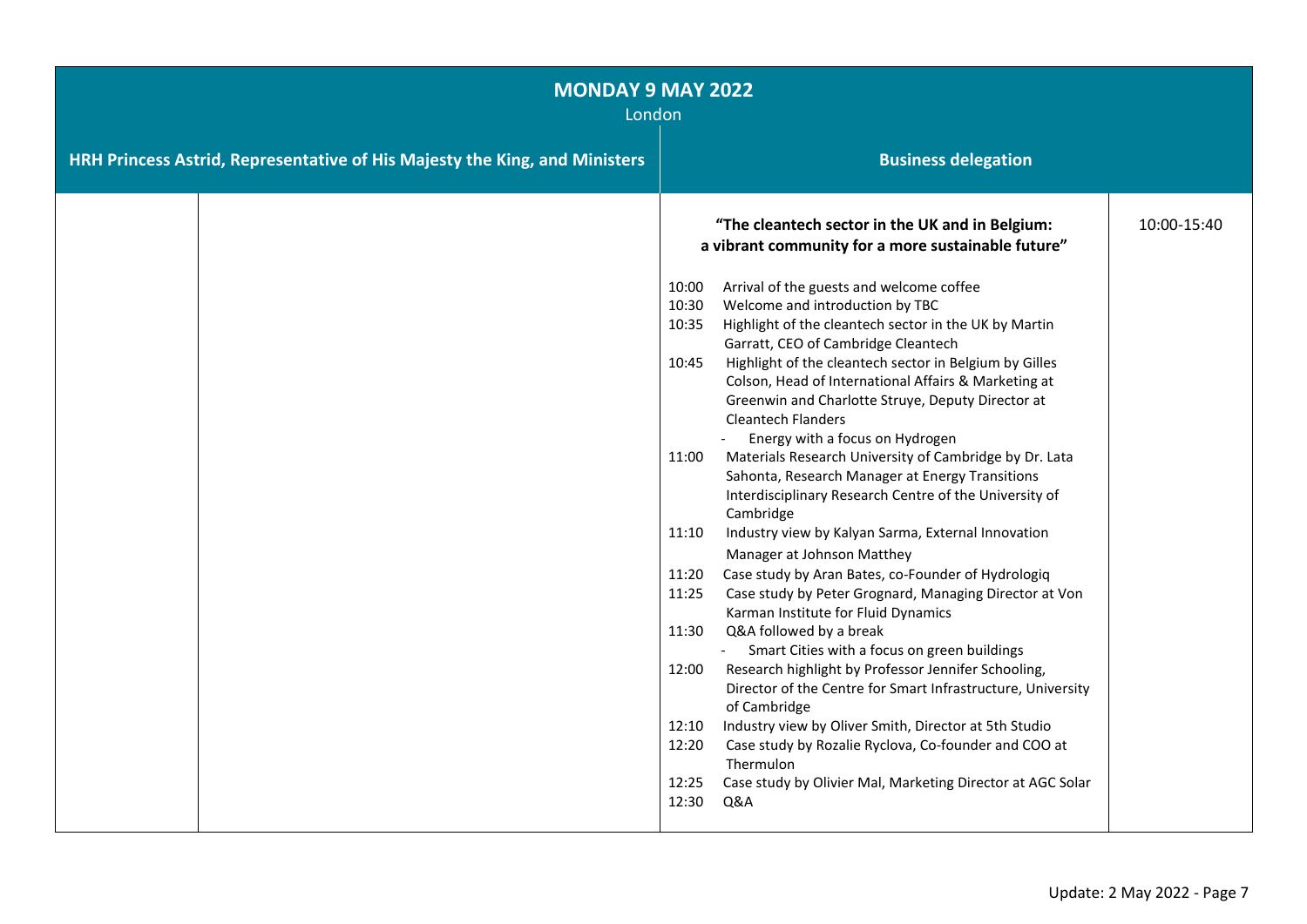| <b>MONDAY 9 MAY 2022</b><br>London |                                                                                                                                                                                  |                                                                                                                                                                                                                                                                                                                                                                                                                                                                                                                                                                 |  |
|------------------------------------|----------------------------------------------------------------------------------------------------------------------------------------------------------------------------------|-----------------------------------------------------------------------------------------------------------------------------------------------------------------------------------------------------------------------------------------------------------------------------------------------------------------------------------------------------------------------------------------------------------------------------------------------------------------------------------------------------------------------------------------------------------------|--|
|                                    | HRH Princess Astrid, Representative of His Majesty the King, and Ministers                                                                                                       | <b>Business delegation</b>                                                                                                                                                                                                                                                                                                                                                                                                                                                                                                                                      |  |
| 09:55-10:00                        | Motorcade transfer of HRH Princess Astrid and Ministers<br>from the Ghelamco offices to the Residence                                                                            | Networking Lunch<br>13:00<br>Start of the afternoon sessions:<br>14:00<br>ROOM 1 Roundtable: "Retrofitting for private and public<br>buildings: the challenges and rewards"<br>ROOM 2 Roundtable: "Energy with a focus on Hydrogen -<br>Energy policies; is hydrogen part of the solution or THE<br>solution?"<br>Networking<br>15:00<br>Bus tour around the modern facilities<br>15:30<br>Lead: AWEX<br>Venue: Maxwell Centre - Cavendish Laboratory<br>Address: JJ Thomson Avenue, Cambridge CB3 OHE<br>Participants: Approximately 50 guests upon invitation |  |
| 10:00-10:30                        | Bestowing of the decoration of Commander of the Order of<br>the Crown upon Sir Adrian Bradshaw, KCB OBE DL, Governor<br>of the Royal Hospital                                    |                                                                                                                                                                                                                                                                                                                                                                                                                                                                                                                                                                 |  |
|                                    | <b>Lead: Embassy of Belgium</b><br>Venue: Residence of the Ambassador of Belgium<br>Address: 36 Belgrave Square, SW1X 8QB London<br>Participants: Restricted official delegation |                                                                                                                                                                                                                                                                                                                                                                                                                                                                                                                                                                 |  |
| 10:30-10:35                        | Motorcade transfer of HRH Princess Astrid and Ministers<br>from the Residence to InterContinental London Park Lane                                                               |                                                                                                                                                                                                                                                                                                                                                                                                                                                                                                                                                                 |  |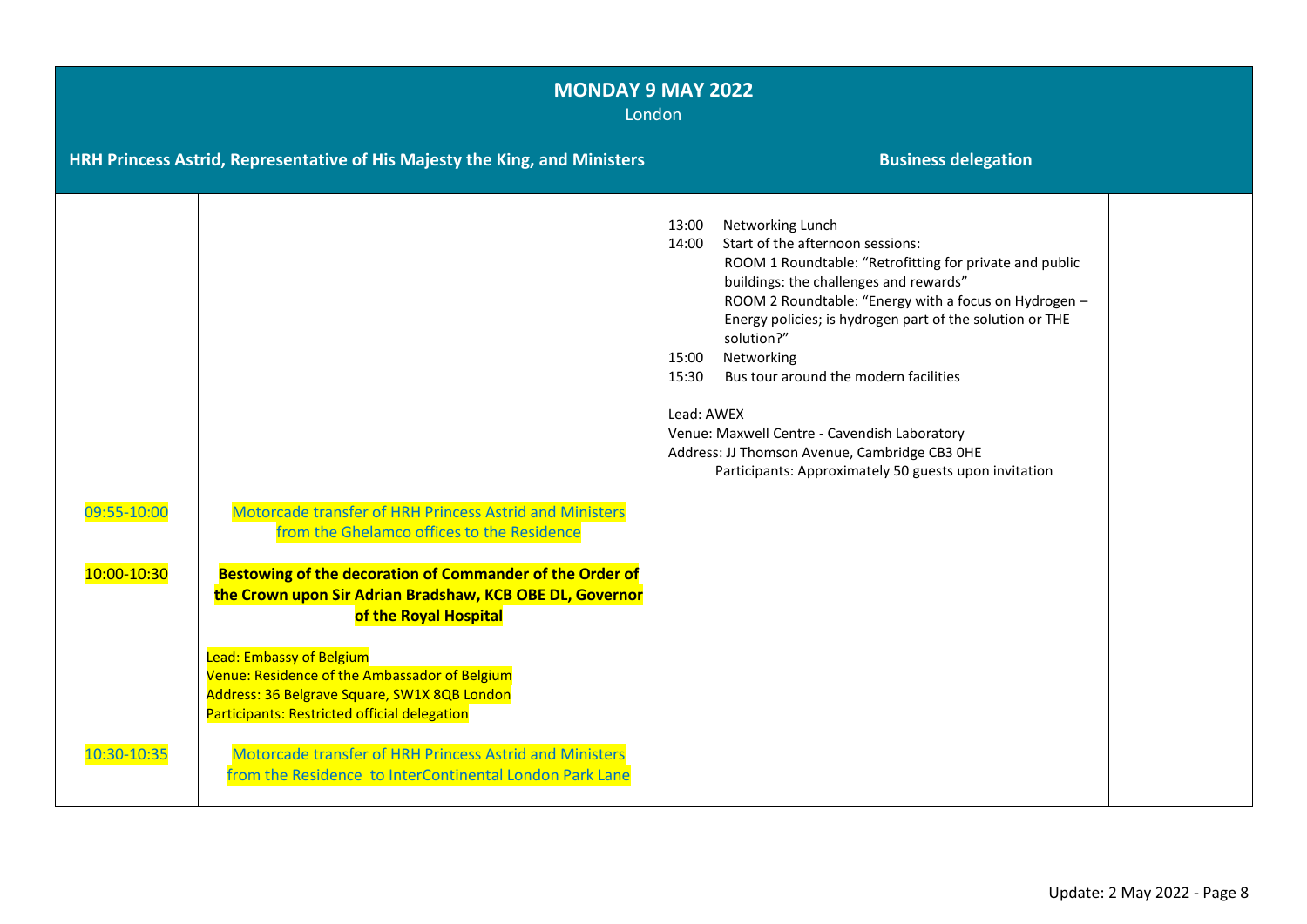| <b>MONDAY 9 MAY 2022</b><br>London |                                                                                                                                                                                                                                                                                                                                                                                                                                                                                                                                                                                                                                                                                                                                                                                                                                                                                                                                                                                                                                                                                         |  |             |  |
|------------------------------------|-----------------------------------------------------------------------------------------------------------------------------------------------------------------------------------------------------------------------------------------------------------------------------------------------------------------------------------------------------------------------------------------------------------------------------------------------------------------------------------------------------------------------------------------------------------------------------------------------------------------------------------------------------------------------------------------------------------------------------------------------------------------------------------------------------------------------------------------------------------------------------------------------------------------------------------------------------------------------------------------------------------------------------------------------------------------------------------------|--|-------------|--|
|                                    | HRH Princess Astrid, Representative of His Majesty the King, and Ministers<br><b>Business delegation</b>                                                                                                                                                                                                                                                                                                                                                                                                                                                                                                                                                                                                                                                                                                                                                                                                                                                                                                                                                                                |  |             |  |
| 11:30-12:20                        |                                                                                                                                                                                                                                                                                                                                                                                                                                                                                                                                                                                                                                                                                                                                                                                                                                                                                                                                                                                                                                                                                         |  | 11:20-12:20 |  |
|                                    | Best of Belgian Sports Technology Agoria/ Memorial Van Damme - PART 2<br>Arrival of HRH Princess Astrid and Ministers. Welcome by Nicolas Bourdon, President of the Agoria Sports & Entertainment<br>11:30<br>Technology Club, Wilfried Meert, President of Memorial Van Damme, Kim Gevaert (ex-athlete), Tournament Director of Memorial<br>Van Damme<br>Welcome words by Nicolas Bourdon and Wilfried Meert including short interview with the ex-Olympic athlete Kim Gevaert<br>11:35<br>Speech by HE Pascal Smet, State Secretary of the Brussels-Capital Region<br>11:45<br>Speech by John Crabtree OBE, President of the UK Commonwealth Games 2022 organizing committee and TBC Lord Sebastian Coe<br>11:55<br>Showcase "Best of Belgium Sports Technology"<br>12:05<br>12:15<br>Photo opportunity<br>Departure of HRH Princess Astrid and Ministers<br>12:20<br>Lead: Agoria Sports & Entertainment Technology Club together with hub.brussels<br>Venue: Ballroom 1 on the Mezzanine floor at the InterContinental London Park Lane<br>Participants: 100 guests upon invitation |  |             |  |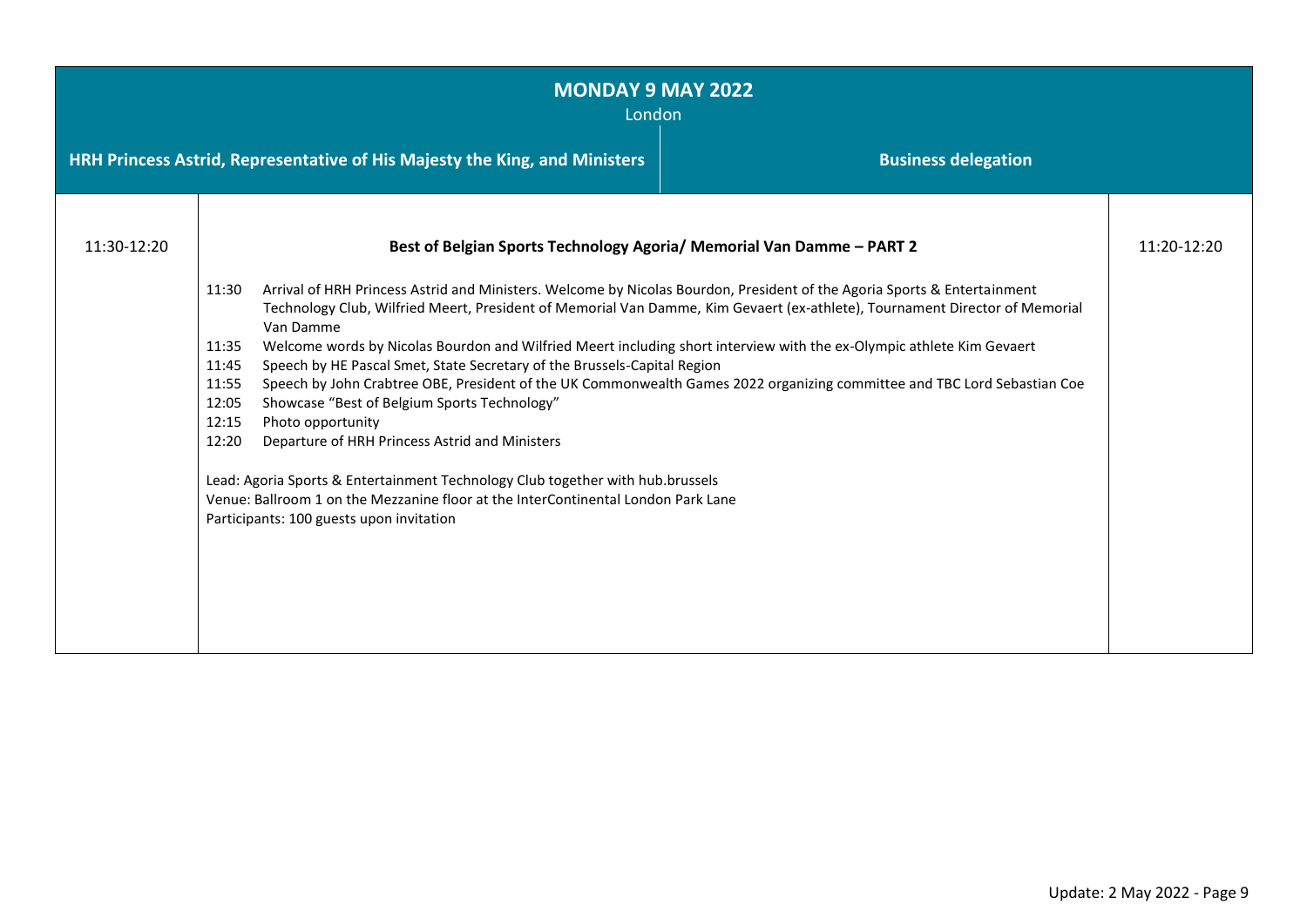| <b>MONDAY 9 MAY 2022</b><br>London |                                                                                                                                                                                                                                                                                                                                                                                                                                                                                                                                                                                                                                                                                                                                                                                                                                                                                                                                                                                 |                            |  |
|------------------------------------|---------------------------------------------------------------------------------------------------------------------------------------------------------------------------------------------------------------------------------------------------------------------------------------------------------------------------------------------------------------------------------------------------------------------------------------------------------------------------------------------------------------------------------------------------------------------------------------------------------------------------------------------------------------------------------------------------------------------------------------------------------------------------------------------------------------------------------------------------------------------------------------------------------------------------------------------------------------------------------|----------------------------|--|
|                                    | HRH Princess Astrid, Representative of His Majesty the King, and Ministers                                                                                                                                                                                                                                                                                                                                                                                                                                                                                                                                                                                                                                                                                                                                                                                                                                                                                                      | <b>Business delegation</b> |  |
| 12:30-14:00                        | <b>Investment Power Lunch</b><br>12:00 Arrival of the British guests and welcome drink<br>12:30 Arrival of HRH Princess Astrid of Belgium and the Ministers<br>12:35 Brief welcome by HE Bruno van der Pluijm<br>12:37 Introduction speech by TBC HE Tinne Van der Straeten, Minister<br>of Energy<br>12:45 First course is served<br>12:55 "Doing Business in Belgium" by Peter Peumans, CTO Health<br>Technologies at IMEC<br>13:10 Main course is served<br>13:21 "Doing Business in Belgium" by Roger Connor, President of<br>Vaccines and Global Health at GSK<br>13:32 Dessert is served<br>13:42 Closing remarks by HE Pascal Smet, State Secretary of the<br><b>Brussels-Capital Region</b><br>13:45 Dessert, coffee and tea are served<br>14:00 Departure of HRH Princess Astrid of Belgium and the Ministers<br>Lead: hub.brussels<br>Venue: Ballroom 2 on the Mezzanine floor at the InterContinental<br>London Park Lane<br>Participants: 70 guests upon invitation |                            |  |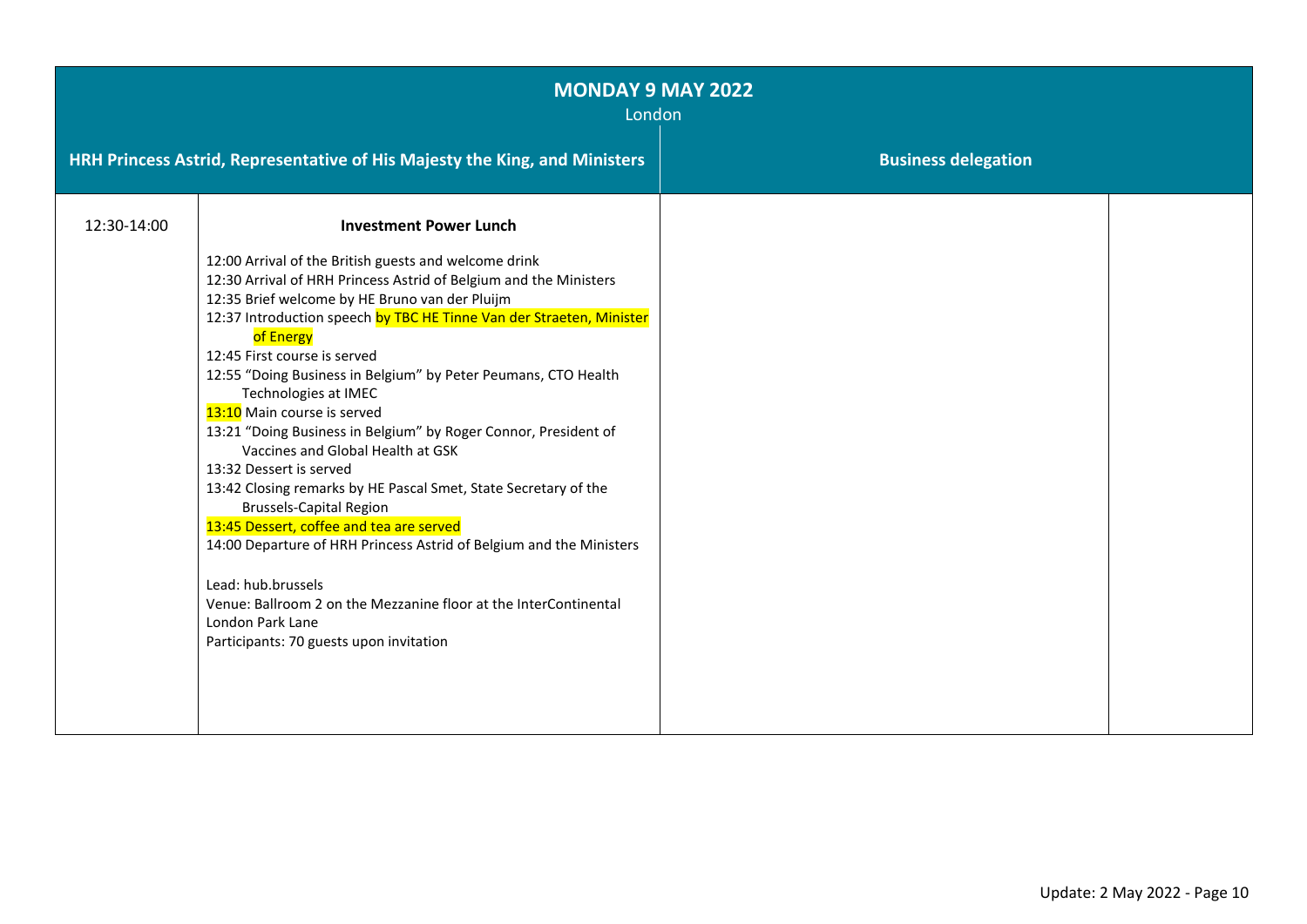| <b>MONDAY 9 MAY 2022</b><br>London |                                                                                                                                                |                                                                                                                                                                                                                                                                                                                                                                                                                                                                                                                                                                                                                                                                                                                                                                                                                                                                   |             |
|------------------------------------|------------------------------------------------------------------------------------------------------------------------------------------------|-------------------------------------------------------------------------------------------------------------------------------------------------------------------------------------------------------------------------------------------------------------------------------------------------------------------------------------------------------------------------------------------------------------------------------------------------------------------------------------------------------------------------------------------------------------------------------------------------------------------------------------------------------------------------------------------------------------------------------------------------------------------------------------------------------------------------------------------------------------------|-------------|
|                                    | HRH Princess Astrid, Representative of His Majesty the King, and Ministers                                                                     | <b>Business delegation</b>                                                                                                                                                                                                                                                                                                                                                                                                                                                                                                                                                                                                                                                                                                                                                                                                                                        |             |
|                                    |                                                                                                                                                | Bus transfer from the InterContinental London Park Lane to<br>the Chelsea Pensioners London Gate with bus VLAM                                                                                                                                                                                                                                                                                                                                                                                                                                                                                                                                                                                                                                                                                                                                                    | 13:30-14:00 |
|                                    |                                                                                                                                                | British-Belgian trade in food & beverages - PART 1<br>Business seminar "The ins and outs of the UK food &<br>beverage market"<br>13:45 Registration of participants<br>14:00 BE-UK trade in food & beverages post-Brexit by Ilke Bliki,<br><b>Brexit Coordinator at FIT</b><br>14:30 Insights in UK retail landscape & consumer trends for Belgian<br>food and beverages by Simon Waring, UK retail expert and<br>food marketing consultant Green Seed<br>15:00 E-commerce in the UK: logistics, regulations and<br>opportunities for Belgian food and beverage producers<br>by Daan Devlieger, Director Global Trade Advisory, Deloitte<br>15:30 Network opportunity<br>Lead: Federation of the Belgian Food Industry (Fevia)<br>Venue: Grays room on the Mezzanine floor at the InterContinental<br>London Park Lane<br>Participants: 40 guests upon invitation | 13:45-16:00 |
| 14:15-14:30                        | Motorcade transfer of HRH Princess Astrid and Ministers<br>from the InterContinental London Park Lane<br>to the Chelsea Pensioners London Gate |                                                                                                                                                                                                                                                                                                                                                                                                                                                                                                                                                                                                                                                                                                                                                                                                                                                                   |             |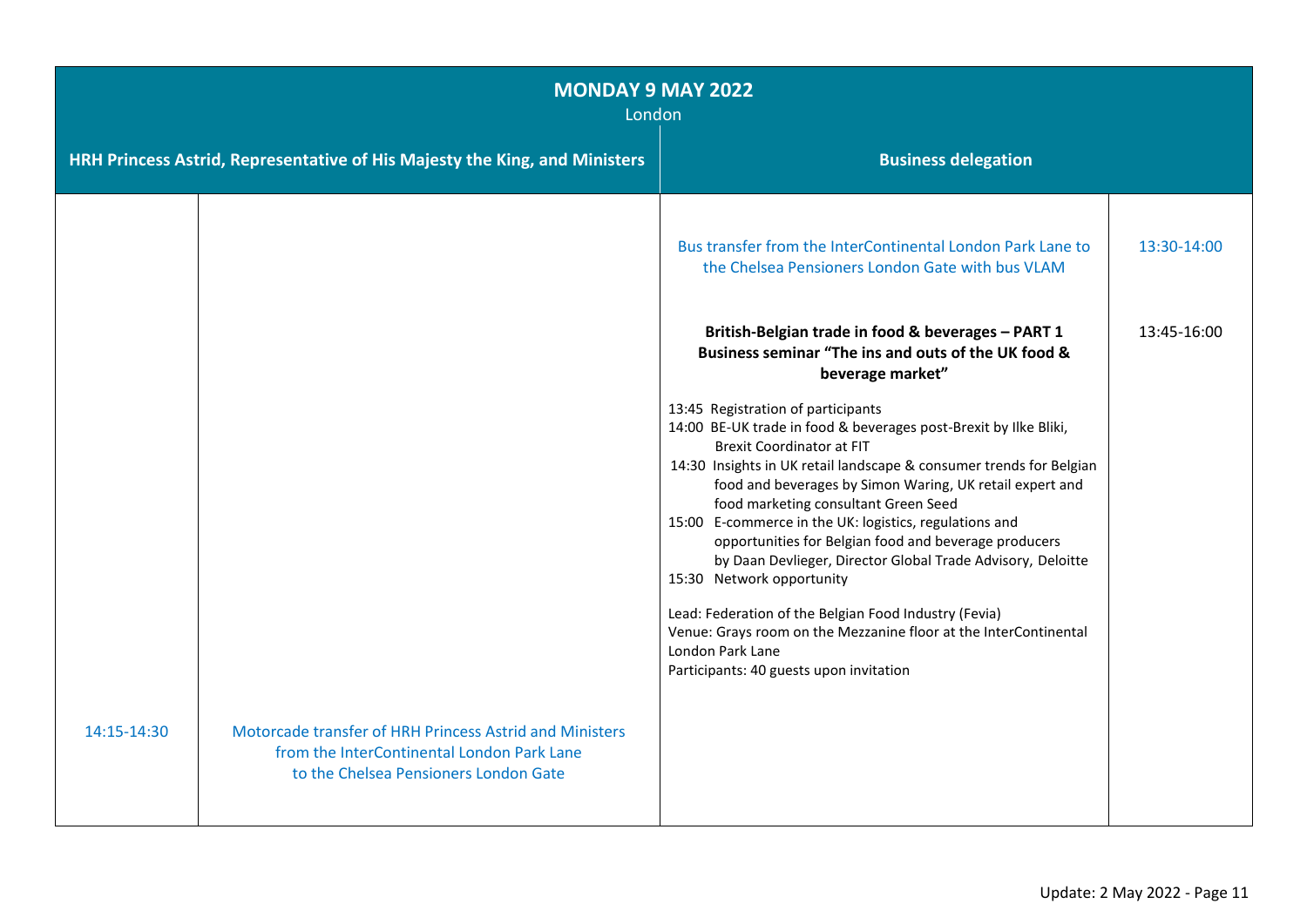| <b>MONDAY 9 MAY 2022</b><br>London |                                                                                                                                                                                                                                                                                                                                                                                                                                                                                                                                                                                                                                                                                                                                                                                                                                                                                                                                                                                                                                                                                                                                                                                                                                                                                                                                                                                                            |                            |  |
|------------------------------------|------------------------------------------------------------------------------------------------------------------------------------------------------------------------------------------------------------------------------------------------------------------------------------------------------------------------------------------------------------------------------------------------------------------------------------------------------------------------------------------------------------------------------------------------------------------------------------------------------------------------------------------------------------------------------------------------------------------------------------------------------------------------------------------------------------------------------------------------------------------------------------------------------------------------------------------------------------------------------------------------------------------------------------------------------------------------------------------------------------------------------------------------------------------------------------------------------------------------------------------------------------------------------------------------------------------------------------------------------------------------------------------------------------|----------------------------|--|
|                                    | HRH Princess Astrid, Representative of His Majesty the King, and Ministers                                                                                                                                                                                                                                                                                                                                                                                                                                                                                                                                                                                                                                                                                                                                                                                                                                                                                                                                                                                                                                                                                                                                                                                                                                                                                                                                 | <b>Business delegation</b> |  |
| 14:30-15:00                        | Present of a Belgian garden:<br>created by the Flemish Agricultural Marketing Board (VLAM)<br>and landscape architect Peter Wirtz<br>14:30 Arrival of HRH Princess Astrid and Ministers. Welcome by<br>General Sir Adrian Bradshaw KCB OBE DL, Governor of the Royal<br>Hospital. Short explanations on the Chelsea Pensioners Royal<br><b>Hospital and its history.</b><br>14:33 Walk to the Ranelagh Gardens via the Garden Gate.<br>Explanations on the history of the Royal Horticultural Society<br>and the Chelsea Flower Show by Lauren Blackburne-Tinker<br>14:37 Meet and greet with three In-Pensioners<br>14:40 Welcome by HE Hilde Crevits, Vice-Minister-President of the<br><b>Flemish Government and Filip Fontaine, CEO VLAM</b><br>14:41 Walk down to the Belgian garden, followed by a meet and greet<br>with the Belgian horticultural companies<br>14:45 Short address by HE Hilde Crevits<br>14:47 Ribbon cutting followed by a photo opportunity<br>14:50 Introduction to the garden by architect Peter Wirtz, explanation<br>on the chosen plants and Belgian horticulture<br>14:55 Walk to the vehicles<br>14:56 Signing of the golden book<br>15:00 Departure of HRH Princess Astrid and Ministers<br>Lead: VLAM<br>Venue: Ranelagh Gardens at the Chelsea Pensioners - Royal Hospital<br>Address: Royal Hospital Road, London SW3 4SR<br>Participants: 50 guests upon invitation |                            |  |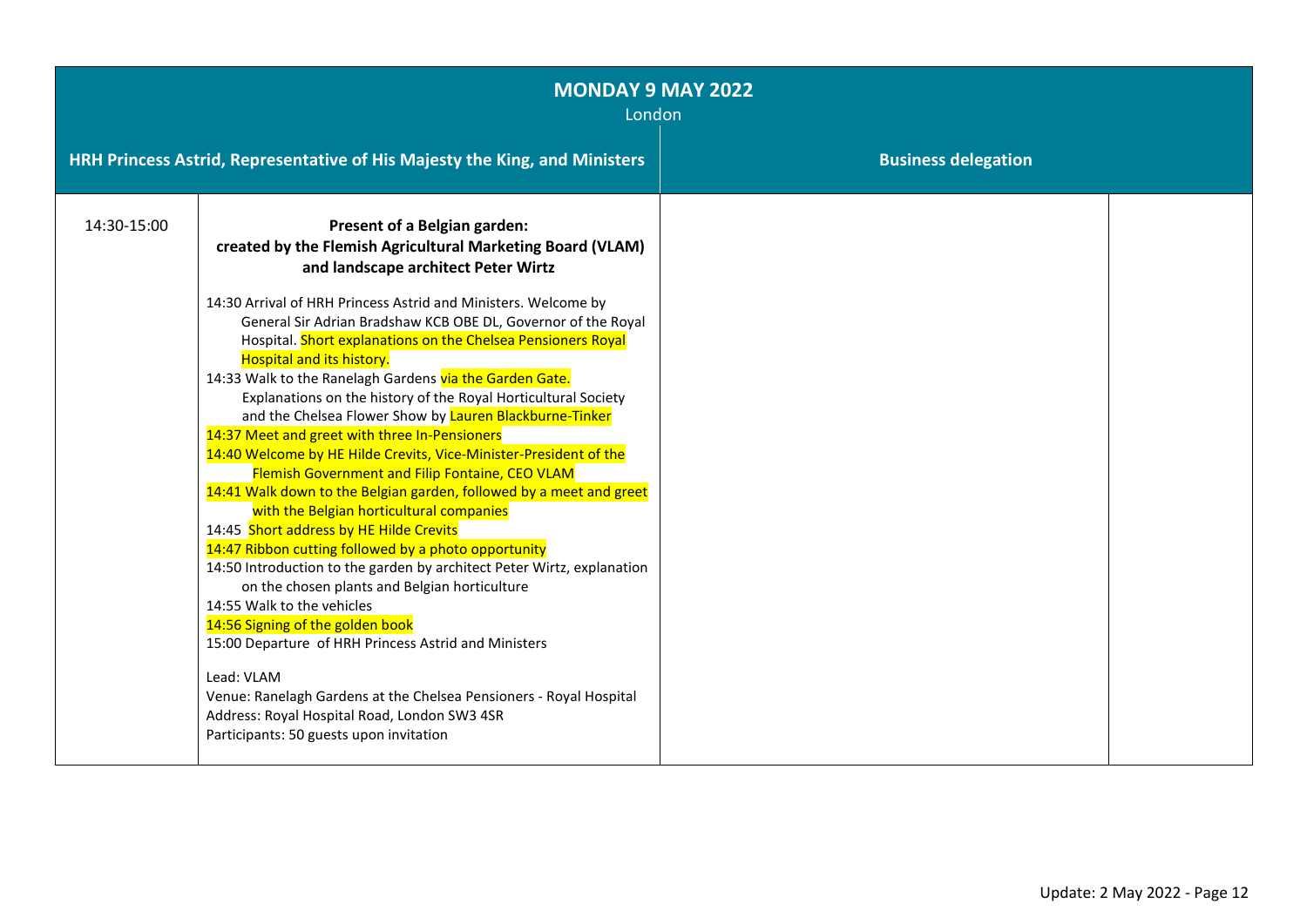| <b>MONDAY 9 MAY 2022</b><br>London |                                                                                                                                                                                                                                                                                      |                                                                                                                                   |             |
|------------------------------------|--------------------------------------------------------------------------------------------------------------------------------------------------------------------------------------------------------------------------------------------------------------------------------------|-----------------------------------------------------------------------------------------------------------------------------------|-------------|
|                                    | HRH Princess Astrid, Representative of His Majesty the King, and Ministers                                                                                                                                                                                                           | <b>Business delegation</b>                                                                                                        |             |
| 15:10-15:30                        | Motorcade transfer of HRH Princess Astrid and Ministers<br>from the Chelsea Pensioners London Gate to the Foreign,<br>Commonwealth and Development Office -<br>Ambassador's entrance                                                                                                 |                                                                                                                                   |             |
|                                    |                                                                                                                                                                                                                                                                                      | Transfer from the Chelsea Pensioners London Gate to the<br>InterContinental London Park Lane with vehicles O1, O2 and<br>bus VLAM | 15:15-15:50 |
| 15:30-16:00                        | <b>Meeting with The Rt Hon Elizabeth Truss MP, Secretary of</b><br><b>State for Foreign, Commonwealth and Development Affairs</b><br>and Minister for Women and Equalities                                                                                                           |                                                                                                                                   |             |
|                                    | Arrival of HRH Princess Astrid and Ministers and welcome by TBC<br>Transfer to the Ambassador's waiting room on the first floor<br>Welcoming by The Rt Hon Elizabeth Truss MP<br><b>Photo opportunity</b><br><b>Meeting</b><br><b>Departure of HRH Princess Astrid and Ministers</b> |                                                                                                                                   |             |
|                                    | <b>Lead: Embassy of Belgium</b><br>Venue: Office of The Rt Hon Elizabeth Truss MP<br><b>Address: Horse Guards Road, London</b><br>Participants: Approximately 50 guests upon invitation                                                                                              |                                                                                                                                   |             |
| 16:00-16:20                        | Motorcade transfer of HRH Princess Astrid and Ministers<br>from the Foreign, Commonwealth and Development Office -<br>Ambassador's entrance to the InterContinental London Park<br>Lane                                                                                              |                                                                                                                                   |             |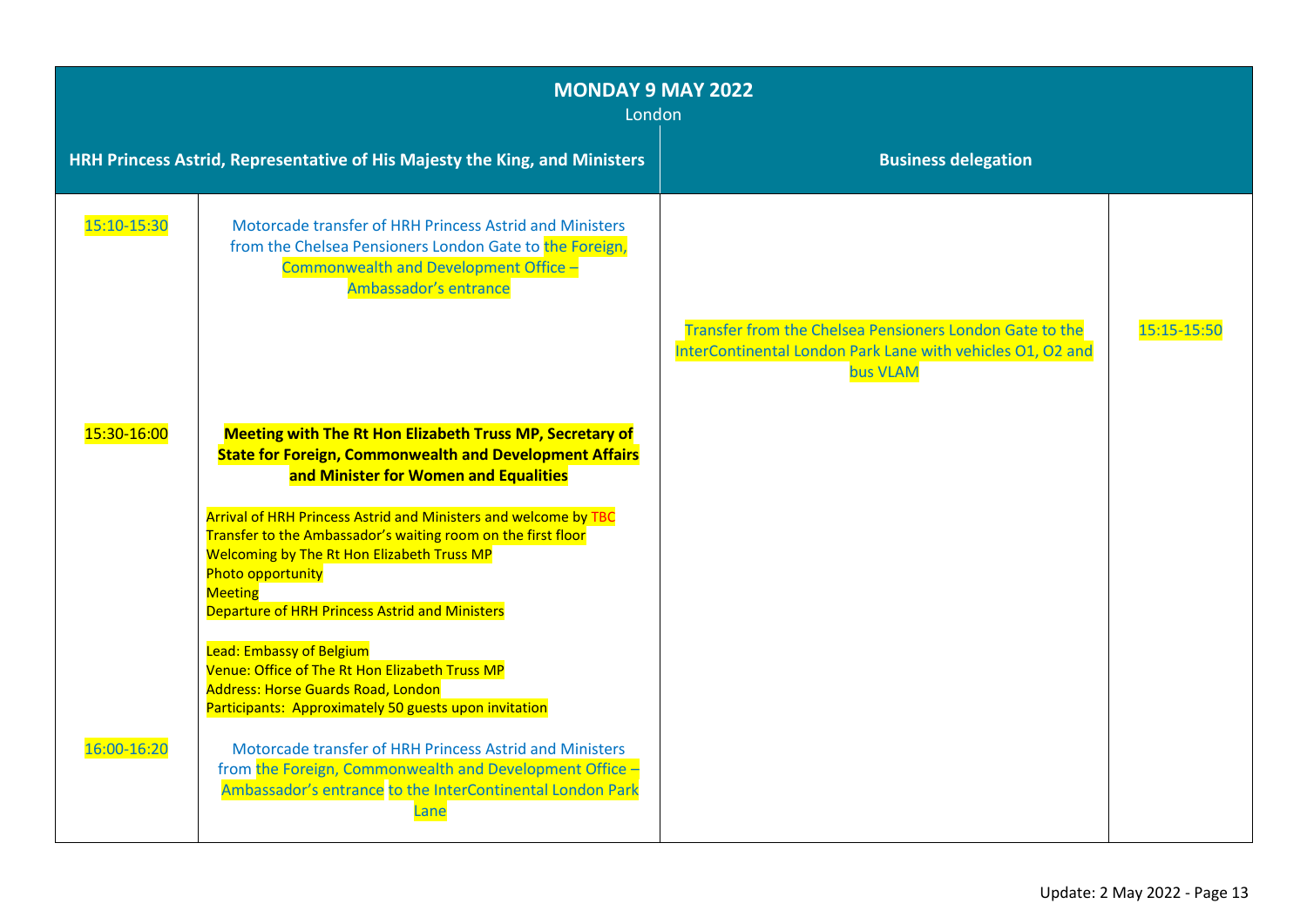| <b>MONDAY 9 MAY 2022</b><br>London                                         |                                                                                                                                                                                                                                                                                                                                                                                                                                                                                                                                                                                                                                                                                                       |             |
|----------------------------------------------------------------------------|-------------------------------------------------------------------------------------------------------------------------------------------------------------------------------------------------------------------------------------------------------------------------------------------------------------------------------------------------------------------------------------------------------------------------------------------------------------------------------------------------------------------------------------------------------------------------------------------------------------------------------------------------------------------------------------------------------|-------------|
| HRH Princess Astrid, Representative of His Majesty the King, and Ministers | <b>Business delegation</b>                                                                                                                                                                                                                                                                                                                                                                                                                                                                                                                                                                                                                                                                            |             |
|                                                                            | Bus transfer from the Maxwell Centre - Cavendish Laboratory<br>(Cambridge) to the InterContinental London Park Lane with<br>bus AWEX CT1 and CT2                                                                                                                                                                                                                                                                                                                                                                                                                                                                                                                                                      | 15:40-17:40 |
|                                                                            | Arbitration and Digitalisation: a perfect match                                                                                                                                                                                                                                                                                                                                                                                                                                                                                                                                                                                                                                                       | 16:00-18:30 |
|                                                                            | 16:00 Arrival of the guests<br>16:10 Opening speech by HE Pascal Smet, State Secretary of the<br><b>Brussels-Capital Region</b><br>16:20 Welcoming words by Professor Benoît Kohl, President of<br><b>CEPANI</b><br>16:30 Keynote speech on Arbitration and Digitalisation: a perfect<br>match by Dirk De Meulemeester, Honorary President CEPANI<br>16:50 Testimonials by:<br>Alexander Uff (Quadrant)<br>Kathleen Paisley (Ambos law)<br>Claire Morel de Westgaver (Bryan Cave Leighton Paisner)<br>17:30 Q&A<br>17:45 Networking cocktail<br>Lead: hub.brussels<br>Venue: Ballroom 2 on the Mezzanine floor at the InterContinental<br>London Park Lane<br>Participants: 70 guests upon invitation |             |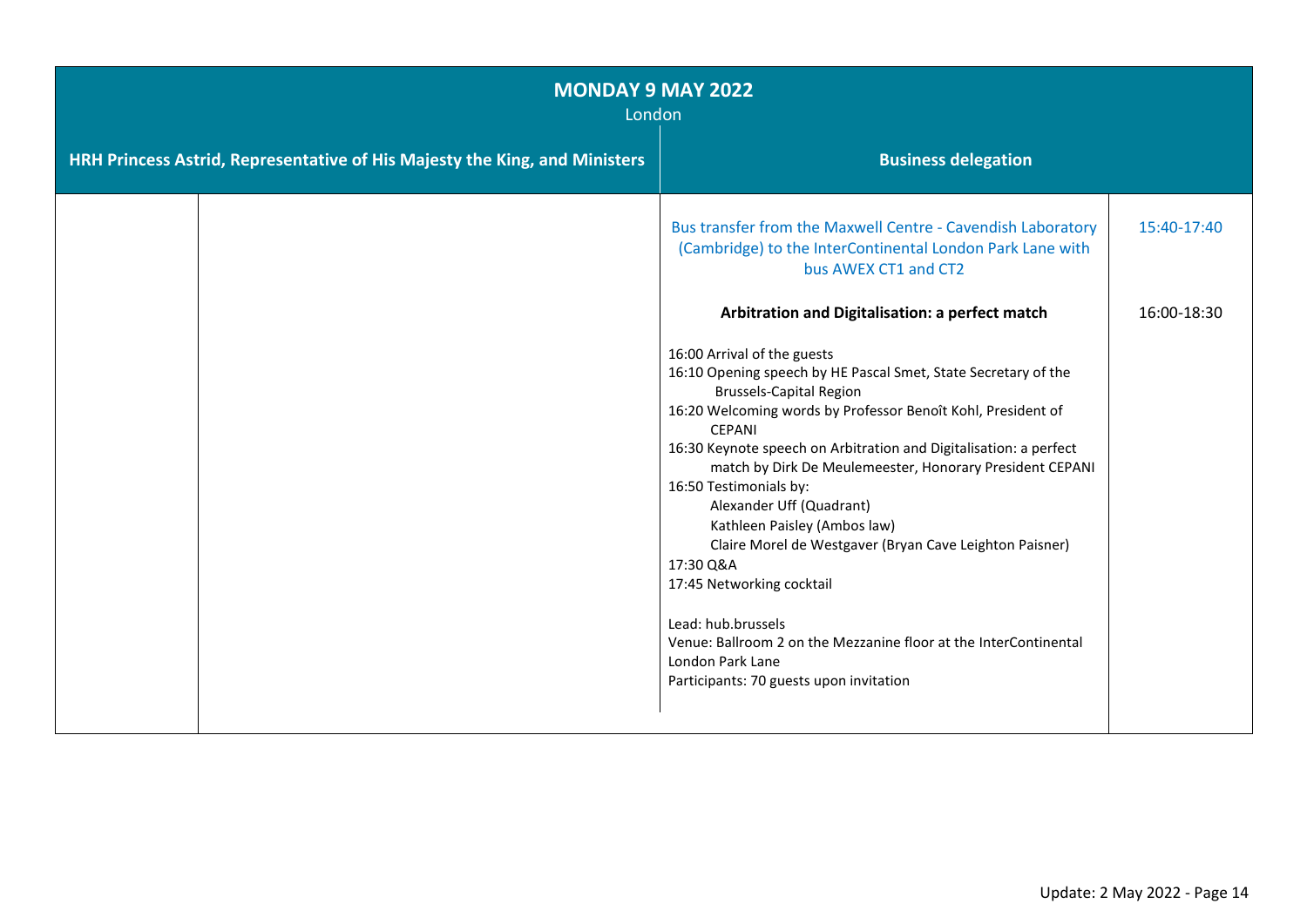| <b>MONDAY 9 MAY 2022</b><br>London |                                                                                                                                                                                                                                                                                                                                                                                                                                                                                                                                                                                                                                                                                                                                                                                                                                                                                                                                                                                                                                                                                                                                                                                                                                                                                                                                                                                                                                        |                                                                                                                               |                           |  |
|------------------------------------|----------------------------------------------------------------------------------------------------------------------------------------------------------------------------------------------------------------------------------------------------------------------------------------------------------------------------------------------------------------------------------------------------------------------------------------------------------------------------------------------------------------------------------------------------------------------------------------------------------------------------------------------------------------------------------------------------------------------------------------------------------------------------------------------------------------------------------------------------------------------------------------------------------------------------------------------------------------------------------------------------------------------------------------------------------------------------------------------------------------------------------------------------------------------------------------------------------------------------------------------------------------------------------------------------------------------------------------------------------------------------------------------------------------------------------------|-------------------------------------------------------------------------------------------------------------------------------|---------------------------|--|
|                                    | <b>Business delegation</b><br>HRH Princess Astrid, Representative of His Majesty the King, and Ministers                                                                                                                                                                                                                                                                                                                                                                                                                                                                                                                                                                                                                                                                                                                                                                                                                                                                                                                                                                                                                                                                                                                                                                                                                                                                                                                               |                                                                                                                               |                           |  |
| 16:25-17:15                        | British-Belgian trade in food & beverages - PART 2 High-level seminar                                                                                                                                                                                                                                                                                                                                                                                                                                                                                                                                                                                                                                                                                                                                                                                                                                                                                                                                                                                                                                                                                                                                                                                                                                                                                                                                                                  |                                                                                                                               | 16:00-17: <mark>15</mark> |  |
|                                    | 16:00 Arrival of the guests<br>16:25 Arrival of HRH Princess Astrid and Ministers. Welcome by Bart Buysse, CEO of the Federation of the Belgian Food Industry (Fevia)<br>16:27 Speech by TBC HE Tinne Van der Straeten, Minister of Energy<br>16:35 The British-Belgian trade in food & beverages: partnership for economic recovery by Bart Buysse, Dominic Goudie, Head of<br>International Trade of the Food & Drink Federation, Filip Fontaine, CEO of the Flanders' Agricultural Marketing Board (VLAM) and Phil<br>Hadley, Director for International Market Development at the British Agriculture & Horticulture Development Board<br>16:50 Impact of the Covid-crisis and Brexit on the UK retail and consumer trends: opportunities for Belgian food companies by Simon<br>Waring, Managing Director Green Seed UK<br>17:05 Food logistics:<br>Shipping food & beverages to the UK via Zeebrugge by Tom Hautekiet, CCO of the Port of Antwerp-Bruges<br>Food & beverage logistics & warehousing solutions by Alain Meunier, Advisor to the Board Committee, Weerts Supply Chain<br>17:10 Closing remarks by HE Jan Jambon, Minister-President of the Government of Flanders<br>17:15 Departure of HRH Princess Astrid and Ministers<br>Lead: Federation of the Belgian Food Industry (Fevia)<br>Venue: Grays room on the Mezzanine floor at the InterContinental London Park Lane<br>Participants: 80 guests upon invitation |                                                                                                                               |                           |  |
| 18:10-18:30                        | Motorcade transfer of HRH Princess Astrid and Ministers<br>from the InterContinental London Park Lane to<br>the Exhibition Van Gogh                                                                                                                                                                                                                                                                                                                                                                                                                                                                                                                                                                                                                                                                                                                                                                                                                                                                                                                                                                                                                                                                                                                                                                                                                                                                                                    | Bus transfer for invited guests from the InterContinental<br>London Park Lane to the Exhibition Van Gogh<br>with bus VAN GOGH | 17:30-18:00               |  |
|                                    |                                                                                                                                                                                                                                                                                                                                                                                                                                                                                                                                                                                                                                                                                                                                                                                                                                                                                                                                                                                                                                                                                                                                                                                                                                                                                                                                                                                                                                        | Bus transfer from the InterContinental London Park Lane to<br>the Guildhall with buses D1, D2, D3, D4, D5 and D6 and D7       | 18:15-19:00               |  |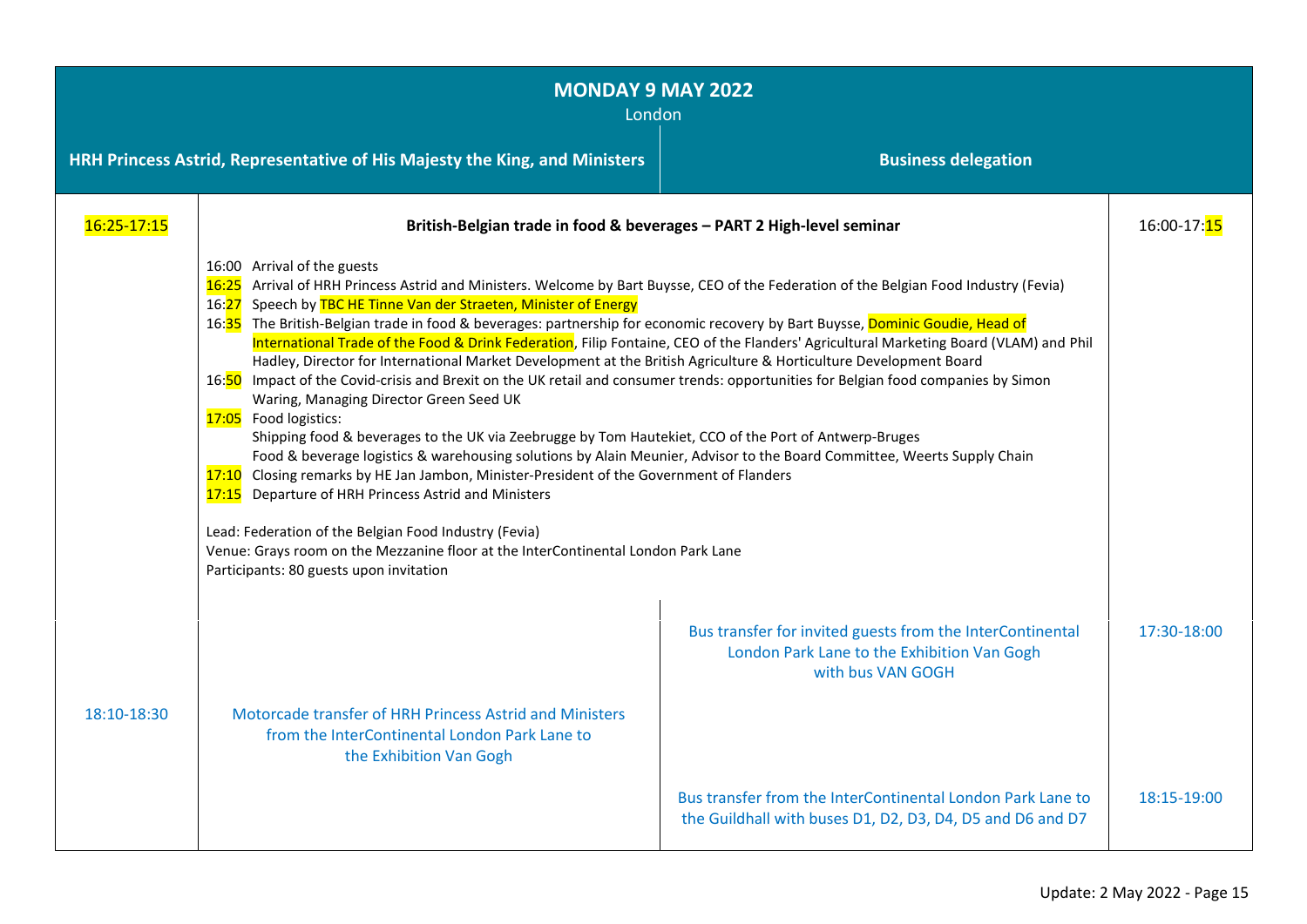| <b>MONDAY 9 MAY 2022</b><br>London |                                                                                                                                                                                                                                                                                                                                                                                                                                                                                                                                                                                                                                                                                                                                                                                                                                                                                                                                |                            |             |
|------------------------------------|--------------------------------------------------------------------------------------------------------------------------------------------------------------------------------------------------------------------------------------------------------------------------------------------------------------------------------------------------------------------------------------------------------------------------------------------------------------------------------------------------------------------------------------------------------------------------------------------------------------------------------------------------------------------------------------------------------------------------------------------------------------------------------------------------------------------------------------------------------------------------------------------------------------------------------|----------------------------|-------------|
|                                    | HRH Princess Astrid, Representative of His Majesty the King, and Ministers                                                                                                                                                                                                                                                                                                                                                                                                                                                                                                                                                                                                                                                                                                                                                                                                                                                     | <b>Business delegation</b> |             |
| 18:30-19:15                        | Visit of Van Gogh - The immersive experience                                                                                                                                                                                                                                                                                                                                                                                                                                                                                                                                                                                                                                                                                                                                                                                                                                                                                   |                            |             |
| 19:15-19:30                        | 18:30 Arrival of HRH Princess Astrid and Ministers. Welcome by Mario<br>Iacampo, CEO of Exhibition Hub and An Steegen, CEO of Barco.<br>18:35 Photo opportunity<br>18:37 Transfer to the main room<br>18:40 Short introduction on the Van Gogh exhibition, the partnership<br>between Barco and Exhibition Hub and the technology used by<br>An Steegen, CEO of Barco<br>18:50 Speech by HE Jan Jambon, Minister-President of the<br><b>Government of Flanders</b><br>18:53 Start of the "best of" of the immersive experience.<br>19:08 End of the experience and closing words by Mario Iacampo,<br>CEO of Exhibition Hub<br>Lead: Barco and Exhibition Hub<br>Venue: Exhibition Van Gogh - The immersive experience<br>Address: 106 Commercial Street, London E1 6LZ<br>Participants: 50 guests upon invitation<br>Motorcade transfer of HRH Princess Astrid and Ministers<br>from the Exhibition Van Gogh to the Guildhall |                            |             |
| 19:30-21:00                        | <b>Belgian Official Reception</b>                                                                                                                                                                                                                                                                                                                                                                                                                                                                                                                                                                                                                                                                                                                                                                                                                                                                                              |                            | 19:00-21:30 |
|                                    | 19:00 Arrival of the guests<br>19:30 Arrival of HRH Princess Astrid and Ministers and welcome by Alderman Vincent Keaveny, Lord Mayor of the City of London<br>19:45 Speech by HRH Princess Astrid, Representative of His Majesty the King<br>Lead: Belgian Embassy<br>Venue: Guildhall<br>Address: 71 Basinghall Street, London EC2V 7HH<br>Participants: Delegation members and their invited guests                                                                                                                                                                                                                                                                                                                                                                                                                                                                                                                         |                            |             |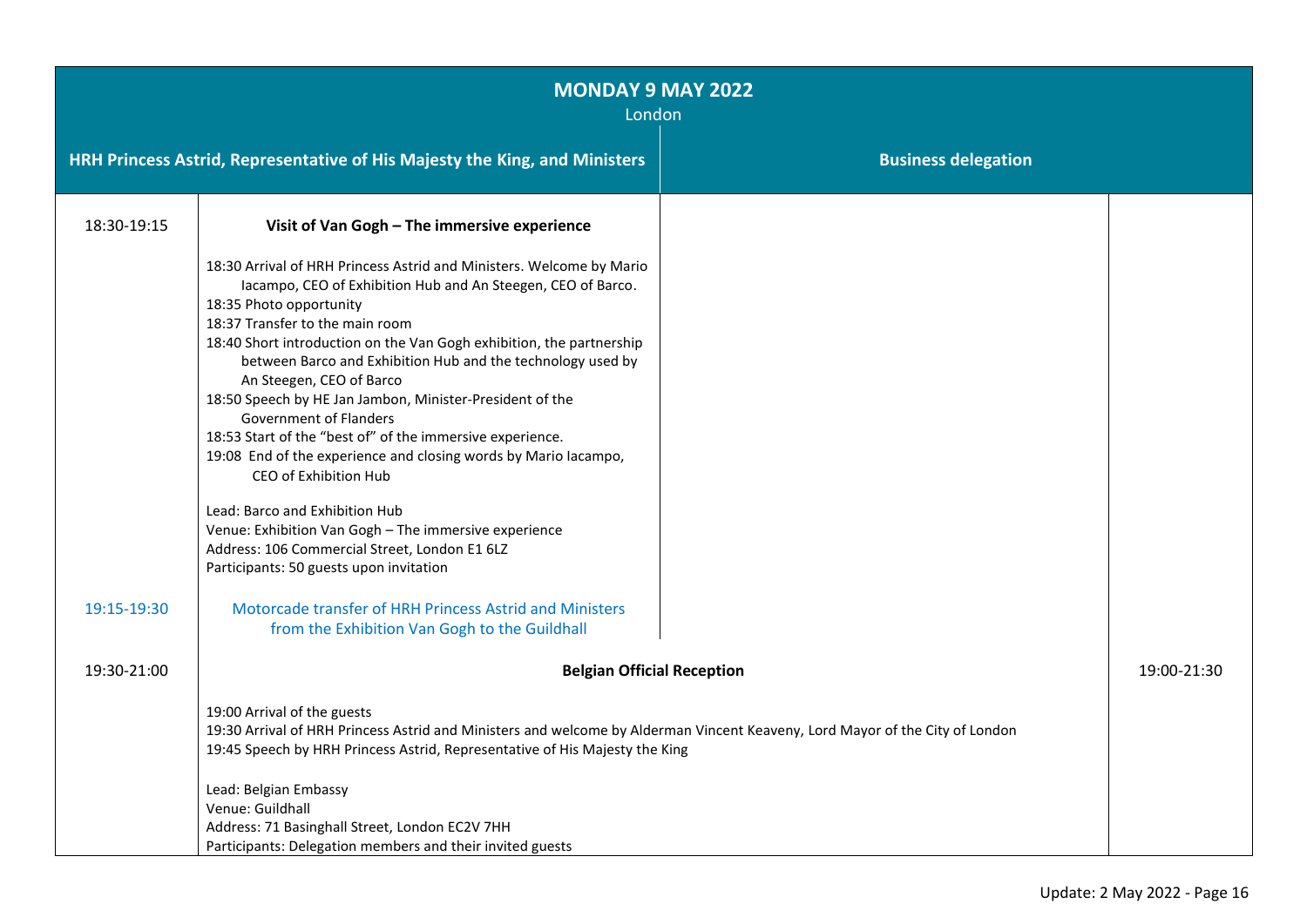| <b>MONDAY 9 MAY 2022</b><br>London |                                                                                                                           |                                                                                                                                |                       |
|------------------------------------|---------------------------------------------------------------------------------------------------------------------------|--------------------------------------------------------------------------------------------------------------------------------|-----------------------|
|                                    | HRH Princess Astrid, Representative of His Majesty the King, and Ministers                                                | <b>Business delegation</b>                                                                                                     |                       |
| 21:00-21:30                        | Motorcade transfer of HRH Princess Astrid and Ministers<br>from the Guildhall to<br>the InterContinental London Park Lane | <b>Bus transfer from the Guildhall</b><br>to the InterContinental London Park Lane<br>with buses D1, D2, D3, D4, D5, D6 and D7 | From 21:10<br>onwards |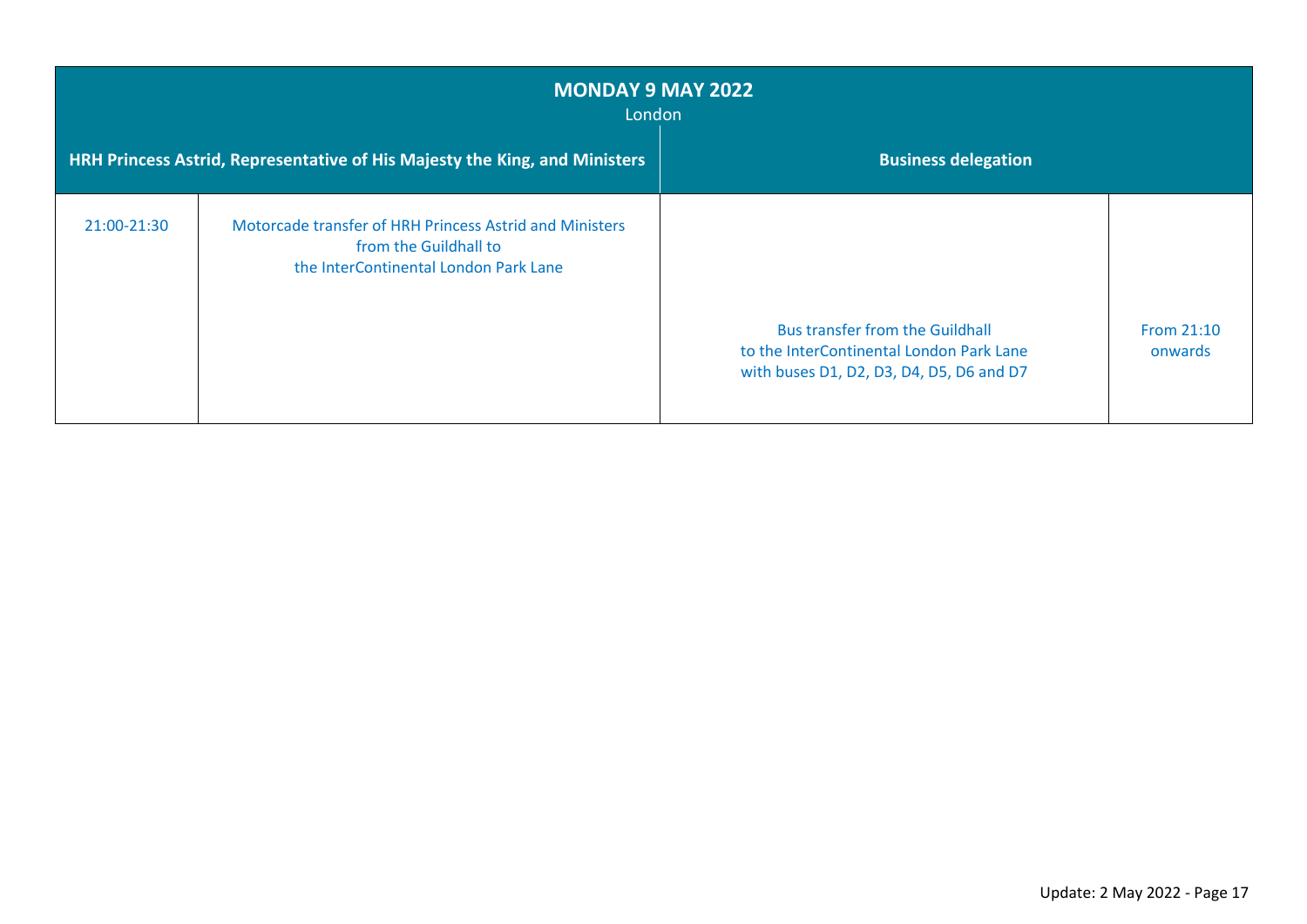| <b>TUESDAY 10 MAY 2022</b><br>London                                       |                                                                                                                                                                                                                                                                                                                                                                                                                                                                                                                                                                                                                                                                                                                                                                                                                                                                                                 |  |
|----------------------------------------------------------------------------|-------------------------------------------------------------------------------------------------------------------------------------------------------------------------------------------------------------------------------------------------------------------------------------------------------------------------------------------------------------------------------------------------------------------------------------------------------------------------------------------------------------------------------------------------------------------------------------------------------------------------------------------------------------------------------------------------------------------------------------------------------------------------------------------------------------------------------------------------------------------------------------------------|--|
| HRH Princess Astrid, Representative of His Majesty the King, and Ministers | <b>Business delegation</b>                                                                                                                                                                                                                                                                                                                                                                                                                                                                                                                                                                                                                                                                                                                                                                                                                                                                      |  |
|                                                                            | Zeebrugge, your ideal gateway to the UK<br>07:45-10:00<br>07:45<br>Registration of guests<br>08:00<br>Breakfast served<br>Welcome by Mr Marc Adriansens, President of Association<br>08:10<br>Port of Zeebrugge Interests (APZI)<br>Opening words by HE Jan Jambon, Minister-President of<br>08:15<br>the Government of Flanders<br>'Zeebrugge, your ideal gateway to the UK' by Mr. Tom<br>08:20<br>Hautekiet, Chief Commercial Officer Port of Antwerp-<br><b>Bruges</b><br>West Flanders Logistic Gateway to Europe by Mr. Pieter<br>08:25<br>Decloedt, Coordinator Transport & Logistics POM West-<br>Vlaanderen<br>08:35<br>Testimonial 1 by Emma Wilesmith, Logistics Manager<br>Ireland, Meals & 2XL Mondelez<br>Testimonial 2 by Sofie Dubois, Customers Service &<br>08:45<br><b>Logistics Manager Soubry</b><br>Closing remarks by APZI<br>08:55<br>09:00<br>Networking<br>Lead: APZI |  |
|                                                                            | Venue: Grays room on the Mezzanine floor at the InterContinental<br>London Park Lane<br>Participants: 70 guests upon invitation<br>Bus transfer from the InterContinental London Park Lane to<br>08:00-10:00<br>the Babraham Institute with buses AWEX LS1 and AWEX LS2                                                                                                                                                                                                                                                                                                                                                                                                                                                                                                                                                                                                                         |  |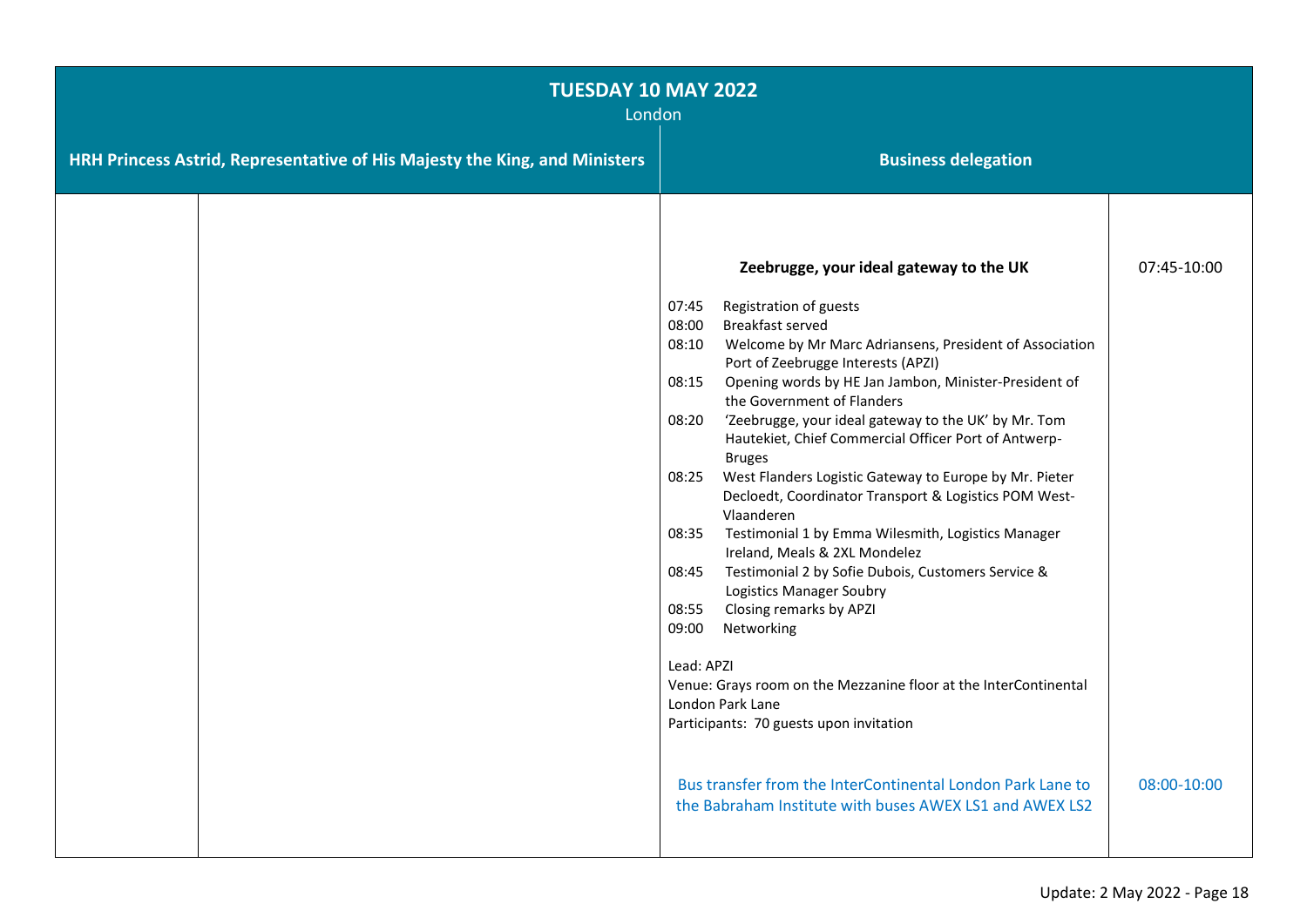| <b>TUESDAY 10 MAY 2022</b><br>London |                                                                                                                                                                                                                                                                                                                                                                                                                                                                                                                                                                                                                                                                                                                                                                                                                                                                                                                                                                                                                                                    |                                                                                                        |             |
|--------------------------------------|----------------------------------------------------------------------------------------------------------------------------------------------------------------------------------------------------------------------------------------------------------------------------------------------------------------------------------------------------------------------------------------------------------------------------------------------------------------------------------------------------------------------------------------------------------------------------------------------------------------------------------------------------------------------------------------------------------------------------------------------------------------------------------------------------------------------------------------------------------------------------------------------------------------------------------------------------------------------------------------------------------------------------------------------------|--------------------------------------------------------------------------------------------------------|-------------|
|                                      | HRH Princess Astrid, Representative of His Majesty the King, and Ministers<br><b>Business delegation</b>                                                                                                                                                                                                                                                                                                                                                                                                                                                                                                                                                                                                                                                                                                                                                                                                                                                                                                                                           |                                                                                                        |             |
| 08:30-09:10                          | Towards net positive cities:<br>"How Brussels and London can help each other to accelerate the path to net positive companies, buildings and cities<br>by boosting the sharing of innovation between businesses and governments" - PART 1                                                                                                                                                                                                                                                                                                                                                                                                                                                                                                                                                                                                                                                                                                                                                                                                          |                                                                                                        | 08:00-10:00 |
|                                      | Registration of guests<br>08:00<br>Arrival of HRH Princess Astrid and Ministers<br>08:30<br>Welcome by Gabriel Uzgen, CEO BESIX RED - Chair ULI Belgium & Luxembourg<br>08:35<br>Official speech by HE Pascal Smet, State Secretary of the Brussels-Capital Region<br>08:40<br>Official speech by TBC Sadiq Khan, Mayor of London<br>$08:45 -$<br>08:50 Keynote speech: Roadmap to Net-zero by Marylis Ramos from Savills Earth<br>Departure of HRH Princess Astrid and Ministers<br>09:10<br>09:15 First panel "London and Brussels face the challenges of the 21 <sup>st</sup> century":<br>Steven Beckers, Circular Economy Expert at BoPro<br>Sebastian Moreno Vacca, Architect and Founding Partner at A2M<br>Ami Kotecha, Co-Founder, Amro Real Estate Partners<br><b>TBC Joanna Sutherland, Director at Haworth Tompkins</b><br>Moderator: Megan Walters, Global Head of Research, Allianz Real Estate<br>Lead: hub.brussels<br>Venue: Leadenhall, Marylebone and Petticoat on the Mezzanine floor at the InterContinental London Park Lane |                                                                                                        |             |
|                                      | Participants: 100 guests upon invitation                                                                                                                                                                                                                                                                                                                                                                                                                                                                                                                                                                                                                                                                                                                                                                                                                                                                                                                                                                                                           | <b>B2B meetings</b>                                                                                    | All day     |
|                                      |                                                                                                                                                                                                                                                                                                                                                                                                                                                                                                                                                                                                                                                                                                                                                                                                                                                                                                                                                                                                                                                    | Lead: AWEX, hub.brussels and Flanders Investment & Trade<br>Venue: on the premises of the UK companies |             |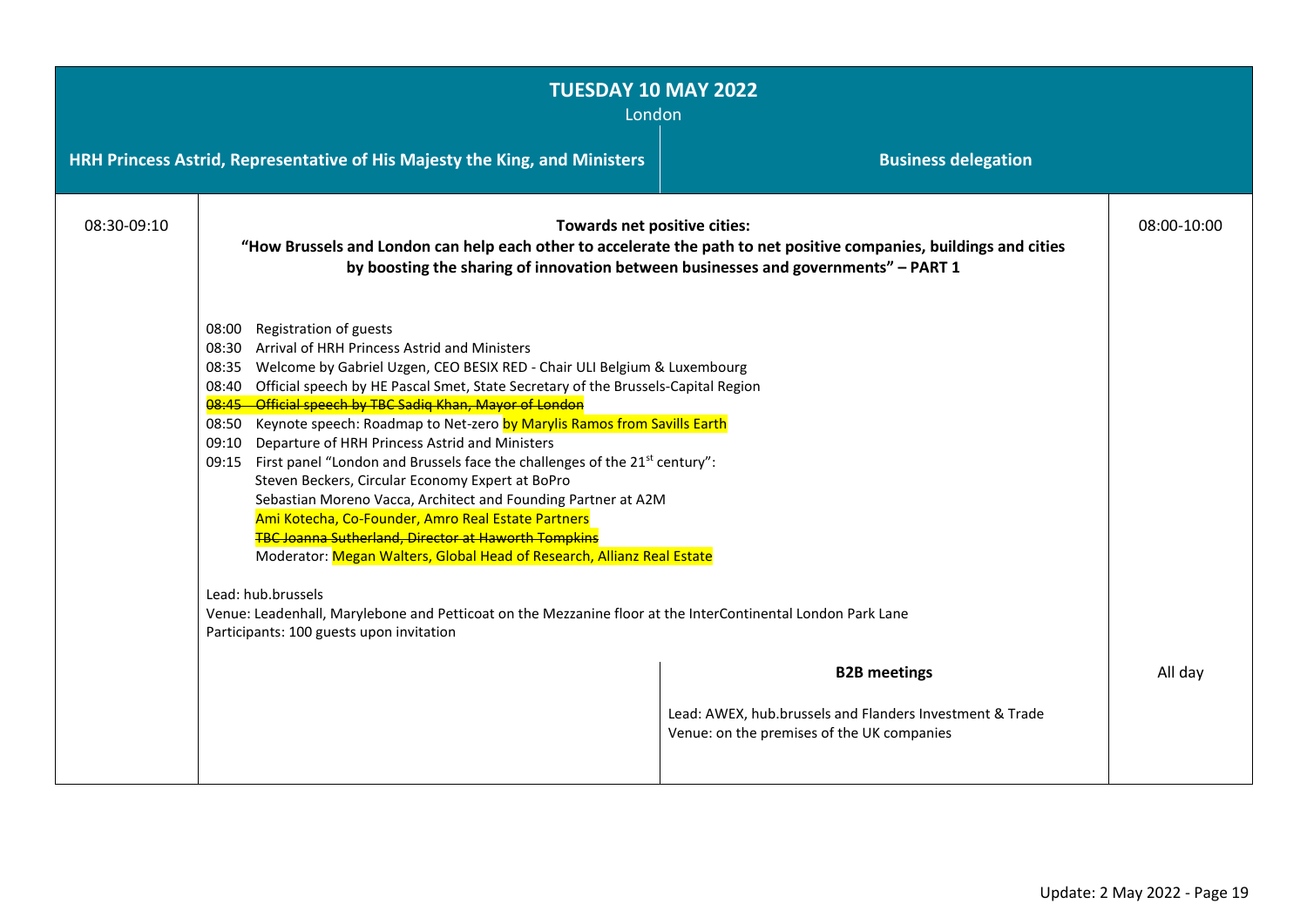| <b>TUESDAY 10 MAY 2022</b><br>London                                       |                                                                                                                                                                                                                                                                                                                                                                                                                                                                                                                                                                                                                                                                                                                                                                                                                                                                                                                                                                                                                                                                                                                                                                                                                                             |             |
|----------------------------------------------------------------------------|---------------------------------------------------------------------------------------------------------------------------------------------------------------------------------------------------------------------------------------------------------------------------------------------------------------------------------------------------------------------------------------------------------------------------------------------------------------------------------------------------------------------------------------------------------------------------------------------------------------------------------------------------------------------------------------------------------------------------------------------------------------------------------------------------------------------------------------------------------------------------------------------------------------------------------------------------------------------------------------------------------------------------------------------------------------------------------------------------------------------------------------------------------------------------------------------------------------------------------------------|-------------|
| HRH Princess Astrid, Representative of His Majesty the King, and Ministers | <b>Business delegation</b>                                                                                                                                                                                                                                                                                                                                                                                                                                                                                                                                                                                                                                                                                                                                                                                                                                                                                                                                                                                                                                                                                                                                                                                                                  |             |
|                                                                            | Towards net positive cities:<br><b>PART 2</b>                                                                                                                                                                                                                                                                                                                                                                                                                                                                                                                                                                                                                                                                                                                                                                                                                                                                                                                                                                                                                                                                                                                                                                                               | 10:00-14:15 |
|                                                                            | 10:00 Coffee break<br>10:25 Second panel "How bio-based materials can both decarbonize<br>buildings and increase value?":<br>Stephan Kampelmann, Managing Director at Sonian Wood<br>Coop<br>Raymund Trost, CEO CFE at Woodshapers<br>Ron Bakker, Founding Partner at PLP Architecture<br>Ana Gatóo PhD Candidate in Architecture at Centre for<br><b>Natural Material Innovation</b><br>Pertti Vanhanen, Managing Director Europe, at Cromwell<br><b>European Management Services Limited</b><br>Moderator: Steven Ware, Architect and Senior Partner at Art<br><b>Build</b><br>11:10 Third panel "Today, renovation is an economic and<br>environmental necessity":<br>Sunita Van Heers, Managing Director at Sureal<br>Michael Moradiellos, Head of Real Estate at EPEA Benelux<br>Sheelam Chadha, Country Director Belgium, Atenor<br>Anette Simpson, Director of development and partnerships,<br>Legal & General Affordable Home - Chair of ULI<br>Moderator: Hala El-Akl, Senior Director for ESG and<br><b>Operations, Oxford Properties Group</b><br>11:55 Closing remarks by Anette Simpson, Director of<br>Development and Partnerships, Legal & General Affordable<br>Home - Chair of ULI United Kingdom<br>12:15 Walking lunch |             |
|                                                                            | Lead: hub.brussels<br>Venue: Leadenhall, Marylebone and Petticoat on the Mezzanine<br>floor at the InterContinental London Park Lane<br>Participants: 100 guests upon invitation                                                                                                                                                                                                                                                                                                                                                                                                                                                                                                                                                                                                                                                                                                                                                                                                                                                                                                                                                                                                                                                            |             |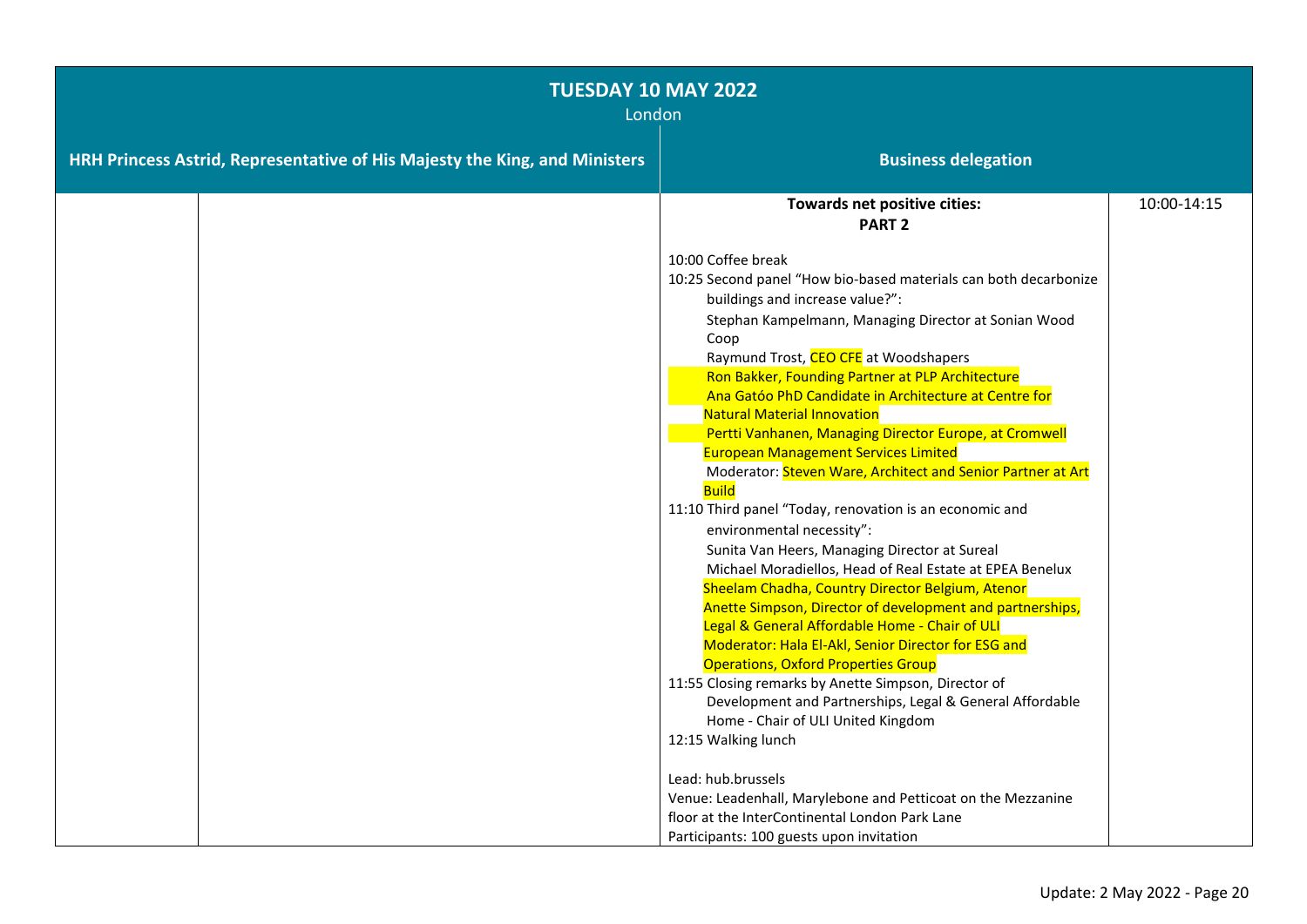| <b>TUESDAY 10 MAY 2022</b><br>London |                                                                                                                                                                                                                                                                                                                                                                                                                                                                                                                                                                                                                                                                                                                                                                                                                                                                                                                     |                                                                                                                                                                                                                                                          |             |
|--------------------------------------|---------------------------------------------------------------------------------------------------------------------------------------------------------------------------------------------------------------------------------------------------------------------------------------------------------------------------------------------------------------------------------------------------------------------------------------------------------------------------------------------------------------------------------------------------------------------------------------------------------------------------------------------------------------------------------------------------------------------------------------------------------------------------------------------------------------------------------------------------------------------------------------------------------------------|----------------------------------------------------------------------------------------------------------------------------------------------------------------------------------------------------------------------------------------------------------|-------------|
|                                      | HRH Princess Astrid, Representative of His Majesty the King, and Ministers                                                                                                                                                                                                                                                                                                                                                                                                                                                                                                                                                                                                                                                                                                                                                                                                                                          | <b>Business delegation</b>                                                                                                                                                                                                                               |             |
| 09:15-10:05                          | Ten years of the UN Guiding Principles on Business and Human Rights:<br>Sharing challenges and best practices in implementation                                                                                                                                                                                                                                                                                                                                                                                                                                                                                                                                                                                                                                                                                                                                                                                     |                                                                                                                                                                                                                                                          | 09:00-10:05 |
|                                      | 09:00 Arrival of the delegation<br>09:15 Arrival of HRH Princess Astrid and Ministers<br>09:17 Welcome by UK Envoy for Migration and Modern Slavery, Mr. Andrew Patrick<br>09:22 Speech by TBC Jeroen Cooreman, Director-General for Bilateral Affairs, FPS Foreign Affairs<br>09:29 Introduction/Scene-Setter by Prof. Dr. Jan Wouters, Professor of International Law, Director Leuven Centre for Global Governance<br>Studies, KU Leuven<br>09:35 Panel discussion with Belgian and UK executives on exploring challenges/best practices in implementing the UN Guiding Principles on<br>Business and Human Rights moderated by Prof. Dr. Jan Wouters<br>Shift<br>10:00 Wrap-up of the main takeaways and closing remarks by Prof. Dr. Jan Wouters<br>Lead: FPS Foreign Affairs<br>Venue: Ballroom 1 on the Mezzanine floor at the InterContinental London Park Lane<br>Participants: 100 guests upon invitation | Panelists: Mr. Charles Snoeck, IDH Foundation, on Beyond Chocolate, the Partnership for a sustainable Belgian chocolate industry,<br>Mrs. Elisabeth Van Damme, Director External Communication & Diplomatic relations, GSK Belgium, TBC Unilever and TBC |             |
| 10:30-10:40                          | Motorcade transfer of HRH Princess Astrid and Ministers<br>from the InterContinental London to the Institute of Directors                                                                                                                                                                                                                                                                                                                                                                                                                                                                                                                                                                                                                                                                                                                                                                                           | Bus transfer from the InterContinental London Park Lane to<br>the Institute of Directors with bus TCA1 and TCA2                                                                                                                                          | 09:30-10:00 |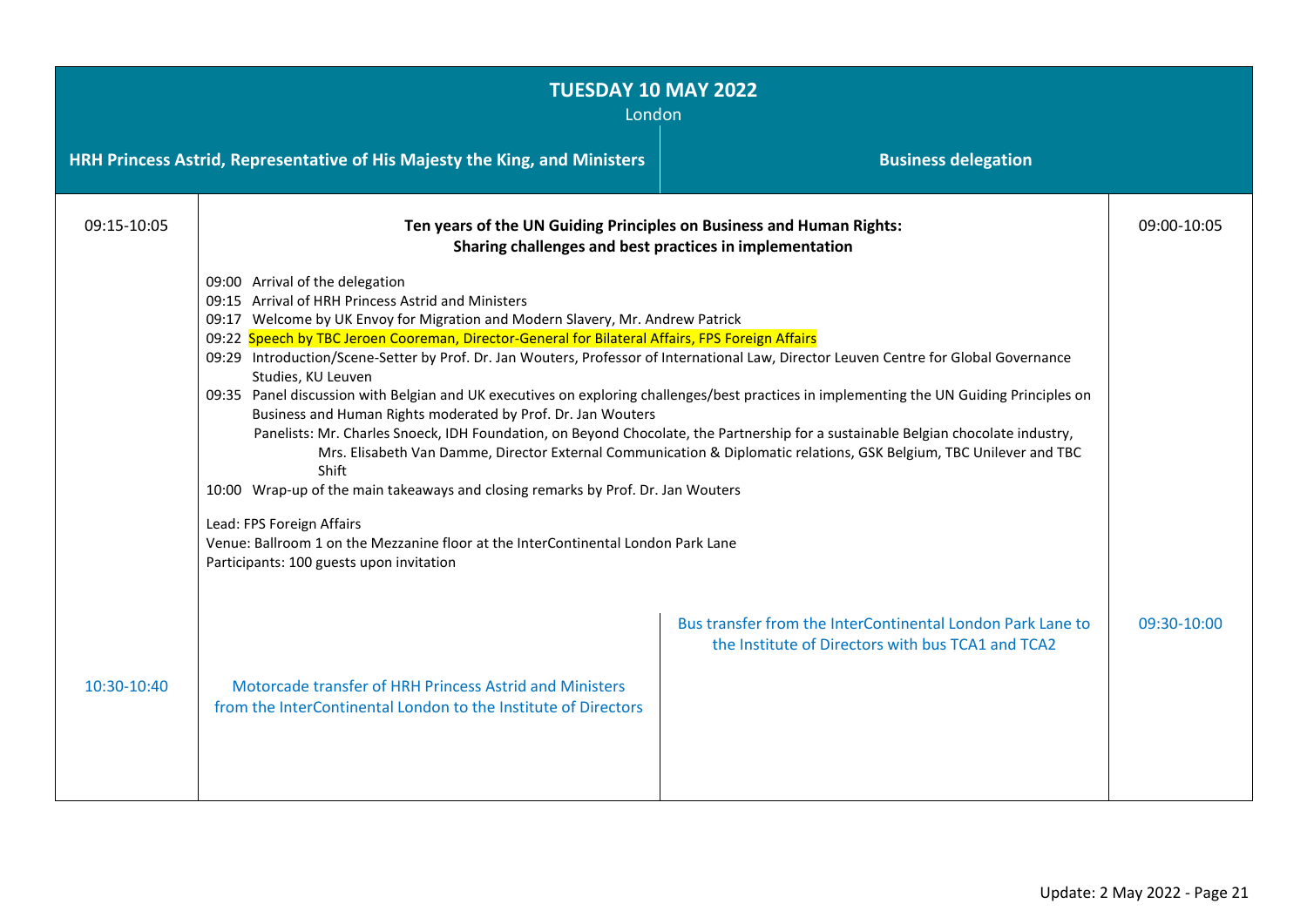| <b>TUESDAY 10 MAY 2022</b><br>London |                                                                                                                                                                                                                                                                                                                                                                                                                                                                                                                                                                                                                                                                                                                                                                                                                                                                                                                                                                                                                                                                                                                                                                                                                                                                                                                                                                                                                                           |  |             |
|--------------------------------------|-------------------------------------------------------------------------------------------------------------------------------------------------------------------------------------------------------------------------------------------------------------------------------------------------------------------------------------------------------------------------------------------------------------------------------------------------------------------------------------------------------------------------------------------------------------------------------------------------------------------------------------------------------------------------------------------------------------------------------------------------------------------------------------------------------------------------------------------------------------------------------------------------------------------------------------------------------------------------------------------------------------------------------------------------------------------------------------------------------------------------------------------------------------------------------------------------------------------------------------------------------------------------------------------------------------------------------------------------------------------------------------------------------------------------------------------|--|-------------|
|                                      | HRH Princess Astrid, Representative of His Majesty the King, and Ministers<br><b>Business delegation</b>                                                                                                                                                                                                                                                                                                                                                                                                                                                                                                                                                                                                                                                                                                                                                                                                                                                                                                                                                                                                                                                                                                                                                                                                                                                                                                                                  |  |             |
| 10:40-11:20                          | <b>EU-UK Trade &amp; Cooperation Agreement (TCA) in practice</b>                                                                                                                                                                                                                                                                                                                                                                                                                                                                                                                                                                                                                                                                                                                                                                                                                                                                                                                                                                                                                                                                                                                                                                                                                                                                                                                                                                          |  | 10:00-13:00 |
|                                      | 10:00 Registration of guests arriving via the private entrance<br>10:40 Arrival of HRH Princess Astrid and Ministers and welcome by HE Jan Jambon, Minister-President of the Government of Flanders and<br><b>Esther Teeken - Chief Operating Officer of Institute of Directors</b><br>10:45 Opening words by TBC HE Tinne Van der Straeten, Minister of Energy<br>10:50 Presentation on 'What have we learned in the last year and what is to come? Import from Europe into the UK.' by Stephen Webb, UK<br>Customs - Border readiness<br>11:05 Presentation on 'What have we learned in the last year and what is still to come? Export from Belgium to the UK.' by Kristian<br>Vanderwaeren, Administrator General at FPS Finances-Customs & Excise<br>11:20 Departure of HRH Princess Astrid and refreshments<br>11:35 Panel discussion with Daan De Vlieger, Director at Deloitte Global Trade Advisory Belgium, TBC Kuehne & Nagel, Sioen, Ilke Bliki and<br>Gerlinde Verdult, Senior Manager Global Trade Compliance at UCB<br>12:15 Q&A<br>12:25 Closing remarks by HE Jan Jambon, Minister-President of the Government of Flanders<br>12:30 Networking<br>Lead: Flanders Investment and Trade<br>Venue: Welcome coffee in the Trafalgar rooms and seminar in the Burton room on the second floor of the Institute of Directors<br>Address: 116 Pall Mall St James, London SW1Y 5ED<br>Participants: 120 guests upon registration |  |             |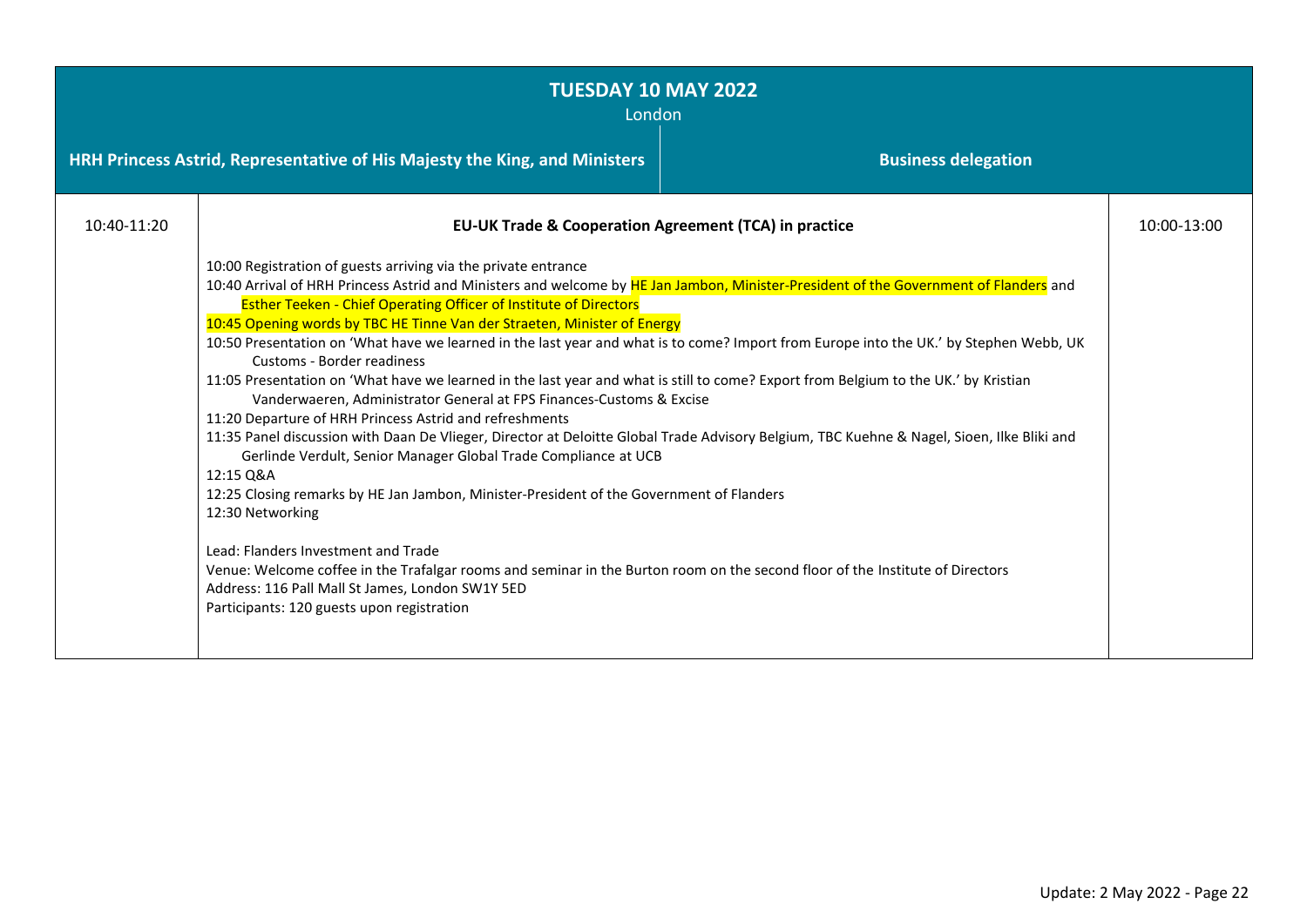|             | <b>TUESDAY 10 MAY 2022</b><br>London                                                               |                                                                                                                                                                                                                                                                                                                                                                                                                                                                                                                                                                                                                                                                                                                                                                                                                                                                                                                                                                                           |             |  |
|-------------|----------------------------------------------------------------------------------------------------|-------------------------------------------------------------------------------------------------------------------------------------------------------------------------------------------------------------------------------------------------------------------------------------------------------------------------------------------------------------------------------------------------------------------------------------------------------------------------------------------------------------------------------------------------------------------------------------------------------------------------------------------------------------------------------------------------------------------------------------------------------------------------------------------------------------------------------------------------------------------------------------------------------------------------------------------------------------------------------------------|-------------|--|
|             | HRH Princess Astrid, Representative of His Majesty the King, and Ministers                         | <b>Business delegation</b>                                                                                                                                                                                                                                                                                                                                                                                                                                                                                                                                                                                                                                                                                                                                                                                                                                                                                                                                                                |             |  |
|             |                                                                                                    | "Belgium, the health and biotech valley of tomorrow"<br>Registration of guests and welcome coffee<br>10:00<br>Welcoming remarks by a TBC high-level UK representative<br>10:30<br>Belgian and UK company showcase presentations including<br>10:40<br>presentations by the Belgian Life Sciences clusters<br>Networking break<br>11:30<br>Belgian and UK company showcase presentations including<br>12:00<br>presentations by the Belgian Life Sciences clusters<br>Walking networking lunch<br>13:00<br>Panel discussion: "Issues, challenges, opportunities and<br>14:00<br>solutions post-TCA" (The EU-UK Trade and Cooperation<br>Agreement): an in-depth discussion about the financial<br>issues post-Brexit and how fundraising has changed.<br>Closing remarks<br>15:30<br>15:35<br>Networking drink<br>Lead: AWEX<br>Venue: TBC Babraham Institute<br>Address: Babraham Hall House, Babraham, Cambridge CB22 3AT<br>Participants: Approximately 60 - 100 guests upon invitation | 10:00-16:30 |  |
|             |                                                                                                    | Bus transfer from the InterContinental London Park Lane<br>to BEIS with bus BEIS                                                                                                                                                                                                                                                                                                                                                                                                                                                                                                                                                                                                                                                                                                                                                                                                                                                                                                          | 10:30-11:00 |  |
| 11:25-11:35 | Motorcade transfer of HRH Princess Astrid and Ministers<br>from the Institute of Directors to BEIS |                                                                                                                                                                                                                                                                                                                                                                                                                                                                                                                                                                                                                                                                                                                                                                                                                                                                                                                                                                                           |             |  |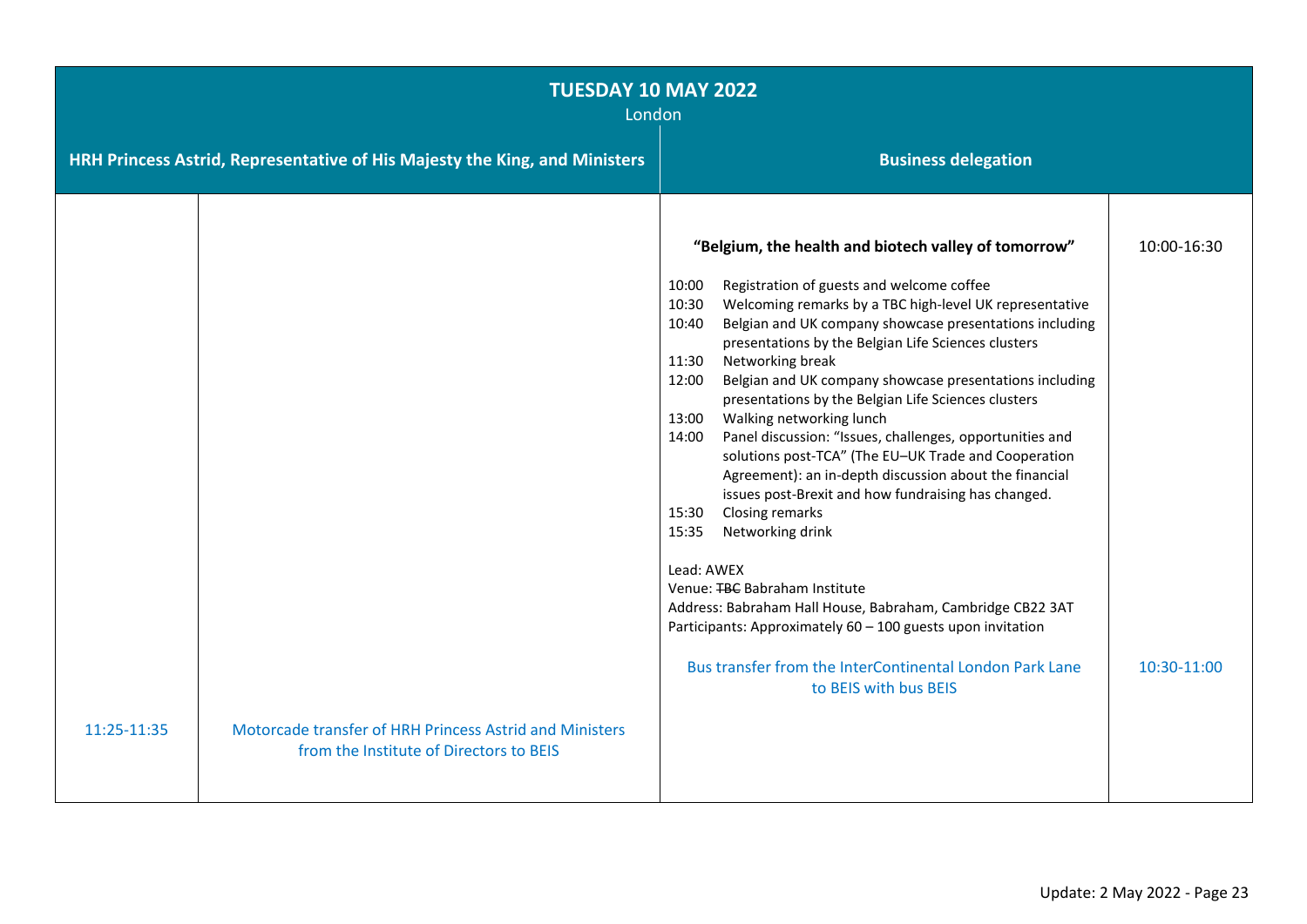| <b>TUESDAY 10 MAY 2022</b><br>London |                                                                                                                                                                                                                                                                                                                                                                                                                                                                                                                                                                                                                                                                                                                                                                                                                                                                                                                                                                                                                            |                                                                                                                                   |                           |
|--------------------------------------|----------------------------------------------------------------------------------------------------------------------------------------------------------------------------------------------------------------------------------------------------------------------------------------------------------------------------------------------------------------------------------------------------------------------------------------------------------------------------------------------------------------------------------------------------------------------------------------------------------------------------------------------------------------------------------------------------------------------------------------------------------------------------------------------------------------------------------------------------------------------------------------------------------------------------------------------------------------------------------------------------------------------------|-----------------------------------------------------------------------------------------------------------------------------------|---------------------------|
|                                      | HRH Princess Astrid, Representative of His Majesty the King, and Ministers                                                                                                                                                                                                                                                                                                                                                                                                                                                                                                                                                                                                                                                                                                                                                                                                                                                                                                                                                 | <b>Business delegation</b>                                                                                                        |                           |
| 11:35-12:25                          | The North Sea as a power hub - UK-Belgian Business opportunities - PART 1                                                                                                                                                                                                                                                                                                                                                                                                                                                                                                                                                                                                                                                                                                                                                                                                                                                                                                                                                  |                                                                                                                                   | 11:00-12: <mark>25</mark> |
|                                      | Arrival of the Belgian business delegation<br>11:00<br>Arrival of HRH Princess Astrid and Ministers and welcome by TBC Johanna Whittington, Director General Energy and Security<br>11:35<br>Welcome address by TBC The Rt Hon. Kwasi Kwarteng, UK Secretary of State for Business, Energy and Industrial Strategy<br>11:40<br>11:45<br>Speech by HE Tinne Van der Straeten, Minister for Energy<br>"Role and activities of The Crown Estate" by Will Apps, Head of Marine Development The Crown Estate<br>11:50<br>"Best of Belgium Energy Technology" by Pieter-Jan Provoost, Director of the Agoria Energy Technology Club<br>12:00<br>Showcases by Chris Peeters, CEO Elia and Bart De Poorter, General Manger DEME Offshore<br>12:05<br>12:10<br>12:25<br>Departure of HRH Princess Astrid and Ministers<br>Lead: Agoria & FPS Economy & Energy<br>Venue: Room C8 on floor B of the BEIS Conference Centre<br>Address: 4 Abbey Orchard Street (motorcade), London SW1H 0ET<br>Participants: 50 guests upon invitation | Photo opportunity for HRH Princess Astrid, both Ministers, all speakers and Stuart Broadley, CEO of the Energy Industries Council |                           |
|                                      |                                                                                                                                                                                                                                                                                                                                                                                                                                                                                                                                                                                                                                                                                                                                                                                                                                                                                                                                                                                                                            | Bus transfer for invited guests from the InterContinental<br>London Park Lane to the Athenaeum club with bus FEB                  | 11:30-12:00               |
| 12:25-12:35                          | Motorcade transfer of HRH Princess Astrid and Ministers<br>from BEIS to the Athenaeum club                                                                                                                                                                                                                                                                                                                                                                                                                                                                                                                                                                                                                                                                                                                                                                                                                                                                                                                                 |                                                                                                                                   |                           |
|                                      |                                                                                                                                                                                                                                                                                                                                                                                                                                                                                                                                                                                                                                                                                                                                                                                                                                                                                                                                                                                                                            | The North Sea as a power hub - UK-Belgian Business<br>opportunities - PART 2                                                      | 12:30-13:30               |
|                                      |                                                                                                                                                                                                                                                                                                                                                                                                                                                                                                                                                                                                                                                                                                                                                                                                                                                                                                                                                                                                                            | 12:30 Light networking lunch<br>13:30 Departure of the business delegation                                                        |                           |
|                                      |                                                                                                                                                                                                                                                                                                                                                                                                                                                                                                                                                                                                                                                                                                                                                                                                                                                                                                                                                                                                                            | Lead: Agoria & FPS Economy & Energy<br>Venue: TBC<br>Address: TBC<br>Participants: 50 guests upon invitation                      |                           |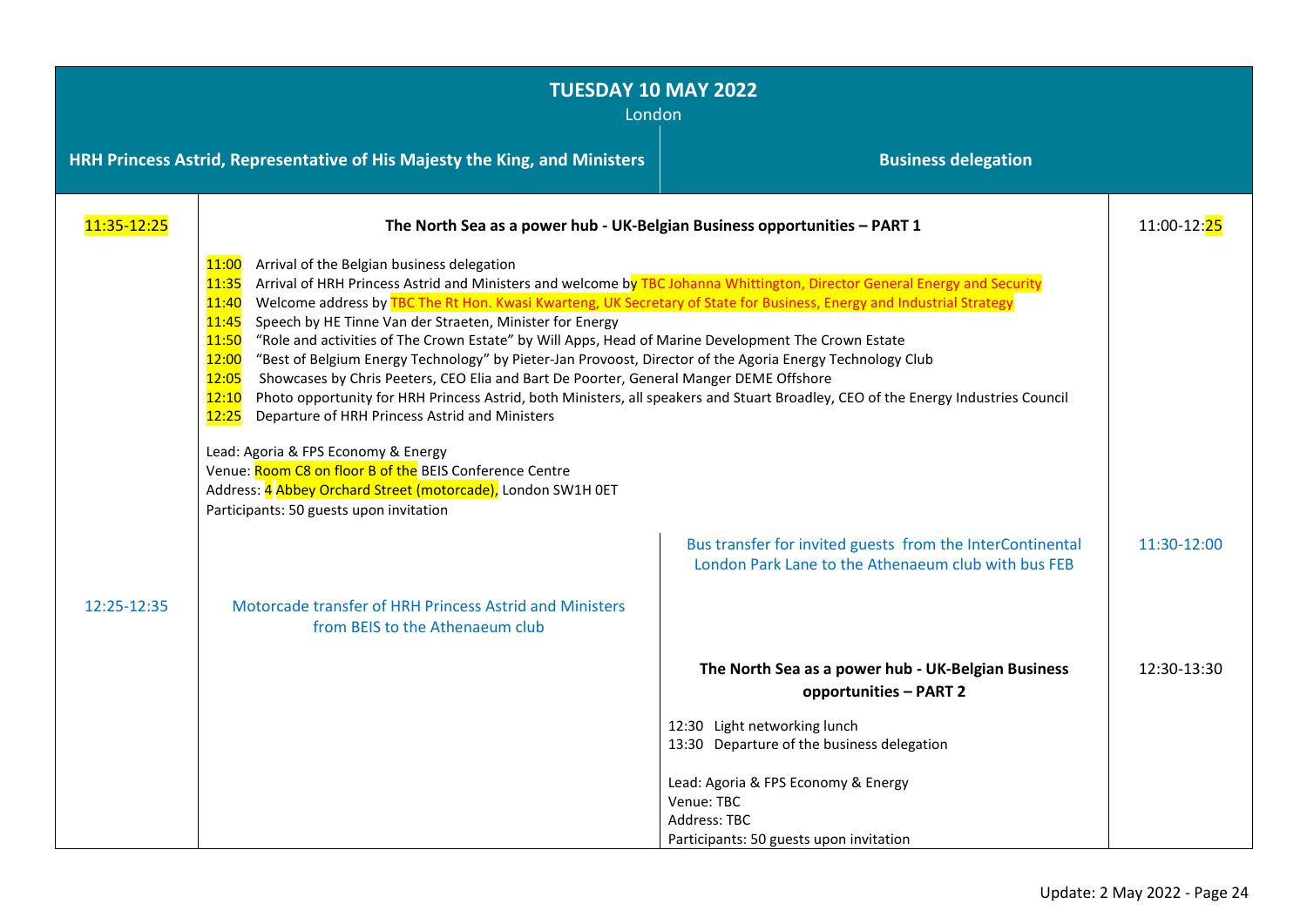| <b>TUESDAY 10 MAY 2022</b><br>London |                                                                                                                                                                                                                                                                                                                                                                                                                                                                                                                                                                                                                                                                                                                                                                                                                                                                                                                                                                                                                                                                                                         |                                                                                                                             |             |  |
|--------------------------------------|---------------------------------------------------------------------------------------------------------------------------------------------------------------------------------------------------------------------------------------------------------------------------------------------------------------------------------------------------------------------------------------------------------------------------------------------------------------------------------------------------------------------------------------------------------------------------------------------------------------------------------------------------------------------------------------------------------------------------------------------------------------------------------------------------------------------------------------------------------------------------------------------------------------------------------------------------------------------------------------------------------------------------------------------------------------------------------------------------------|-----------------------------------------------------------------------------------------------------------------------------|-------------|--|
|                                      | HRH Princess Astrid, Representative of His Majesty the King, and Ministers<br><b>Business delegation</b>                                                                                                                                                                                                                                                                                                                                                                                                                                                                                                                                                                                                                                                                                                                                                                                                                                                                                                                                                                                                |                                                                                                                             |             |  |
| 12:35-14:00                          | FEB B2G luncheon in collaboration with the Confederation of British Industry (CBI)                                                                                                                                                                                                                                                                                                                                                                                                                                                                                                                                                                                                                                                                                                                                                                                                                                                                                                                                                                                                                      |                                                                                                                             | 12:00-14:00 |  |
|                                      | Arrival of the invited Belgian business delegation and welcome cocktail in the garden<br>12:00<br>12:35<br>12:37 Words of welcome by Pieter Timmermans<br>Introductory speech by TBC HE Tinne Van der Straeten, Minister of Energy<br>Starter and main course are served<br>12:45<br>Arrival of The Rt Hon Penny Mordaunt MP, Minister of State at the Department for International Trade<br>13:00<br>13:15 Keynote speech by The Rt Hon Penny Mordaunt MP, Minister of State at the Department for International Trade<br>13:20<br>Departure of The Rt Hon Penny Mordaunt MP, Minister of State at the Department for International Trade<br>Dessert is served<br>13:35<br>Pieter Timmermans moderates the Q&A with guest speaker or testimonial of UK CEO<br>Words of appreciation by Sean McGuire, CBI Director Europe<br>13:50<br>14:00<br>Departure of HRH Princess Astrid and Ministers<br>Lead: The Federation of Enterprises in Belgium (FEB)<br>Venue: Garden room on the B1 floor of The Athenaeum club<br>Address: 107 Pall Mall, London SW1Y 5ER<br>Participants: 60 guests upon invitation | Arrival of HRH Princess Astrid and Ministers. Welcome by Catherine Murphy, Club Secretary and Pieter Timmermans, CEO of FEB |             |  |
|                                      |                                                                                                                                                                                                                                                                                                                                                                                                                                                                                                                                                                                                                                                                                                                                                                                                                                                                                                                                                                                                                                                                                                         | Bus transfer from the Institute of Directors to the<br>InterContinental London Park Lane with bus TCA1 and TCA 2            | 13:00-13:30 |  |
|                                      |                                                                                                                                                                                                                                                                                                                                                                                                                                                                                                                                                                                                                                                                                                                                                                                                                                                                                                                                                                                                                                                                                                         | <b>Bus transfer from BEIS</b><br>to the InterContinental London Park Lane with bus BEIS                                     | 13:30-14:00 |  |
| 14:00-14:15                          | Motorcade transfer of HRH Princess Astrid and Ministers<br>from the Athenaeum club to<br>the InterContinental London Park Lane                                                                                                                                                                                                                                                                                                                                                                                                                                                                                                                                                                                                                                                                                                                                                                                                                                                                                                                                                                          |                                                                                                                             |             |  |
|                                      |                                                                                                                                                                                                                                                                                                                                                                                                                                                                                                                                                                                                                                                                                                                                                                                                                                                                                                                                                                                                                                                                                                         | Bus transfer for invited guests<br>from the Athenaeum club to InterContinental London Park<br>Lane with bus FEB             | 14:20-14:35 |  |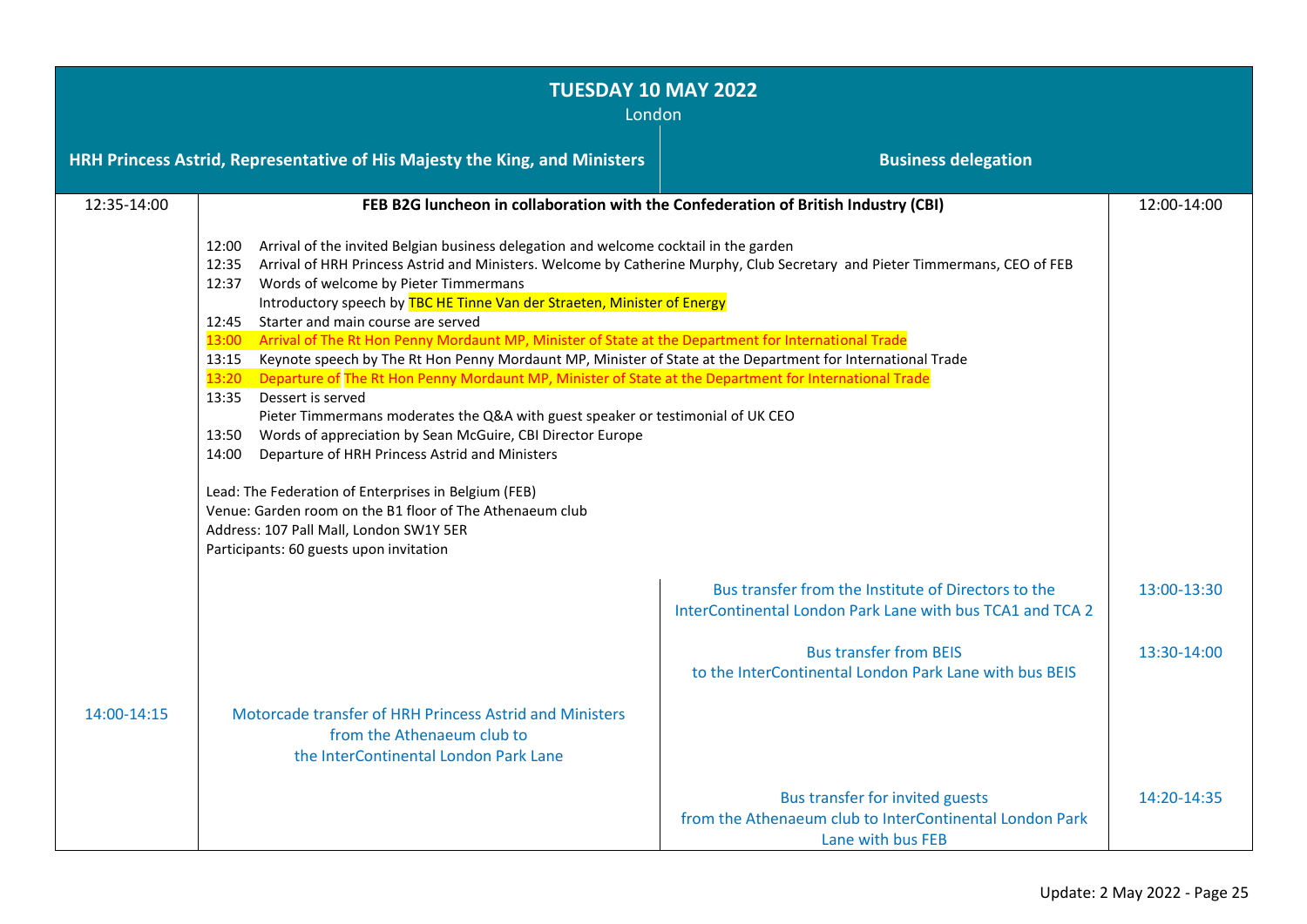| <b>TUESDAY 10 MAY 2022</b><br>London                                       |  |                                                                                                                                                                                                                                                                                                                                                                                                                                                                                                                                                                                                                                                                |             |
|----------------------------------------------------------------------------|--|----------------------------------------------------------------------------------------------------------------------------------------------------------------------------------------------------------------------------------------------------------------------------------------------------------------------------------------------------------------------------------------------------------------------------------------------------------------------------------------------------------------------------------------------------------------------------------------------------------------------------------------------------------------|-------------|
| HRH Princess Astrid, Representative of His Majesty the King, and Ministers |  | <b>Business delegation</b>                                                                                                                                                                                                                                                                                                                                                                                                                                                                                                                                                                                                                                     |             |
|                                                                            |  | Meet the buyer - Cleantech<br>14:00 Arrival and registration of the guests<br>14:10 Welcome words by TBC<br>14:15 Presentations by three Belgian buyers and three UK buyers<br>14:45 Q&A<br>14:55 Buyers' break-out<br>15:00 Meetings between solution providers and buyers<br>15:15 Start of pitches (20 minutes each)<br>17:00 End of pitches<br>Lead: AWEX in collaboration with Cambridge Cleantech and<br>Greenwin<br>Venue: Grays room and break-out sessions in Portobello, Roman,<br>Columbia, Chelsea, Camden and Borough on the Mezzanine floor at<br>the InterContinental London Park Lane<br>Participants: Approximately 50 guests upon invitation | 14:00-17:00 |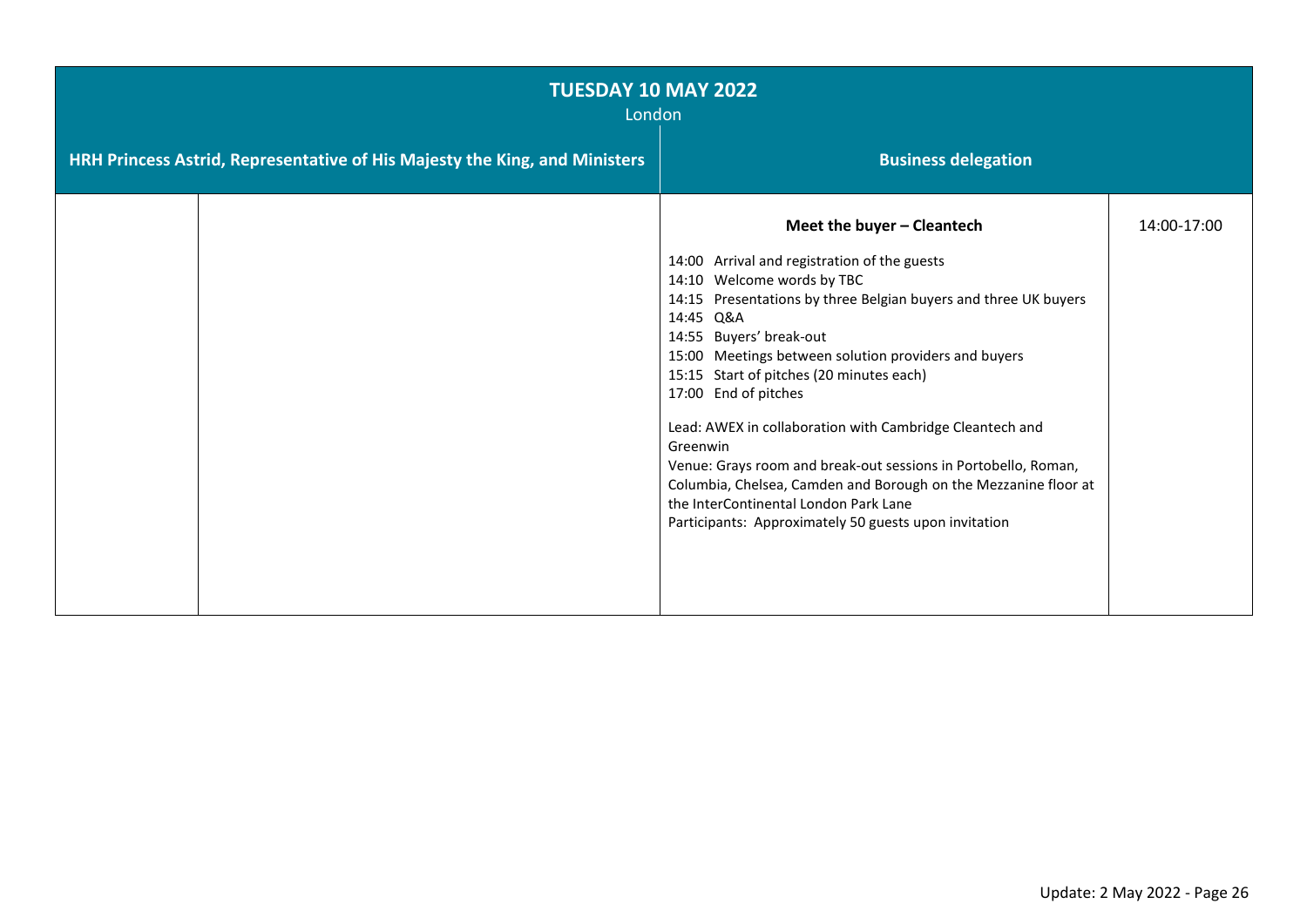| <b>TUESDAY 10 MAY 2022</b><br>London                                                                     |                                                                                                                                                                                                                                                                                                                                                                                                                                                                                                                                                                                                                                                |             |  |
|----------------------------------------------------------------------------------------------------------|------------------------------------------------------------------------------------------------------------------------------------------------------------------------------------------------------------------------------------------------------------------------------------------------------------------------------------------------------------------------------------------------------------------------------------------------------------------------------------------------------------------------------------------------------------------------------------------------------------------------------------------------|-------------|--|
| HRH Princess Astrid, Representative of His Majesty the King, and Ministers<br><b>Business delegation</b> |                                                                                                                                                                                                                                                                                                                                                                                                                                                                                                                                                                                                                                                |             |  |
|                                                                                                          | Belgium, thé logistics hub connecting the UK with the world:<br>stronger together - PART 1<br>16:00 Arrival and registration of the guests<br>16:30 UK & Belgium, a long-standing relationship with a bright future<br>by TBC<br>and Member of Parliament Mrs Nushrat Ghani<br>16:50 Panel discussion 1: Belgium, your logistics hub connecting the<br>UK with the world<br>17:15 Panel discussion 2: Belgium as energy transition hub<br>17:40 Transfer of the guests to the networking venue<br>Lead: Port of Antwerp Bruges<br>Venue: Ballroom 1 on the Mezzanine floor at the InterContinental<br>Participants: 100 guests upon invitation | 16:00-17:30 |  |
|                                                                                                          | Bus transfer from the Babraham Institute to the<br>InterContinental London Park Lane with buses<br><b>AWEX LS1 and AWEX LS2</b>                                                                                                                                                                                                                                                                                                                                                                                                                                                                                                                | 16:30-18:30 |  |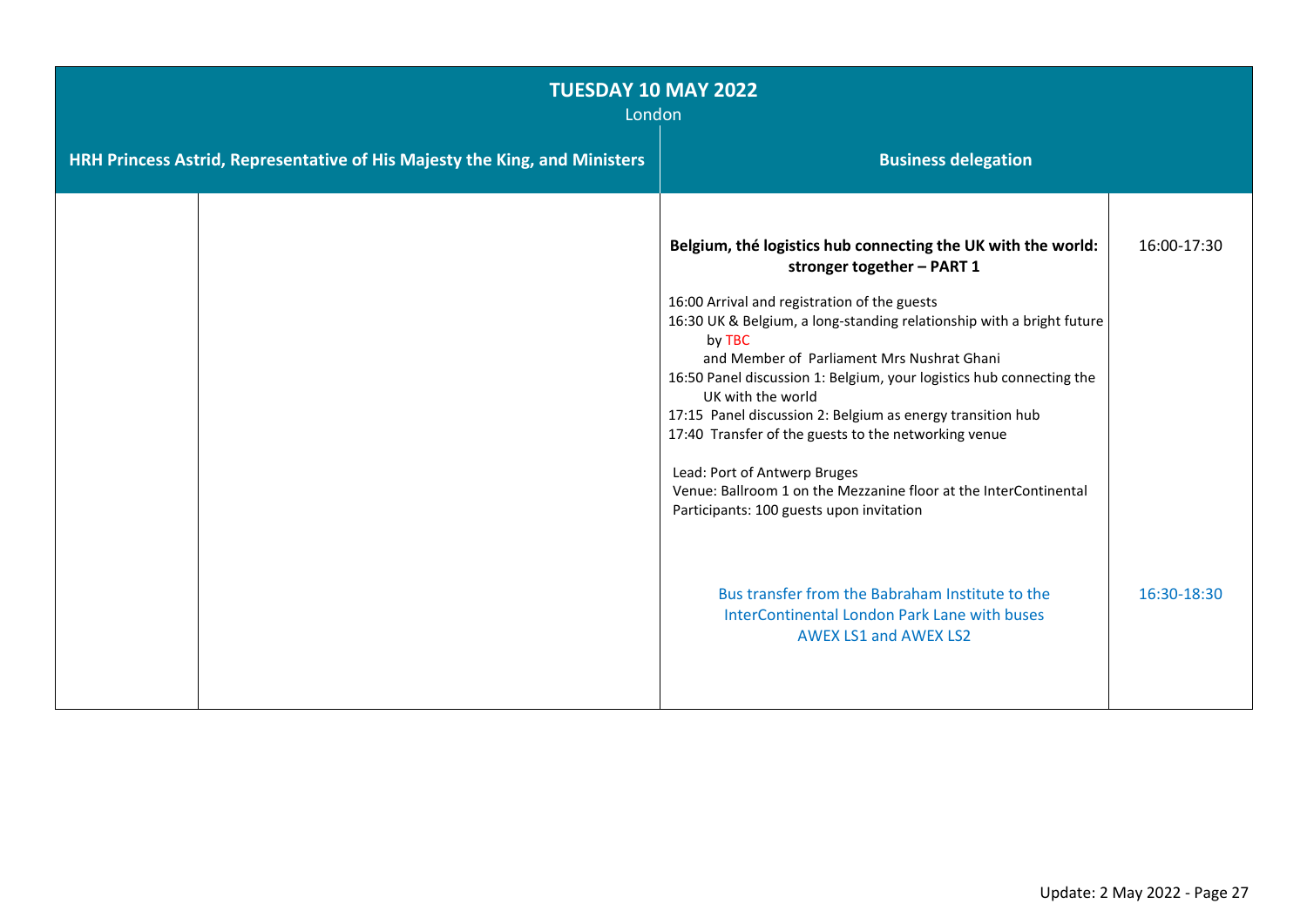| <b>TUESDAY 10 MAY 2022</b><br>London |                                                                                                                                                                                                                                                                                                                                                                                                                                                                                                                                                           |                            |  |
|--------------------------------------|-----------------------------------------------------------------------------------------------------------------------------------------------------------------------------------------------------------------------------------------------------------------------------------------------------------------------------------------------------------------------------------------------------------------------------------------------------------------------------------------------------------------------------------------------------------|----------------------------|--|
|                                      | HRH Princess Astrid, Representative of His Majesty the King, and Ministers                                                                                                                                                                                                                                                                                                                                                                                                                                                                                | <b>Business delegation</b> |  |
| 16:40-16:55                          | <b>Motorcade transfer of the Ministers</b><br>from the InterContinental London Park Lane to the Edith Cavell<br><b>Monument</b>                                                                                                                                                                                                                                                                                                                                                                                                                           |                            |  |
| 17:00-17:10                          | Wreath-Laying ceremony at the Edith Cavell Monument                                                                                                                                                                                                                                                                                                                                                                                                                                                                                                       |                            |  |
|                                      | 17:00 Arrival at the Edith Cavell Monument and welcome by Her<br>Majesty's Lord-Lieutenant of Greater London, Sir Kenneth<br>Olisa<br>17:01 Introduction by Sir Kenneth Olisa of HE Bruno van der Pluijm,<br>Ambassador of Belgium in the United Kingdom<br>17:02 Introduction by HE Bruno van der Pluijm of the Belgian<br><b>Ministers present</b><br>17:04 A few words by the Edith Cavell Representative to<br>commemorate Edith Cavell's legacy<br>17:06 Wreath laying ceremony<br>17:08 Closing words by HE Bruno van der Pluijm<br>17:10 Departure |                            |  |
|                                      | Lead: Embassy of Belgium<br>Address: 10 St. Martin's Place, London WC2N 4JL<br>Participants: Very restricted official delegation                                                                                                                                                                                                                                                                                                                                                                                                                          |                            |  |
| 17:15-17:30                          | <b>Motorcade transfer of the Ministers</b><br>from the Edith Cavell Monument to the InterContinental<br><b>London Park Lane</b>                                                                                                                                                                                                                                                                                                                                                                                                                           |                            |  |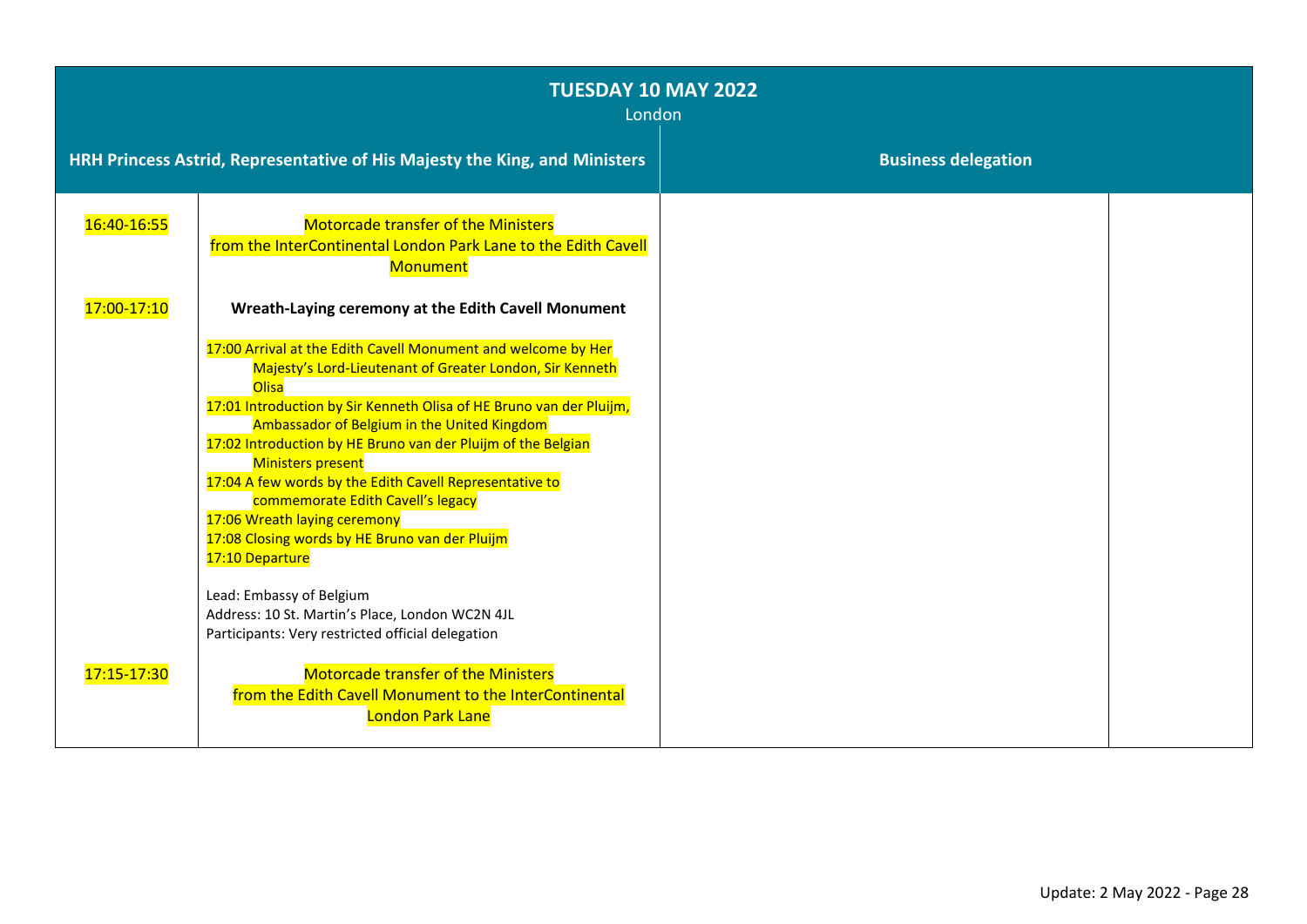| <b>TUESDAY 10 MAY 2022</b><br>London |                                                                                                                                                                                                                                                                                                                                                                                                                                                                                                                                          |                                                                                                                                                                                                                                                                                                                                                                                                                                                           |             |
|--------------------------------------|------------------------------------------------------------------------------------------------------------------------------------------------------------------------------------------------------------------------------------------------------------------------------------------------------------------------------------------------------------------------------------------------------------------------------------------------------------------------------------------------------------------------------------------|-----------------------------------------------------------------------------------------------------------------------------------------------------------------------------------------------------------------------------------------------------------------------------------------------------------------------------------------------------------------------------------------------------------------------------------------------------------|-------------|
|                                      | HRH Princess Astrid, Representative of His Majesty the King, and Ministers<br><b>Business delegation</b>                                                                                                                                                                                                                                                                                                                                                                                                                                 |                                                                                                                                                                                                                                                                                                                                                                                                                                                           |             |
| 18:00-19:15                          | Belgium, thé logistics hub connecting the UK with the world: stronger together - PART 2<br>18:00 Arrival of HRH Princess Astrid and ministers<br>18:05 Speech with conclusion of the seminar by HE Jan Jambon, Minister-President of the Government of Flanders<br>18:15 Networking walking dinner with Opera Soprano Elise Caluwaerts<br>19:15 Departure of HRH Princess Astrid and Ministers<br>Lead: Port of Antwerp-Bruges<br>Venue: Ballroom 2 at the InterContinental London Park Lane<br>Participants: 120 guests upon invitation |                                                                                                                                                                                                                                                                                                                                                                                                                                                           | 18:00-20:00 |
|                                      |                                                                                                                                                                                                                                                                                                                                                                                                                                                                                                                                          | <b>Brussels as a leisure &amp; MICE destination</b><br>18:00 Welcome by HE Pascal Smet, State Secretary of the Brussels-<br><b>Capital Region</b><br>18:30 Presentation of Brussels as a destination and the Brussels'<br>partners<br>19:00 Networking & walking dinner<br>Lead: visit.brussels<br>Venue: Leadenhall, Marylebone and Petticoat on the Mezzanine<br>floor at the InterContinental London Park Lane<br>Participants: TBC 65 upon invitation | 18:00-21:00 |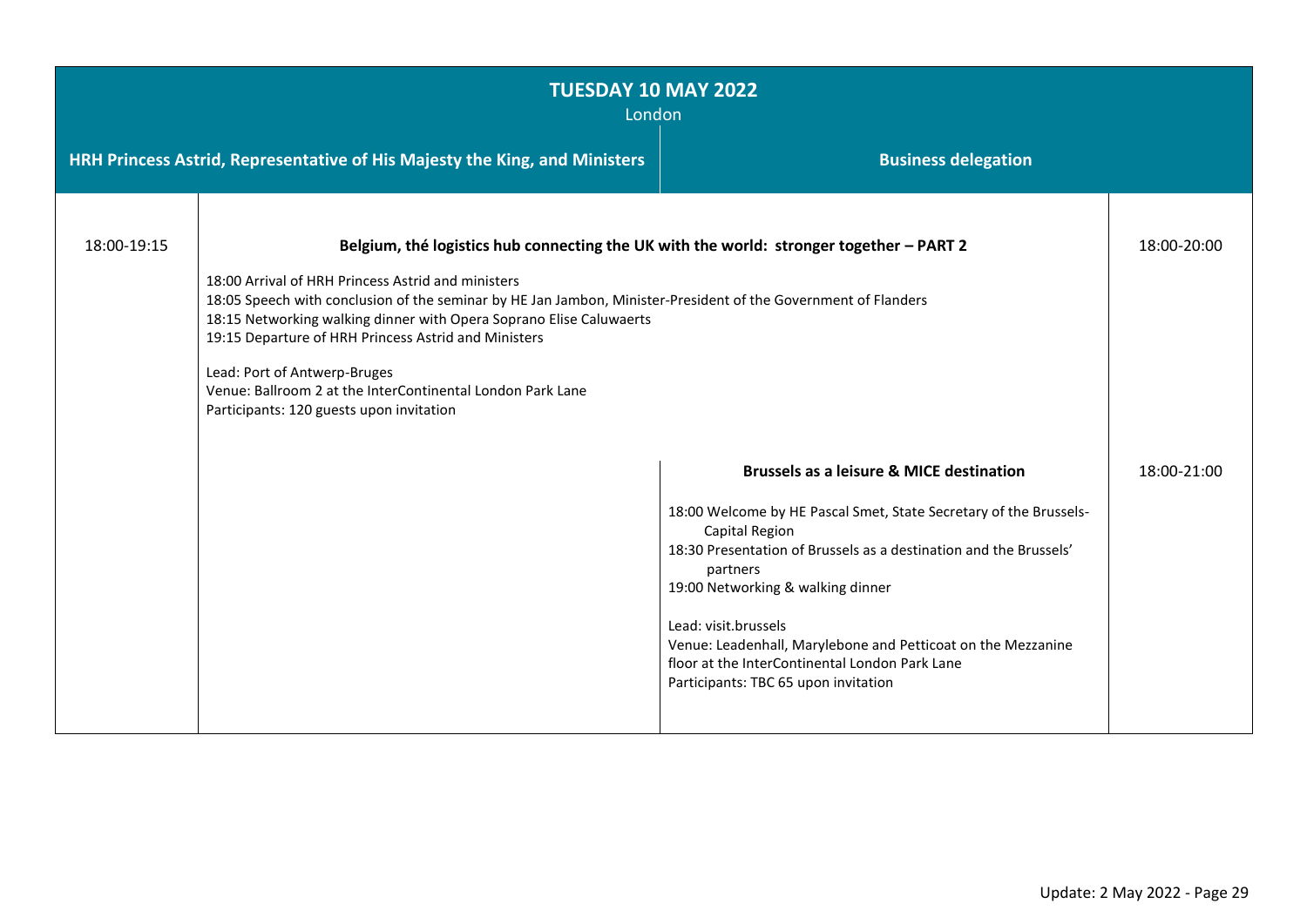| <b>WEDNESDAY 11 MAY 2022</b><br>London - Oxford |                                                                                                              |                                                                                                                                                                   |             |
|-------------------------------------------------|--------------------------------------------------------------------------------------------------------------|-------------------------------------------------------------------------------------------------------------------------------------------------------------------|-------------|
|                                                 | HRH Princess Astrid, Representative of His Majesty the King, and Ministers                                   | <b>Business delegation</b>                                                                                                                                        |             |
|                                                 |                                                                                                              | <b>Breakfast opens from 6:00 onwards</b>                                                                                                                          |             |
|                                                 |                                                                                                              | Bus transfer from the InterContinental London Park Lane to<br>St Hilda's College with buses AWEX LS1 and AWEX LS2                                                 | 07:00-09:00 |
|                                                 |                                                                                                              | Bus transfer of invited guests<br>from the InterContinental London Park Lane to UCB with bus<br><b>AWEX</b>                                                       | 08:00-09:00 |
| 08:30-09:30                                     | Motorcade transfer of HRH Princess Astrid and Ministers<br>from the InterContinental London Park Lane to UCB | Bus transfer from the InterContinental London Park Lane to<br>Cranfield University with bus AWEX CT1 and AWEX CT2                                                 | 08:30-10:00 |
|                                                 |                                                                                                              | <b>B2B meetings</b>                                                                                                                                               | All day     |
|                                                 |                                                                                                              | Lead: AWEX, hub.brussels and Flanders Investment & Trade<br>Venue: on the premises of the UK companies                                                            |             |
|                                                 |                                                                                                              | Lifesciences activities - PART 1:<br>"Belgium, the health and biotech valley of tomorrow"                                                                         | 09:00-12:00 |
|                                                 |                                                                                                              | 09:00 Arrival and registration of the guests<br>09:30 Welcoming remarks by Jan Wauters, Science & Technology<br><b>Counselor, Flanders Investment &amp; Trade</b> |             |
|                                                 |                                                                                                              | 09:40 15 Belgian company showcase presentations<br>10:40 Networking coffee break                                                                                  |             |
|                                                 |                                                                                                              | 11:00 15 Belgian company showcase presentations                                                                                                                   |             |
|                                                 |                                                                                                              | 12:00 End of showcases and departure on foot to the luncheon                                                                                                      |             |
|                                                 |                                                                                                              | Lead: AWEX<br>Venue: TBC room on the TBC floor of St Hilda's College                                                                                              |             |
|                                                 |                                                                                                              | Address: Cowley Place, Oxford OX4 1DY                                                                                                                             |             |
|                                                 |                                                                                                              | Participants: 150 guests upon invitation                                                                                                                          |             |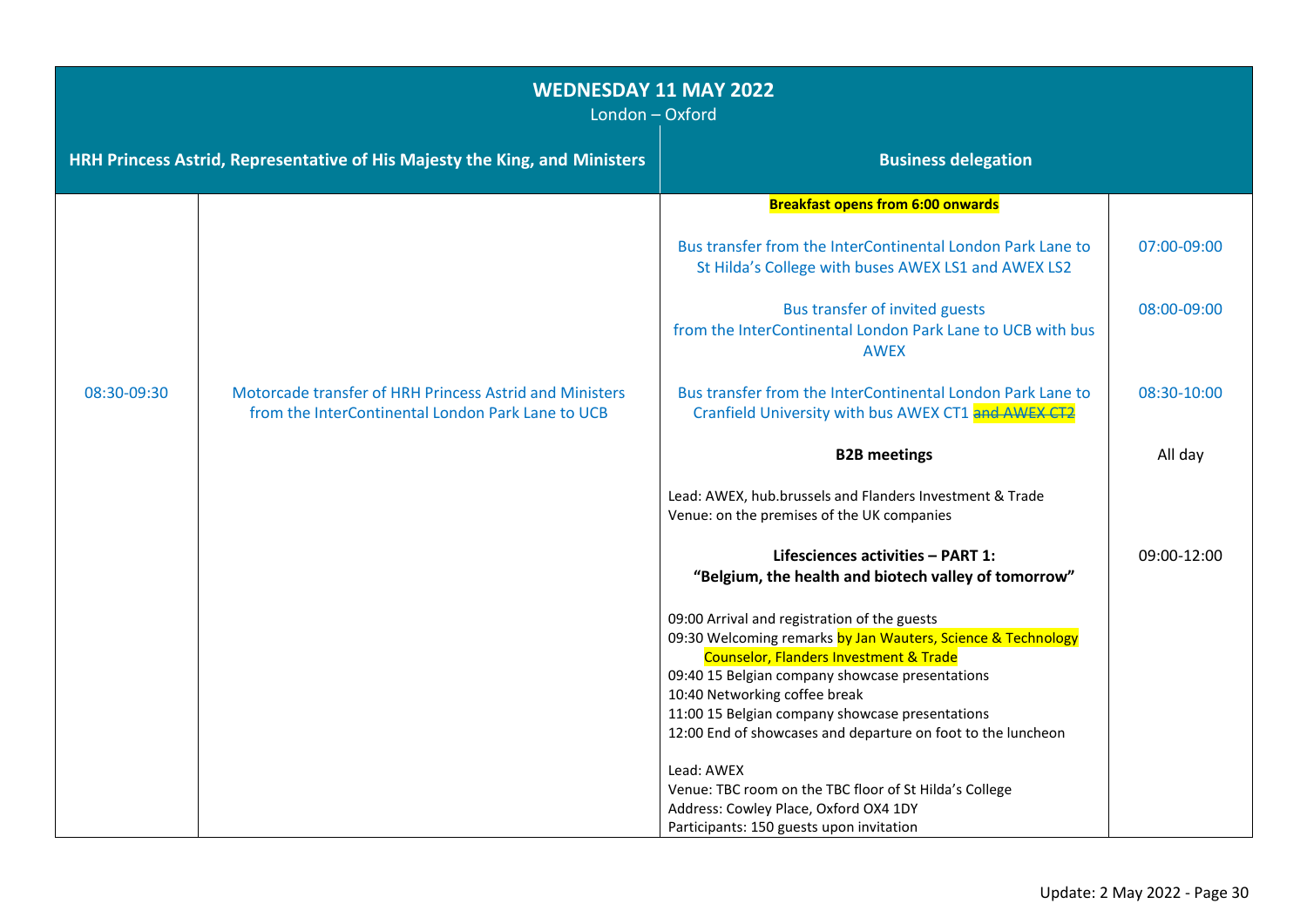| <b>WEDNESDAY 11 MAY 2022</b><br>London |                                                                                                                                                                                                                                                                                                                                                                                                                                                                                                                                                                                                                                                                                                                                                                                                                                                                                 |                                                                                                                                                                                                                                                                                                                                                                                         |             |
|----------------------------------------|---------------------------------------------------------------------------------------------------------------------------------------------------------------------------------------------------------------------------------------------------------------------------------------------------------------------------------------------------------------------------------------------------------------------------------------------------------------------------------------------------------------------------------------------------------------------------------------------------------------------------------------------------------------------------------------------------------------------------------------------------------------------------------------------------------------------------------------------------------------------------------|-----------------------------------------------------------------------------------------------------------------------------------------------------------------------------------------------------------------------------------------------------------------------------------------------------------------------------------------------------------------------------------------|-------------|
|                                        | HRH Princess Astrid, Representative of His Majesty the King, and Ministers                                                                                                                                                                                                                                                                                                                                                                                                                                                                                                                                                                                                                                                                                                                                                                                                      | <b>Business delegation</b>                                                                                                                                                                                                                                                                                                                                                              |             |
| 09:30-10:30                            | Inauguration of the new UCB Site: Windlesham                                                                                                                                                                                                                                                                                                                                                                                                                                                                                                                                                                                                                                                                                                                                                                                                                                    |                                                                                                                                                                                                                                                                                                                                                                                         |             |
|                                        | 09:30 Arrival of HRH Princess Astrid and Ministers and welcome by<br>Jean-Christophe Tellier, CEO and Chairman of the Executive<br>Committee at UCB and other board members<br>09:32 Walk to the ROB building<br>09:40 Speeches by Jean-Christophe Tellier and Dhaval Patel, CSO at<br>UCB: "A Belgian company in the UK Innovation ecosystem"<br>09:55 Short tour of the new site to the Manor house, guided by<br>Alastair Henry, Head of Site UK and Dhaval Patel, CSO at UCB<br>10:10 Brief address by HE Willy Borsus, Vice-President of the Walloon<br>Government<br>Unveiling of a commemorative plaque<br>10:15 Photo opportunity<br>10:20 Walk back to the cars<br>10:30 Departure of HRH Princess Astrid and Ministers<br>Lead: UCB<br>Venue: ROB- building at UCB<br>Address: Sunninghill Road, Windlesham GU20 6PH<br>Participants: 50 to 75 guests upon invitation |                                                                                                                                                                                                                                                                                                                                                                                         |             |
|                                        |                                                                                                                                                                                                                                                                                                                                                                                                                                                                                                                                                                                                                                                                                                                                                                                                                                                                                 | <b>Visit of Cranfield University</b>                                                                                                                                                                                                                                                                                                                                                    | 10:00-14:00 |
|                                        |                                                                                                                                                                                                                                                                                                                                                                                                                                                                                                                                                                                                                                                                                                                                                                                                                                                                                 | 10:00 Arrival of the guests and welcome<br>10:20 Start of thematic tours<br>Group 1: Energy<br>Group 2: Smart cities<br>11:30 Networking coffee<br>11:45 Presentations on Energy & Smart Cities<br>13:00 Networking lunch<br>Lead: AWEX in collaboration with Cranfield University, Greenwin.<br>Venue: Cranfield University<br>Address: College Road, Cranfield, Bedfordshire MK43 0AL |             |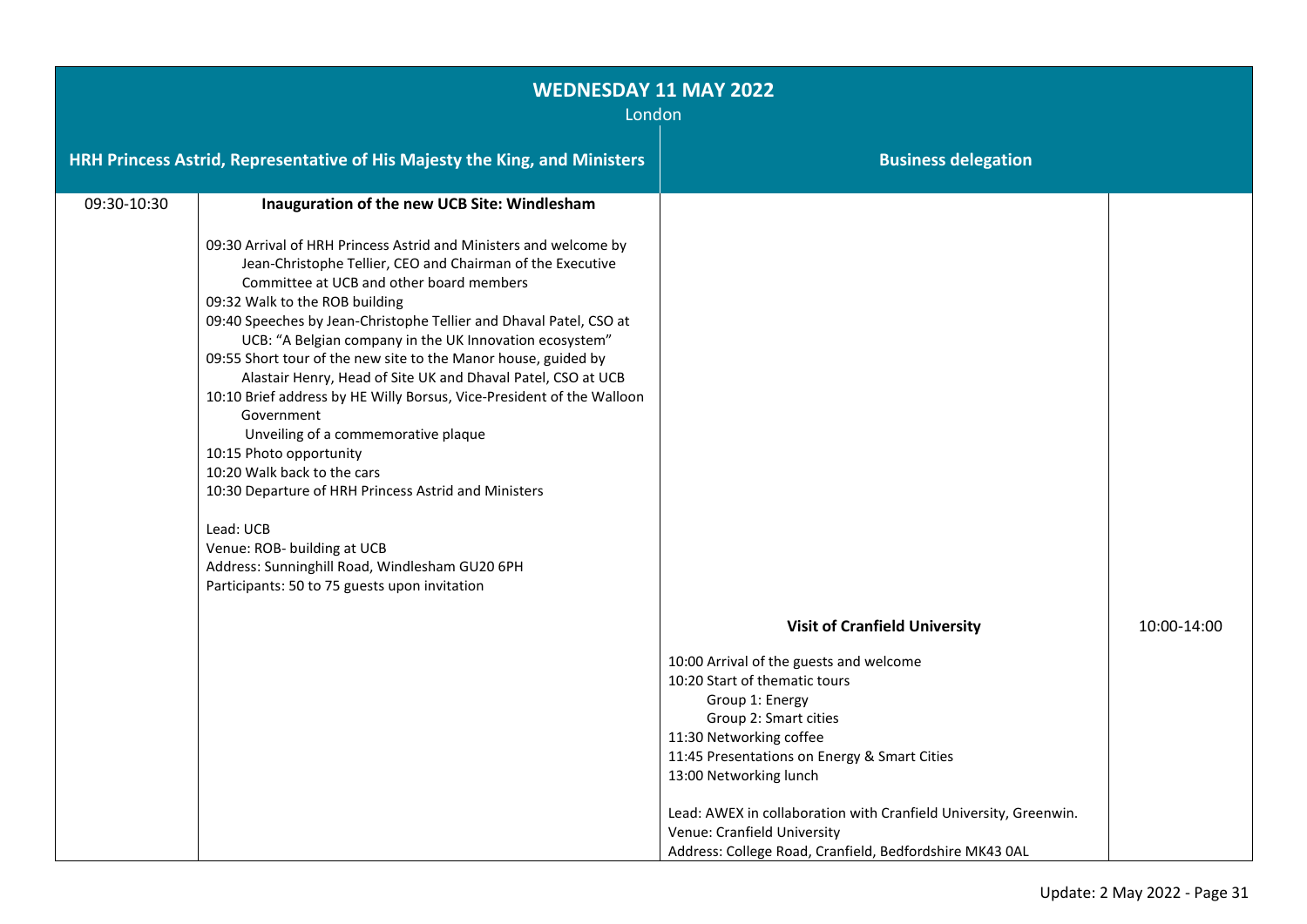| <b>WEDNESDAY 11 MAY 2022</b><br>Oxford |                                                                                                                                                                                                                                                              |                                                                                                         |             |
|----------------------------------------|--------------------------------------------------------------------------------------------------------------------------------------------------------------------------------------------------------------------------------------------------------------|---------------------------------------------------------------------------------------------------------|-------------|
|                                        | HRH Princess Astrid, Representative of His Majesty the King, and Ministers                                                                                                                                                                                   | <b>Business delegation</b>                                                                              |             |
| 10:30-12:00                            | Motorcade transfer of HRH Princess Astrid and Ministers<br>from UCB to St Hilda's College                                                                                                                                                                    | Car transfer of invited guests<br>from UCB to the InterContinental London Park Lane with<br>vehicle UCB | 10:40-11:40 |
| 12:00-12:25                            | <b>Courtesy call with Professor Louise Richardson</b><br>Vice-chancellor of the University of Oxford<br>Venue: South Building of St Hilda's College<br>Address: Cowley Place, Oxford OX4 1DY<br>Participants: Very restricted delegation (20 guests maximum) |                                                                                                         |             |
| 12:25-12:30                            | Transfer on foot of HRH Princess Astrid and Ministers<br>from the South Building to The Pavilion                                                                                                                                                             |                                                                                                         |             |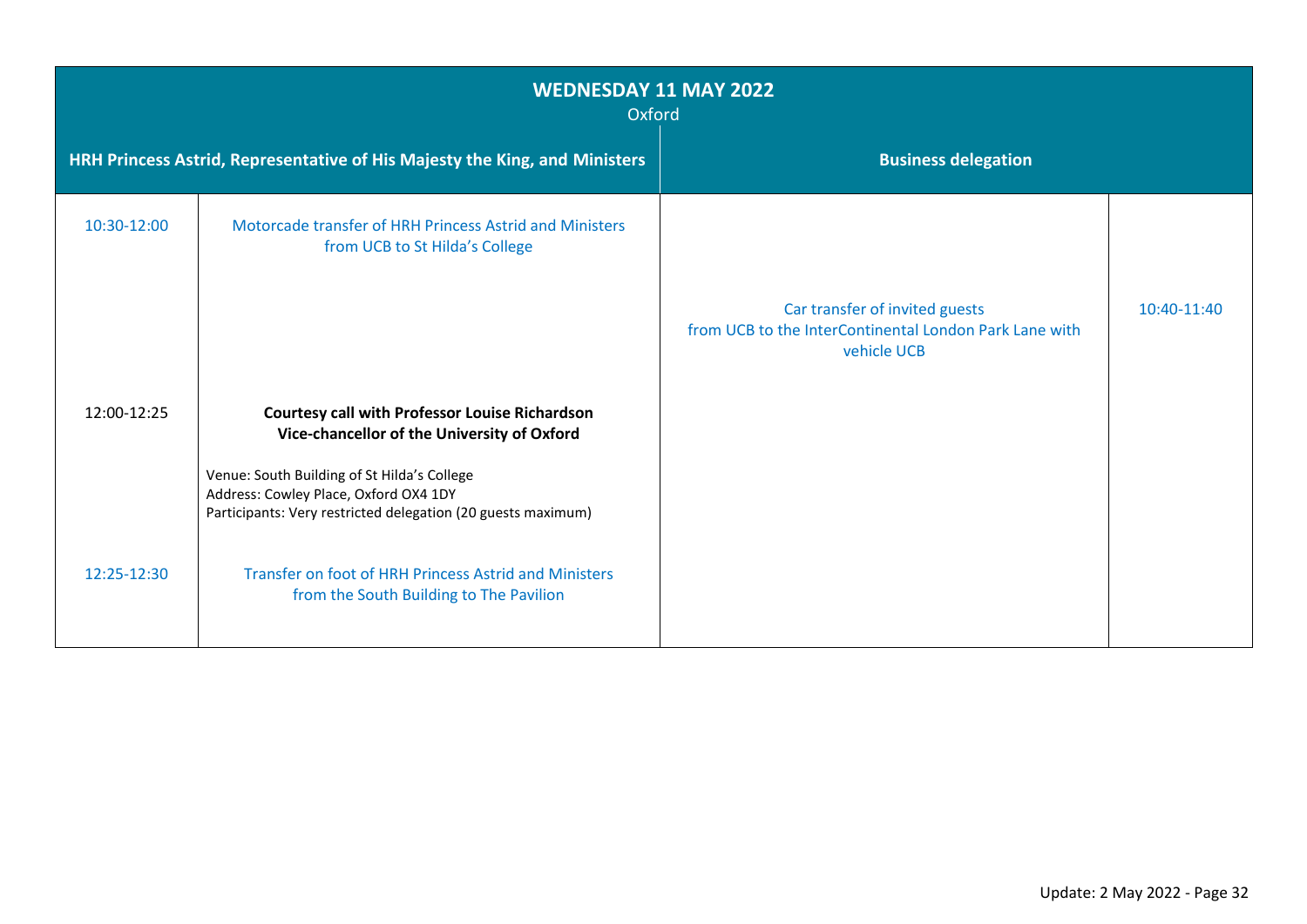| <b>WEDNESDAY 11 MAY 2022</b><br>London - Oxford |                                                                                                                                                                                                                                                                                                                                                                                                                                                                                                                                                                                                                                                                                                        |                                                                                                                                                 |             |
|-------------------------------------------------|--------------------------------------------------------------------------------------------------------------------------------------------------------------------------------------------------------------------------------------------------------------------------------------------------------------------------------------------------------------------------------------------------------------------------------------------------------------------------------------------------------------------------------------------------------------------------------------------------------------------------------------------------------------------------------------------------------|-------------------------------------------------------------------------------------------------------------------------------------------------|-------------|
|                                                 | HRH Princess Astrid, Representative of His Majesty the King, and Ministers                                                                                                                                                                                                                                                                                                                                                                                                                                                                                                                                                                                                                             | <b>Business delegation</b>                                                                                                                      |             |
| 12:30-14:00                                     | <b>High-level healthy lunch:</b><br>"Belgium, the health and biotech valley of tomorrow"                                                                                                                                                                                                                                                                                                                                                                                                                                                                                                                                                                                                               | <b>Networking buffet lunch:</b><br>"Belgium, the health and biotech valley of tomorrow"                                                         | 12:30-13:45 |
|                                                 | 12:30 Arrival of HRH Princess Astrid and Ministers and welcome by<br>Yves Verschueren, Managing Director Essenscia, TBC a<br>representative from WBI<br>12:35 Welcoming remarks by TBC<br>12:40 Introduction by high-level UK representative<br>13:00 Speech by Yves Verschueren, Managing Director Essenscia:<br>'Belgium, the health and biotech valley of tomorrow"<br>13:50 Closing remarks by HE Willy Borsus, Vice-President of the<br><b>Walloon Government</b><br>14:00 Departure of HRH Princess Astrid and Ministers<br>Lead: Essenscia and AWEX, FIT & HUB<br>Venue: The Pavilion at St Hilda's College<br>Address: Cowley Place, Oxford OX4 1DY<br>Participants: 90 guests upon invitation | Lead: AWEX<br>Venue: Auditorium Foyer of St Hilda's College<br>Address: Cowley Place, Oxford OX4 1DY<br>Participants: 60 guests upon invitation |             |
| 14:00-14:30                                     | Motorcade transfer of HRH Princess Astrid and Ministers from<br>St Hilda's College to Culham Centre for Fusion Energy                                                                                                                                                                                                                                                                                                                                                                                                                                                                                                                                                                                  | Bus transfer from Cranfield University to the InterContinental<br>London Park Lane with bus AWEX CT1 and AWEX CT2                               | 14:00-15:30 |
|                                                 |                                                                                                                                                                                                                                                                                                                                                                                                                                                                                                                                                                                                                                                                                                        | Car transfer of the officials<br>from St Hilda's College to the InterContinental London Park<br>Lane with vehicles O1 and O2                    | 14:10-16:10 |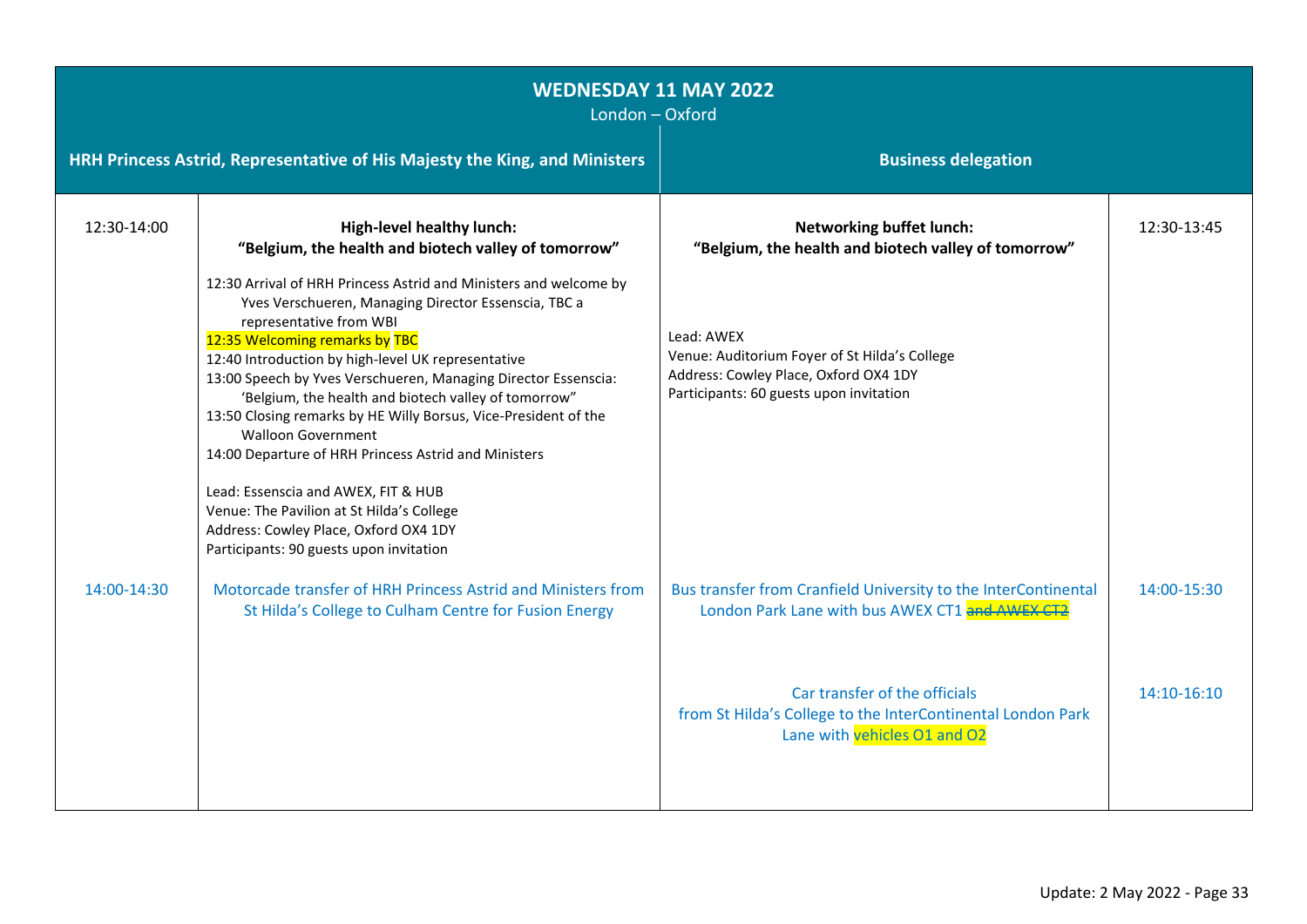| <b>WEDNESDAY 11 MAY 2022</b><br>London - Oxford |                                                                                                                                                                                                                                                                                                                                                                                                                                                                                                                                                                                                                                                                                                                                                                                                                                                                                                                                         |                                                                                                                                                                                                                                                                                                                                                                                                                                                                                                                                                                                                                                                                                                  |             |
|-------------------------------------------------|-----------------------------------------------------------------------------------------------------------------------------------------------------------------------------------------------------------------------------------------------------------------------------------------------------------------------------------------------------------------------------------------------------------------------------------------------------------------------------------------------------------------------------------------------------------------------------------------------------------------------------------------------------------------------------------------------------------------------------------------------------------------------------------------------------------------------------------------------------------------------------------------------------------------------------------------|--------------------------------------------------------------------------------------------------------------------------------------------------------------------------------------------------------------------------------------------------------------------------------------------------------------------------------------------------------------------------------------------------------------------------------------------------------------------------------------------------------------------------------------------------------------------------------------------------------------------------------------------------------------------------------------------------|-------------|
|                                                 | HRH Princess Astrid, Representative of His Majesty the King, and Ministers<br><b>Business delegation</b>                                                                                                                                                                                                                                                                                                                                                                                                                                                                                                                                                                                                                                                                                                                                                                                                                                |                                                                                                                                                                                                                                                                                                                                                                                                                                                                                                                                                                                                                                                                                                  |             |
|                                                 |                                                                                                                                                                                                                                                                                                                                                                                                                                                                                                                                                                                                                                                                                                                                                                                                                                                                                                                                         | <b>Lifesciences activities - PART 3:</b><br>14:00 Drop-in workshop sessions<br>Workshop 1: Accessing the NHS, presentation by the Oxford<br>Academic Health Science Network (AHSN) followed by a Q&A<br>Workshop 2: Presentation of the Belgian ecosystem<br>(Flanders Bio, BioWin, Lifetech Brussels)<br>15:00 Panel discussion: "An update on the Trade and Cooperation<br>between the UK and Belgium as it affects life sciences<br>R&D." and a discussion about access to patient data &<br><b>GDPR</b><br>16:00 Closing drinks in the foyer<br>Lead: AWEX<br>Venue: The Pavilion at St Hilda's College<br>Address: Cowley Place, Oxford OX4 1DY<br>Participants: 150 guests upon invitation | 14:15-16:30 |
| 14:30-15:15                                     | <b>Visit of Culham Centre for Fusion Energy</b><br>14:30 Arrival of HRH Princess Astrid and Ministers at Building K1 and welcome by Prof. Ian Chapman, CEO UK Atomic Energy Authority<br>14:32 Introduction to UKAEA and JET in the foyer by Prof. Ian Chapman<br>14:37 Transfer to J2 - Jet Control room at the JET Buildings<br>14:39 Presentation by Tony Donne, Programme Manager EUROfusion in the machine control room (20 persons maximum)<br>14:47 Transfer to the remote handling control room in the J1R work hall<br>14:49 Demonstration of the robot manipulator (10 persons maximum)<br>14:57 Walk to the JET Torus Hall<br>15:00 Visit of the JET Torus Hall and meeting with the Belgian engineers (20 persons maximum)<br>15:10 Exit via the J1U building<br>Lead: Agoria<br>Address: Culham Centre for Fusion Energy, Culham Science Centre, Abingdon, Oxfordshire OX14 3DB<br>Participants: 20 guests upon invitation |                                                                                                                                                                                                                                                                                                                                                                                                                                                                                                                                                                                                                                                                                                  |             |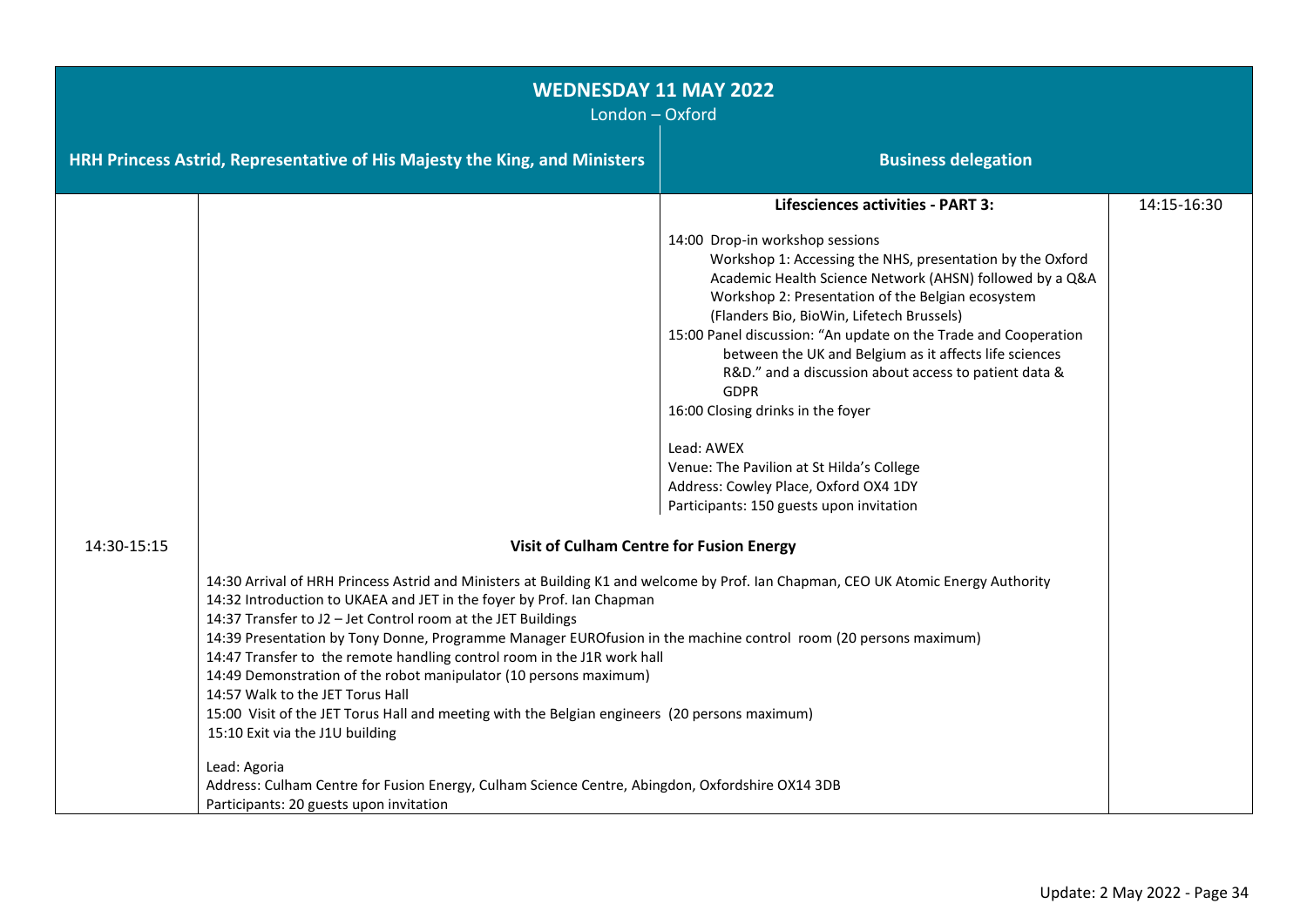| <b>WEDNESDAY 11 MAY 2022</b><br>London - Oxford |                                                                                                                                                                                                             |                                                                                                                   |             |
|-------------------------------------------------|-------------------------------------------------------------------------------------------------------------------------------------------------------------------------------------------------------------|-------------------------------------------------------------------------------------------------------------------|-------------|
|                                                 | HRH Princess Astrid, Representative of His Majesty the King, and Ministers                                                                                                                                  | <b>Business delegation</b>                                                                                        |             |
| 15:15-16:30                                     | Motorcade transfer of HRH Princess Astrid and Ministers<br>from Culham Centre for Fusion Energy to the InterContinental<br><b>London Park Lane</b>                                                          |                                                                                                                   |             |
|                                                 |                                                                                                                                                                                                             | Bus transfer from St Hilda's College to the InterContinental<br>London Park Lane with buses AWEX LS1 and AWEX LS2 | 16:30-18:30 |
| 18:00-19:00                                     | Signing Ceremony followed by a networking drink                                                                                                                                                             |                                                                                                                   | 17:30-19:00 |
|                                                 | 17:30 Registration of the guests<br>18:00 Arrival of HRH Princess Astrid and Ministers<br>18:30 Photo opportunity<br>18:35 Networking drink                                                                 |                                                                                                                   |             |
|                                                 | Lead: Belgian Foreign Trade Agency<br>Venue: Leadenhall, Marylebone and Petticoat on the Mezzanine floor at the InterContinental London Park Lane<br>Participants: Belgian signees and their invited guests |                                                                                                                   |             |
| 19:30-20:15                                     | <b>Informal Press moment</b>                                                                                                                                                                                |                                                                                                                   |             |
|                                                 | Lead: Belgian Foreign Trade Agency<br>Venue: Portobello room on the Mezzanine floor of the InterContinental<br>London Park Lane<br>Participants: Belgian journalists                                        |                                                                                                                   |             |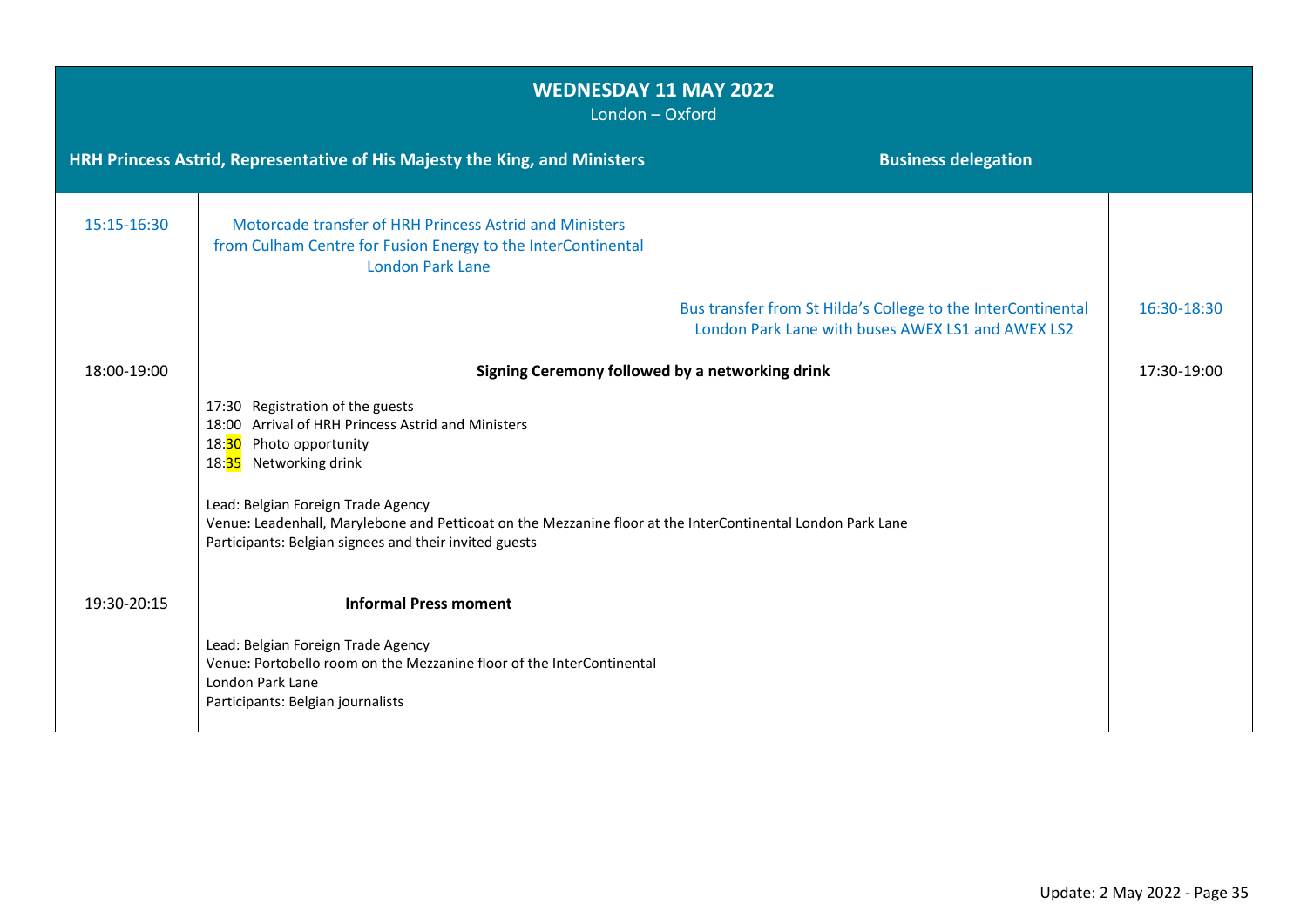| THURSDAY 12 MAY 2022<br>London - Brussels                                                                |                                                                                                                                                                                                                                                                                                                                                                                                                                                                                                                                                                                                                                                                                                                                                                          |                                                                                                                                                                                                                                           |             |
|----------------------------------------------------------------------------------------------------------|--------------------------------------------------------------------------------------------------------------------------------------------------------------------------------------------------------------------------------------------------------------------------------------------------------------------------------------------------------------------------------------------------------------------------------------------------------------------------------------------------------------------------------------------------------------------------------------------------------------------------------------------------------------------------------------------------------------------------------------------------------------------------|-------------------------------------------------------------------------------------------------------------------------------------------------------------------------------------------------------------------------------------------|-------------|
| HRH Princess Astrid, Representative of His Majesty the King, and Ministers<br><b>Business delegation</b> |                                                                                                                                                                                                                                                                                                                                                                                                                                                                                                                                                                                                                                                                                                                                                                          |                                                                                                                                                                                                                                           |             |
|                                                                                                          |                                                                                                                                                                                                                                                                                                                                                                                                                                                                                                                                                                                                                                                                                                                                                                          | Bus transfer for invited guests from the InterContinental<br>London Park Lane to IWMF with bus INDAVER 1 and INDAVER<br>2 (bus continues to St Pancras station)                                                                           | 08:30-10:30 |
| 09:00-11:00                                                                                              | Motorcade transfer of HRH Princess Astrid and Ministers<br>from the InterContinental London Park Lane to IWMF                                                                                                                                                                                                                                                                                                                                                                                                                                                                                                                                                                                                                                                            |                                                                                                                                                                                                                                           |             |
| 11:00-12:15                                                                                              | Start of construction Rivenhall Integrated Waste Management Facility (IWMF) and Energy Centre                                                                                                                                                                                                                                                                                                                                                                                                                                                                                                                                                                                                                                                                            |                                                                                                                                                                                                                                           | 10:30-12:15 |
|                                                                                                          | 10:30 Arrival of the invited guests<br>11:00 Arrival of HRH Princess Astrid and Ministers and welcome by Fernand Huts, President of Katoen Natie Group and Paul De Bruycker, CEO<br>at Indaver Group and Fabian Leroy, President BoD Indaver<br>11:15 Speech by Fernand Huts<br>11:20 "Opening ceremony" together with HRH Princess Astrid<br>11:25 Photo opportunity<br>11:35 Speech by HE Jan Jambon, Minister-President of the Government of Flanders<br>11:40 Speech by Paul De Bruycker<br>11:45 End of speeches and lunch<br>12: 15 Departure of HRH Princess Astrid and Ministers<br>Lead: Indaver<br>Venue: Indaver Integrated Waste Management Facility<br>Address: Coggeshall Road, Bradwell, Essex CM77 8EP<br>Participants: 70 to 100 guests upon invitation |                                                                                                                                                                                                                                           |             |
|                                                                                                          |                                                                                                                                                                                                                                                                                                                                                                                                                                                                                                                                                                                                                                                                                                                                                                          | Drop off of the delegation's luggage prior to departure<br>Lead: Belgian Foreign Trade Agency<br>Venue: Camden and Borough on the Mezzanine floor at the<br>InterContinental London Park Lane<br>Participants: Belgian delegation members | 12:00-14:00 |
| 12:15-14:15                                                                                              | Motorcade transfer of HRH Princess Astrid and Ministers<br>from IWMF to the InterContinental London Park Lane                                                                                                                                                                                                                                                                                                                                                                                                                                                                                                                                                                                                                                                            |                                                                                                                                                                                                                                           |             |